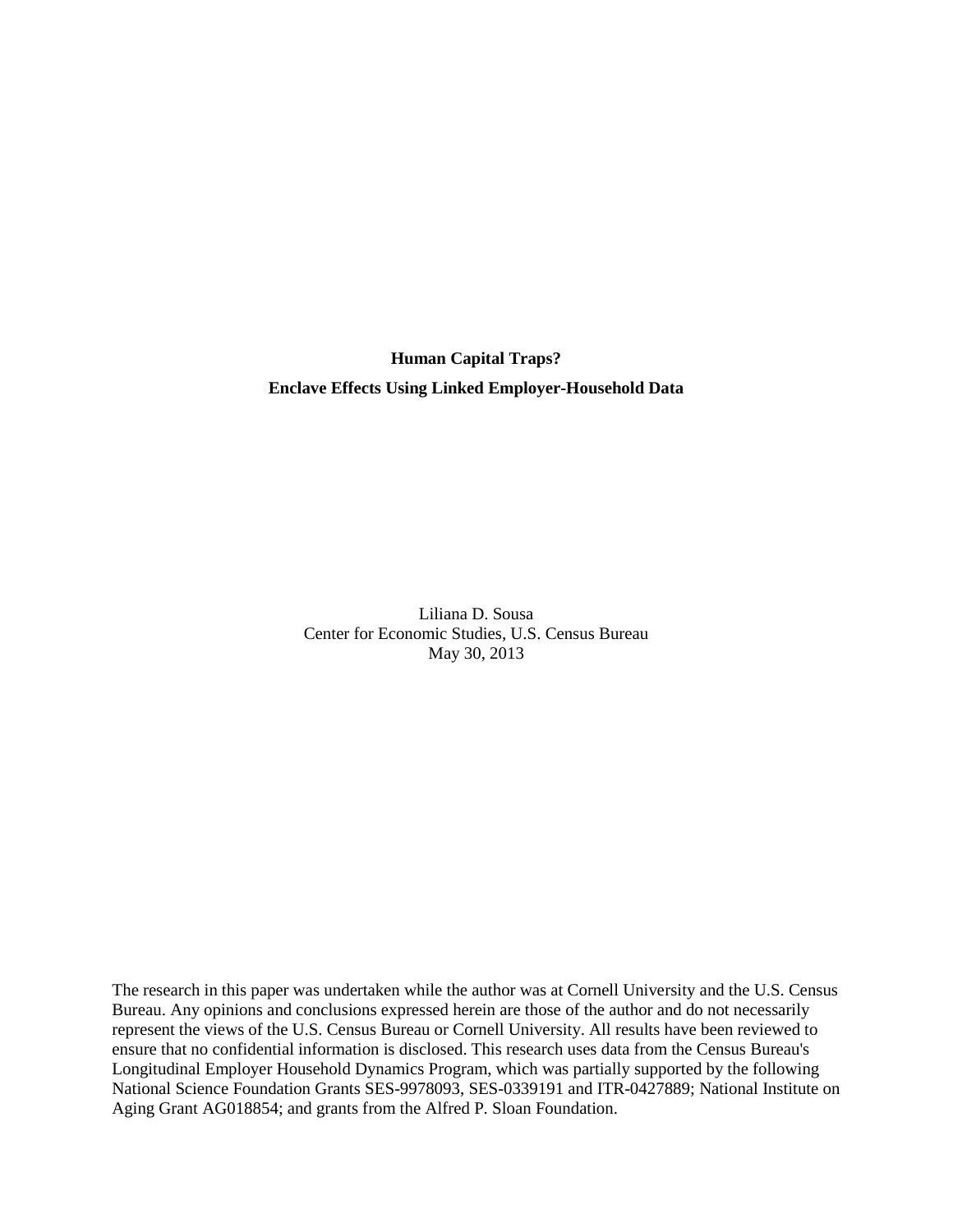## Abstract

This study uses linked employer-household data to measure the impact of immigrant social networks, as identified via neighborhood and workplace affiliation, on immigrant earnings. Though ethnic enclaves can provide economic opportunities through job creation and job matching, they can also stifle the assimilation process by limiting interactions between enclave members and non-members. I find that higher residential and workplace ethnic clustering among immigrants is consistently correlated with lower earnings. For immigrants with a high school education or less, these correlations are primarily due to negative self-selection. On the other hand, self-selection fails to explain the lower earnings associated with higher ethnic clustering for immigrants with post-secondary schooling. The evidence suggests that co-ethnic clustering has no discernible effect on the earnings of immigrants with lower education, but may be leading to human capital traps for immigrants who have more than a high school education.

JEL Classification: J15, J24, J31, J61

Key words: migration, ethnic enclaves, neighborhood effects, labor market assimilation

Corresponding author:

Liliana D. Sousa Center for Economic Studies U.S. Census Bureau 4600 Silver Hill Road Washington, DC 20233 USA E-mail: Liliana.D.Sousa@census.gov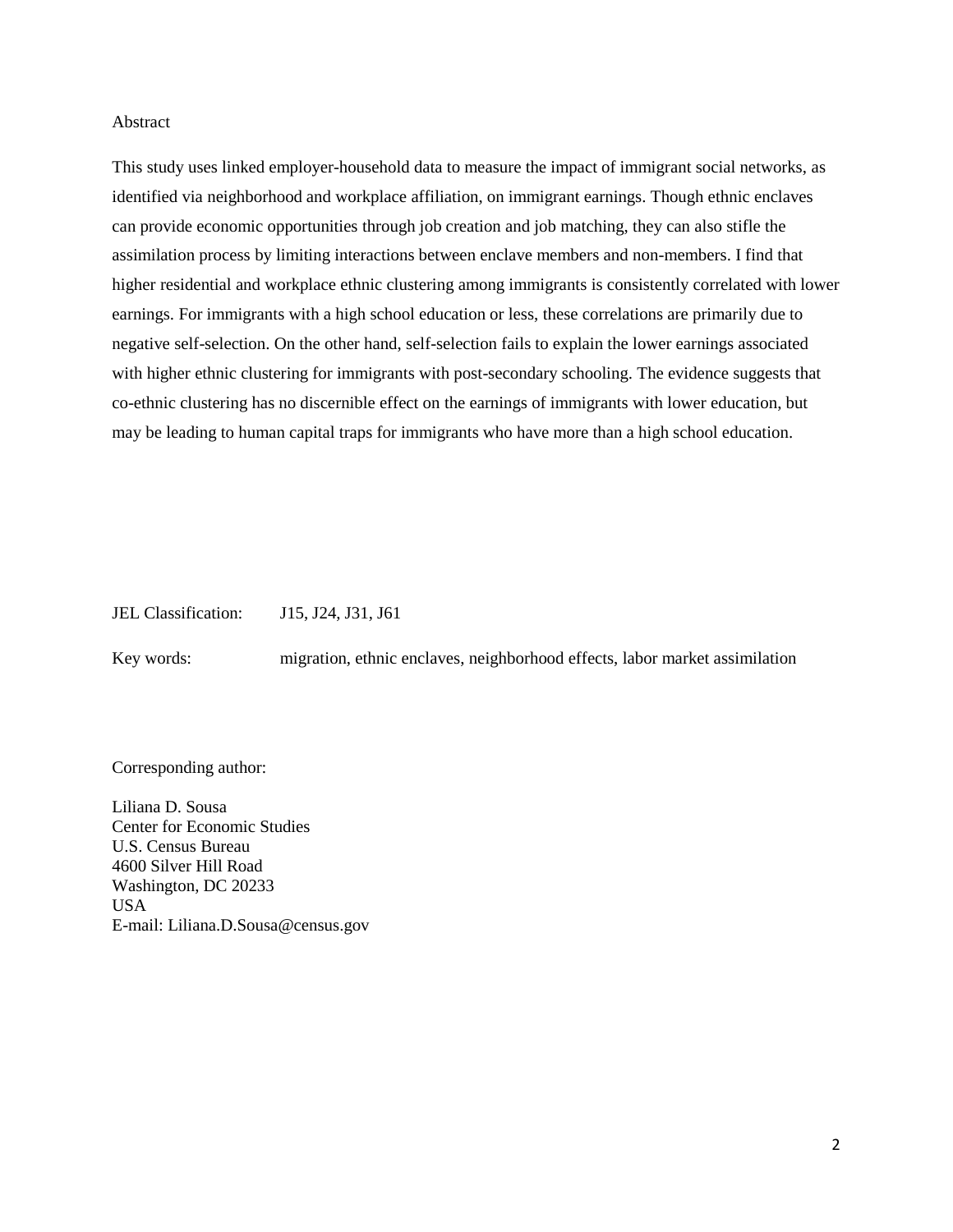An important topic addressed by researchers studying immigration is the impact of ethnic enclaves on the economic assimilation of its members. Does the enclave serve as a "warm embrace" into the American economy or does it, on the other hand, serve to limit immigrant opportunities by reducing incentives and opportunities to assimilate? Immigrants who overly rely on the enclave economy can, in the words of Borjas (2000), become "the victims of a monopsony, a 'one-company' town." Previous studies have yielded mixed results: some have found a negative impact on wage growth (Borjas 2000; Pedace and Rohn 2008), others have found a positive effect (Wilson and Portes 1980; Edin, Fredricksson, Oslund 2003), while others report different effects for high and low education groups (Cutler, Glaeser, Vigdor 2008). These studies report divergent findings primarily due to how each measures "enclave behavior" and how each addresses self-selection into these communities. Though Wilson and Portes (1980), a foundational study in this area, define an enclave using ethnicity of the employer and coworkers within occupation/industry cells, most subsequent research has relied exclusively on residential information. This study contributes to this area of research by testing enclave effects using a linked household employer dataset that allows for the analysis of both residential and workplace ethnicity. Unlike most previous studies in this field, I am able to distinguish between the effects of residential clustering and workplace clustering, finding evidence that the two types of clustering operate differently on earnings.

Immigrants face extra obstacles in the labor market in addition to those faced by the native-born labor force. The devaluation or non-transferability of prior education and work experience are particularly salient concerns for recently arrived immigrants. Because of this, areas with high concentration of coethnics are attractive, particularly as initial location choices. Besides greater availability of ethnic goods, these communities provide access to more trade partners with shared language and culture, two characteristics that can substantially decrease transaction costs (Lazear 1999). In fact, Bayer, McMillan, and Rueben (2004) report that language skills explain almost 40% of Asian segregation and over 30% of Hispanic segregation in the San Francisco Bay Area. For immigrants with limited language skills and limited transferable education, ethnic networks may yield higher initial wages. The problem, however, may be that these same amenities may decrease the incentives to assimilate (i.e., acquire U.S.-specific human capital) while increasing the costs of assimilation. Learning a new language, for example, is faster and easier through immersion. In this way, residing in an enclave may lead to a human capital trap – individuals are able to find work within the enclave but are not able to accrue the necessary U.S.-specific human capital for their careers to advance.

On the other hand, acquiring high levels of U.S.-specific human capital may prove inefficient for lowskill immigrants facing high assimilation costs and low expected returns from the labor market. Investing in country-specific human capital takes time, implying missed wages, while additional training and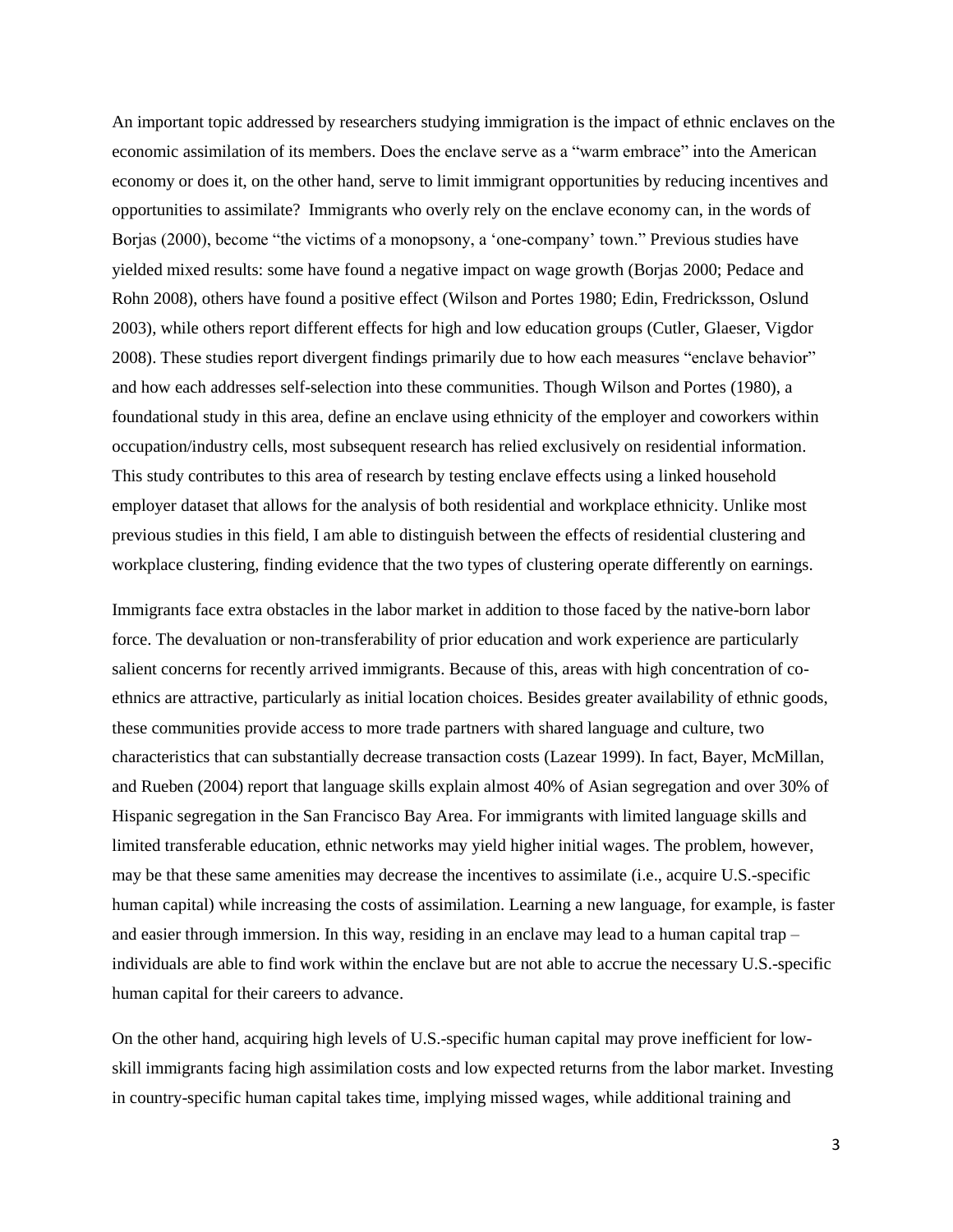schooling can represent a steep financial investment. These costs will further vary by an individual's initial human capital stock: individuals with very low levels of education, for example, will require significantly more academic training to earn a high school equivalency diploma than those who already arrive in the U.S. with high school completed in their source country. Additionally, more schooling results in an improved ability to learn new skills (Rosenzweig 1995), suggesting that immigrants with low schooling will face higher effort costs. For these immigrants, investing into U.S.-specific human capital may not be the optimal choice even in the absence of ethnic communities. For them, the enclave provides important benefits, such as ethnic referral networks and access to ethnic goods, while minimizing everyday transaction costs.

Using linked household employer data, I explore how immigrant clustering in the workplace and in neighborhoods can impact wages and wage growth. In a descriptive longitudinal analysis, find consistently lower earnings and lower earnings growth for immigrants who reside or work with high concentrations of co-ethnics. After controlling for residential own-exposure rates, the longitudinal analysis indicates some positive returns to working with co-ethnics: immigrants in the  $25<sup>th</sup>$  through  $75<sup>th</sup>$ percentile of coworker own-exposure have higher earnings than those with lower or higher concentrations of co-ethnics. A second set of analyses relies on regressing either neighborhood or workplace concentration rates on earnings using only one year of earnings data. These regressions reveal strong negative relationships between both dimensions of ethnic enclaving and earnings, even after controlling for individual characteristics and country of birth. I find that sorting on unobservable traits may fully explain the lower earnings associated with higher residential and workplace concentration for immigrants with only a high school education or less. For immigrants with more than a high school education, however, sorting can only explain a small part of the earnings penalty associated with ethnic neighborhoods. I also find evidence of a large and significant earnings penalty of working with coethnics, potentially mitigated by self-selection. This may indicate that some immigrants with postsecondary education have unobservable qualities that make them relatively more productive in workplaces with more co-ethnics. Overall, I find clear evidence of negative enclave effects for immigrants with some post-secondary education, but very little evidence of a similar effect for lower education groups.

This study makes two contributions to the literature on enclave effects. It measures enclave effects along two dimensions of immigrant clustering: in the neighborhood and in the workplace. It then considers how ethnic clustering along these two dimensions affects highly educated immigrants differently from those without postsecondary education. These two dimensions of ethnic clustering represent important, yet potentially distinct, social networks: one is a source of ethnic goods and social interactions, while the

4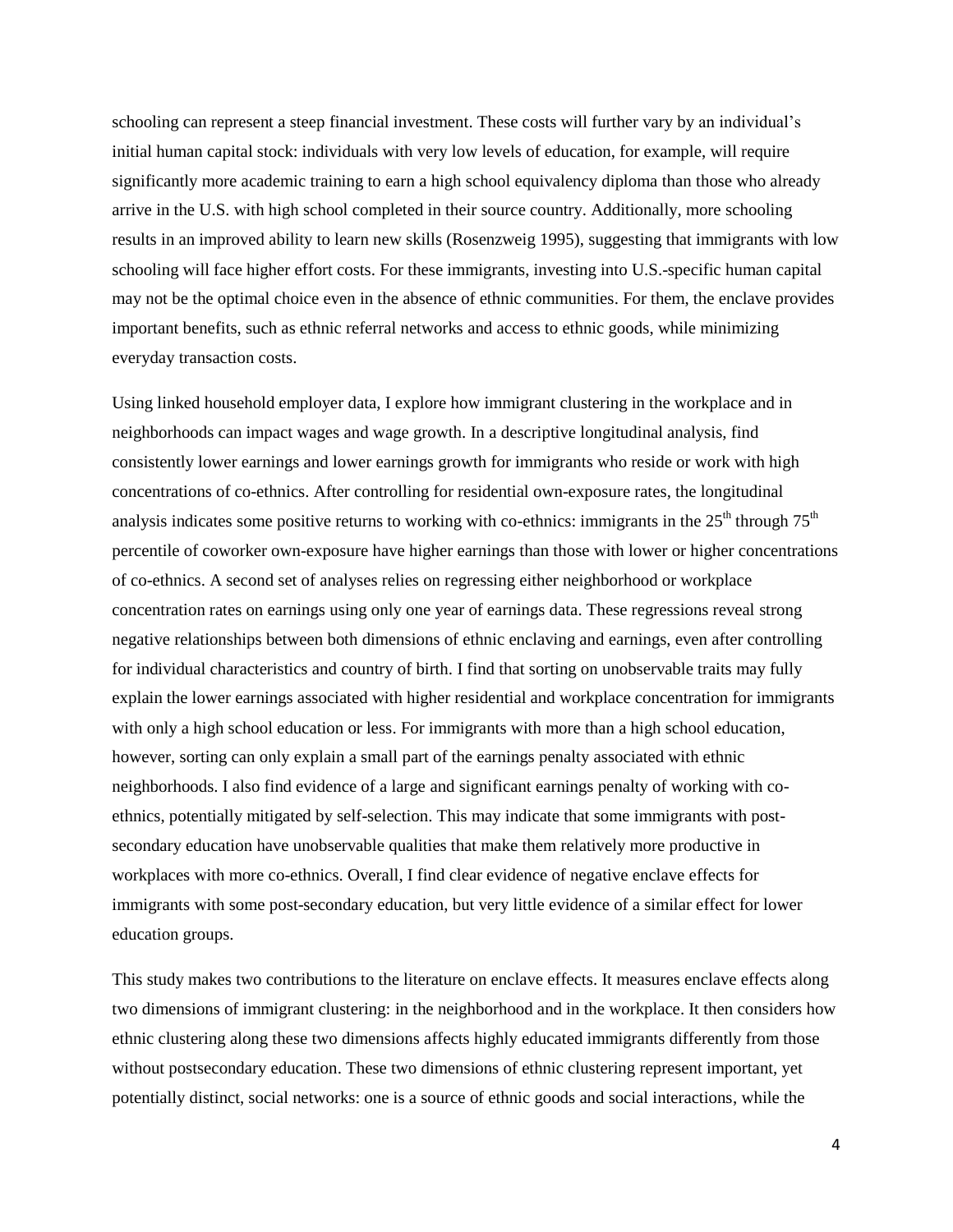other is more directly a source of economic opportunities and employment quality. The extent to which these two networks overlap is central to understanding how residential enclaves can lead to economic human capital traps. Immigrants who both work and live with co-ethnics may be too isolated from non co-ethnics, failing to acquire the necessary country-specific human capital to advance in the labor force. On the other hand, residing in an enclave might be the optimal strategy for those facing costly human capital investment choices. The evidence suggests that co-ethnic clustering has no discernible effect on the earnings of immigrants with lower education, but may be leading to human capital traps for immigrants who have more than a high school education.

### 1. *Literature Review*

Research on immigrant settlement patterns and enclaves has consistently documented the significant tendency of immigrants to choose locations within a host country with disproportionately large co-ethnic populations (for example, Bartel 1989 and Borjas 2000). This clustering behavior has led to large immigrant populations in several destination cities throughout the U.S., including the five metropolitan areas in this study. Within these large metropolitan cities, some immigrant communities have evolved into recognizable "ethnic enclaves" – neighborhoods with high concentrations of co-ethnic residents and businesses. Some well know examples include Little Havana in Miami, Chinatowns in Los Angeles and New York, and the Russian-born community in Brighton Beach, Brooklyn. Many other immigrants spill out into the suburbs in search of employment opportunities, better schooling, more affordable housing, and safer neighborhoods for their children. Recent immigration settlement patterns show higher immigrant settlement in the suburbs, even for immigrants with limited language skills who would, traditionally, settle into urban enclaves (Alba et al 1999).

Both economic and social reasons have been cited for ethnic clustering in host countries. Economies of scale in the production of ethnic goods, including marriage markets, food, and religious institutions, lead to the formation of ethnic communities. American immigration policy encourages family migration, leading to ethnic residential clustering as individuals choose to settle near relatives. Residential clustering of co-ethnics results in an increase in potential trade partners, due to a common language and cultural similarities, as discussed by Lazear (1999). Increasing the number of potential trade partners, ceteris paribus, increases economic opportunities for immigrants with limited ability to communicate or trade outside of the ethnic group. Ethnic communities can create employment and business opportunities for individuals by generating demand for ethnic labor, products, and services. McManus (1990), for example, finds a lower earnings penalty associated with not speaking English for workers within enclaves, while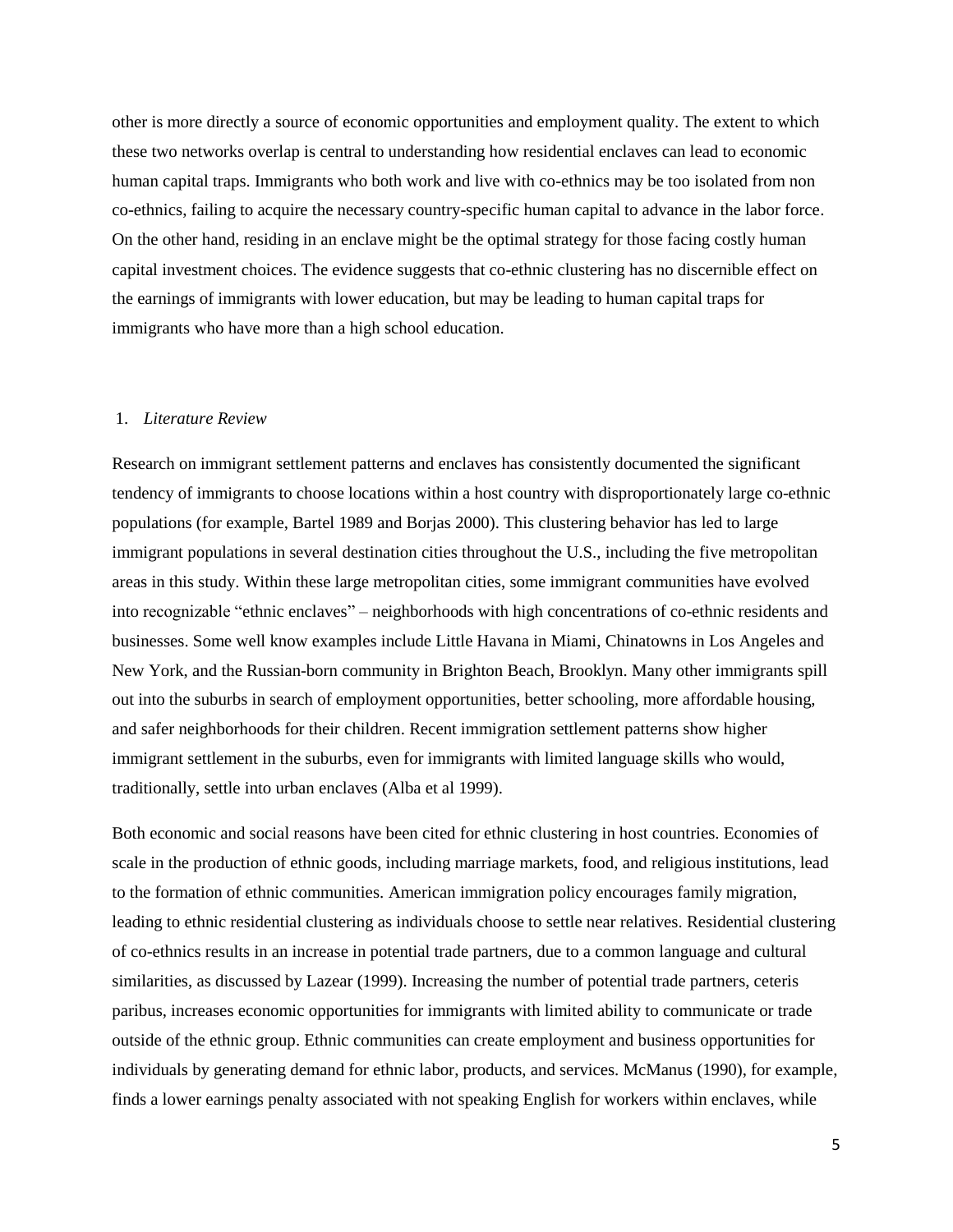Borjas (1986) finds a positive proclivity for self-employment among immigrants who live in cities with more co-ethnics.

Unmeasured individual heterogeneity plays a significant role in labor market sorting and worker earnings, outweighing the effects of unmeasured firm heterogeneity (Abowd, Kramarz and Margolis 1999). The role of these unobserved characteristics is doubly important when we consider the role of social networks in job acquisition. Calvó-Armengol and Jackson (2004) show that the quality of one's social network, measured in terms of labor force attachment, can heavily influence one's own labor market outcomes and can directly affect the growth of inequality between different social groups. They illustrate the existence of positive externalities within referral networks whereby the employment of members of the network leads to higher employment levels throughout the network. Belonging to a lower quality network, thus, limits one's employment prospects. When applied to the context of ethnic enclaves, negative selfselection into ethnic social networks can lead to lower earnings for the members of these networks by limiting the number and quality of job referrals within the network.

Bayer, Ross and Topa (2008) find compelling evidence of referral networks operating between neighbors – specifically, they find that individuals are 33% more likely to work with neighbors who live on the same block as they are to work with neighbors who live in the surrounding blocks. These referral networks result in higher earnings: a one standard deviation increase in potential referrals increases the earnings of men by between 2.0 and 3.7 percentage points. Thus, to the extent that residential location informs social networks, selection into ethnic neighborhoods can lead to selection into an ethnic job referral networks. While acquiring a job via a social network can yield higher than expected earnings, limiting one's social network to immigrants who negatively self-select might result in lower earnings. Andersson et al (2010) look at the proportion of coworkers who are immigrants for both natives and immigrants and find that limited English ability, industry of employment, and immigrant composition in the neighborhood account for 40% of total workplace immigrant composition. They also find that both residential clustering by country of origin and ethnic clustering in industries contribute heavily to coethnic own-exposure in the workplace – though these effects differ substantially between different countries of birth. Though they find evidence of sorting between workplaces by skill (workers with advanced degrees have larger shares of immigrant coworkers), they also document a significant correlation between residential co-ethnic exposure and co-ethnic workplace exposure, indicating the prevalence of neighborhood networks in the employment outcomes of immigrants.

Besides the lower transaction costs associated with working with co-ethnics who share a culture and language, another reason for co-ethnic clustering in the workplace might be discrimination in hiring.

6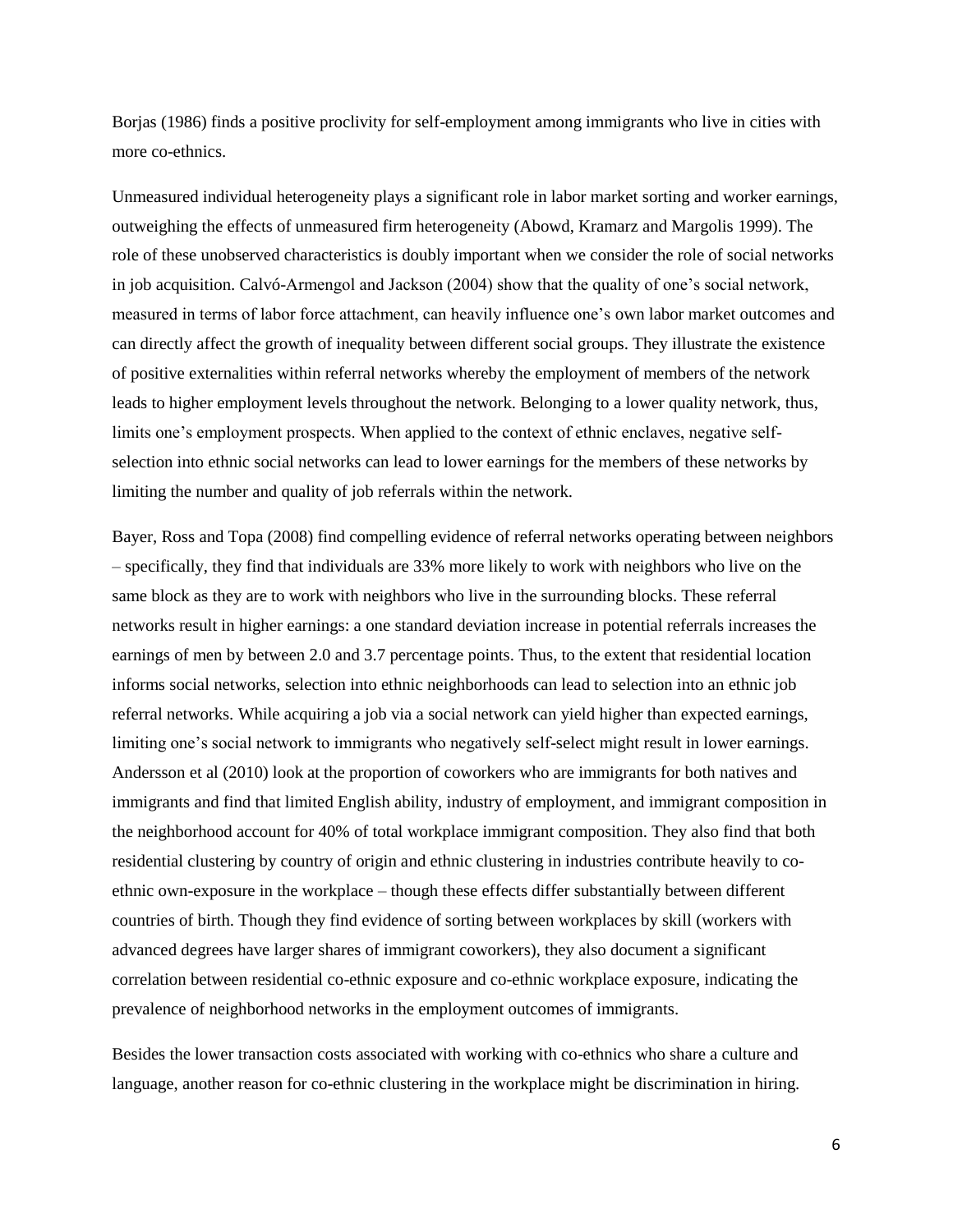Using an audit study in Canada, Oreopoulos (2011) finds that individuals with English names were 39% more likely to receive callbacks on their resumes than individuals with foreign-sounding names, <sup>1</sup> even when they attended college and reported previous work experience in Canada. He finds that work experience outside of Canada substantially lowered call back rates, though employers did not penalize foreign schooling in conjunction with at least 4 years of Canadian work experience. Call back rates for foreign-sounding names with foreign education and foreign work experience (comparable in quality with Canadian counterparts) were 40% those of English names – indicating significant devaluation of education and work experience that occurs in countries deemed to be too different.<sup>2</sup> This labor market discrimination may push immigrants with substantial education and work experience acquired overseas to work with co-ethnics or in ethnic-owned businesses, where their skills might be better evaluated.

Unmeasured individual characteristics lead both to non-random sorting into neighborhoods and nonrandom sorting into workplaces. Researchers have attempted several approaches to mitigate the effects of self-selection into enclaves. One approach has been to look at children or refugees, individuals who typically have their location in the host country chosen for them. Borjas (2002) finds that limiting the analysis to immigrants from source countries with high refugee rates did not significantly impact the measurement of the enclave effect on immigrant home ownership. Furthermore, Borjas (2000) finds that refugees are even more clustered than other immigrant groups: nearly 60% of the 1980 refugee population in the U.S. was clustered in 5 metropolitan areas compared to 49% of non-refugees. Similarly, using longitudinal data on detailed location, Edin, Fredriksson and Aslund (2003) find that 46% of refugees in Sweden had left their initial assigned municipality within 8 years and moved to an area with more immigrants.<sup>3</sup> Due to this high internal migration of refugees, it is not clear that limiting the analysis to country of origin groups with relatively large refugee populations in the U.S. is a successful tool to address self-selection. Instead, Cutler, Glaeser and Vigdor (2007) limit the scope of their analysis to neighborhood effects on young adults and teenagers, arguing that their location is more likely to be exogenous since it was chosen by their parents. This age limitation severely limits the ability to study earnings and other labor market outcomes. Also, young immigrant adults in the labor force are a highly non-random group since college enrollment rates vary substantially between different immigrant groups.

The most prevalent approach used to address selection into areas of high co-ethnic concentration is to employ an instrumental variable analysis (for example, Altonji and Card 1991; Bertrand, Luttmer and

 $\overline{a}$ 

 $1$  Greek. Indian, Pakistani and Chinese names were used.

<sup>&</sup>lt;sup>2</sup> The author notes no statistically significant penalty for employment that occurred in the U.K. compared to Canadian employment.

 $3A$ long the same lines, earlier research found significant return-migration to Miami by Cuban refugees who had been placed in other cities in the U.S. (Wilson and Portes 1980).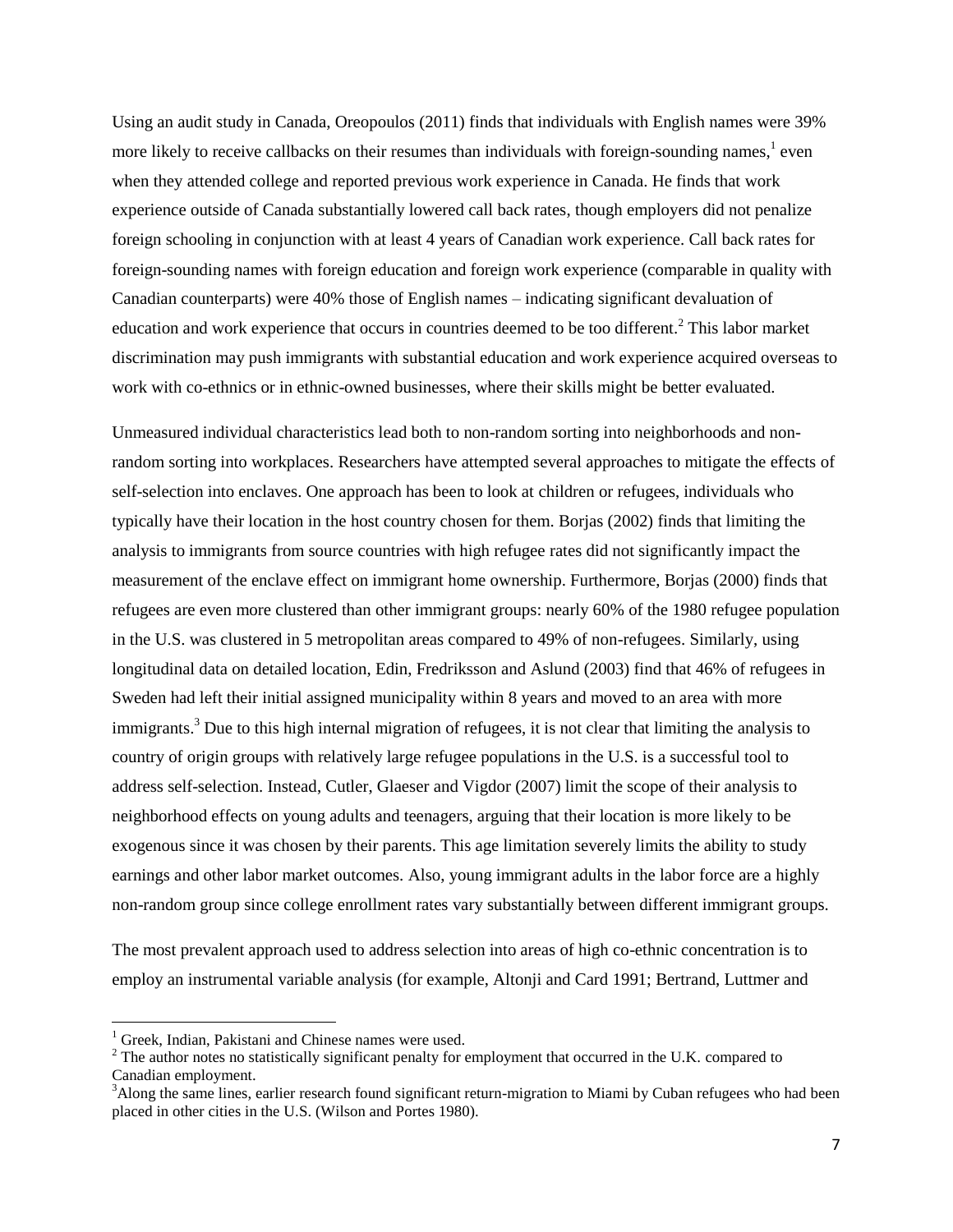Mullainathan 2000; Cutler, Glaeser and Vigdor 2008). While some researchers, such as Cutler, Glaeser and Vigdor (2008), instrument for neighborhood-level segregation indices using a demographic characteristic aggregated to a larger geography, others have used instruments relying solely on geographical aggregation, both contemporaneous and lagged. Altonji and Card (1991) use the proportion of immigrants from the previous decennial living in the city as an instrument for the immigrant population 10 years later in the same city, arguing that immigrant location is significantly influenced by the settlement patterns of previous waves independently of current labor market conditions in the area. Their instrument, thus, captures the migration that occurs into the given metropolitan area based on immigrant migration networks alone. Bertrand, Luttmer and Mullainathan (2000) use the  $\alpha$  contemporaneous proportion of  $\alpha$ -ethnics<sup>4</sup> at the city-level to instrument for neighborhood residential concentration in order to distinguish between sorting and network effects. They argue that, since costs are lower for within-city moves than for between-city moves, the effects of sorting will be larger at the neighborhood level than at the city level. Instead, they find evidence of stronger sorting into cities than into neighborhoods.

# *2. Data<sup>5</sup>*

 $\overline{\phantom{a}}$ 

This study draws its sample of analysis from immigrants residing in five of the largest immigrant destination urban areas<sup>6</sup> in the U.S.: Los Angeles, New York, Chicago, Miami, Houston, and their suburbs. The sample is drawn from the confidential 2000 U.S. Census of Population and Housing, a onein-six household sample containing detailed residential and demographic data, including self-reported English language proficiency and the census block of residence. Adults aged  $18 - 70$  who report being in the labor force are matched to state Unemployment Insurance (UI) data provided through the Longitudinal Employer Household Dynamics (LEHD) program.<sup>7</sup> Importantly, the LEHD data include place of birth, race, and a variable indicating Hispanic ethnicity for all workers in jobs covered by unemployment insurance (UI). These data allow the construction of employer-level ethnic and immigrant composition measures. One limitation of the LEHD data used in this project is that they do not provide earnings

<sup>&</sup>lt;sup>4</sup> They look at language groups rather than country of origin groups.

<sup>&</sup>lt;sup>5</sup> The sample used throughout this paper contains approximately 500,000 observations. Exact sample sizes are not being released for this draft to protect confidentiality.

<sup>6</sup> Consolidated Metropolitan Statistical Areas (CMSA) were used to identify these five urban areas. These are large urban areas that include several cities and their suburbs. These 5 CMSA's are composed of 26 Primary Statistical Areas (PMSA's), 15 of which comprise the New York City CMSA. A PMSA typical captures a city, borough, or suburban counties.

<sup>&</sup>lt;sup>7</sup> For more information about the LEHD infrastructure files, please see Abowd et al (2006). Currently, UI data are available for all states except Massachusetts.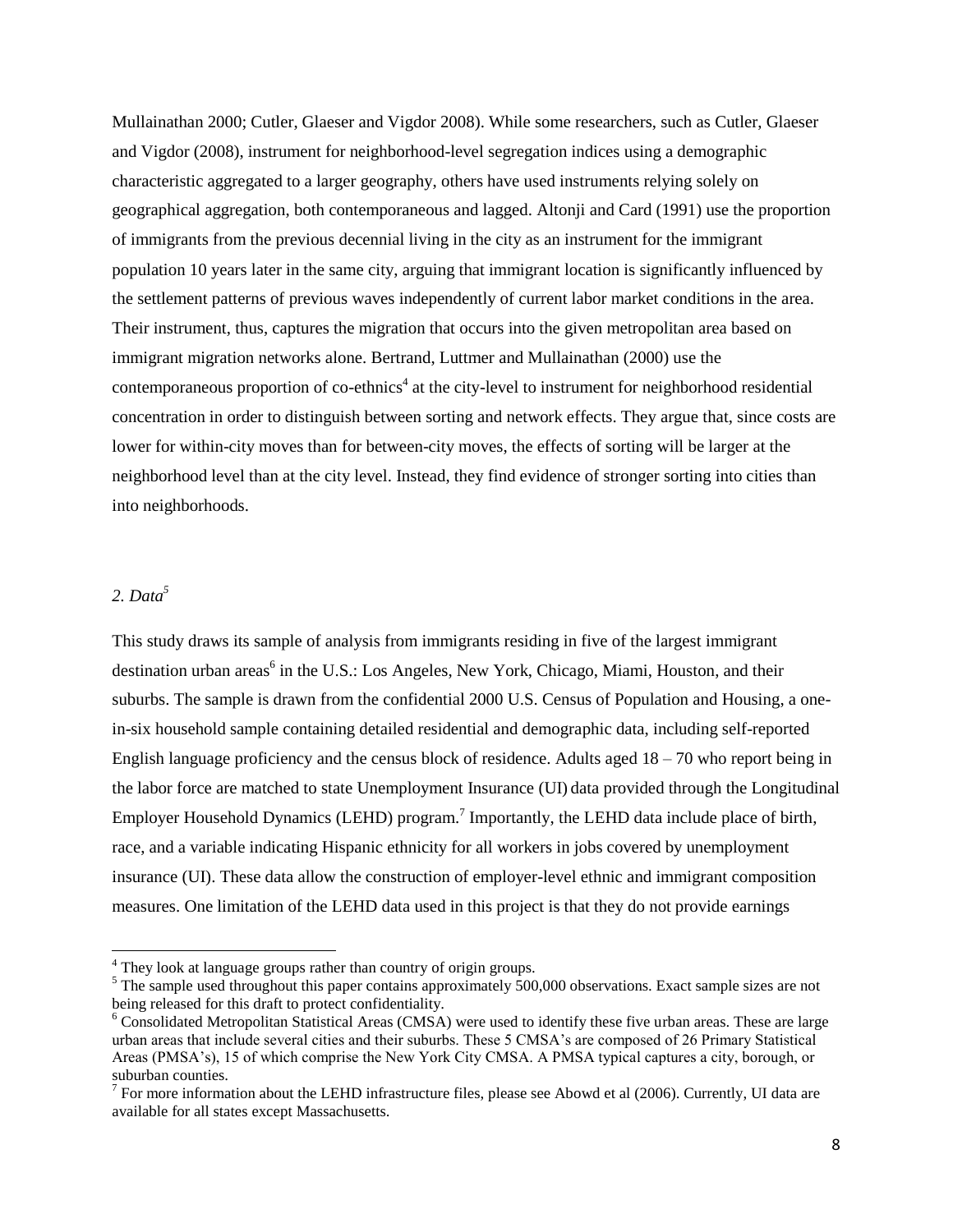information for federal employees and workers not covered by UI, such as those who are informally employed or paid "off the books" and the self-employed.<sup>8</sup> Furthermore, matching of census data to the UI data is based primarily on social security numbers, hence any sampled individual without a valid social security number will not match between the census sample and the UI sample.<sup>9</sup>

The sample of analysis is all immigrants who reported being 18 through 70 years old in 2000, who were in the labor force, and who were residing in the five metropolitan areas listed above. The sample is furthermore limited to those who arrived in the U.S. as adults and who reported being in the labor force on the census and had valid UI records in 1999, 2000 or 2001.<sup>10</sup> Some basic demographic statistics for this sample are reported in Table 1. One fact to note is that the sample is evenly distributed between educational groups: half have a high school diploma or less and half have at least some post-secondary schooling. As found in other studies, immigrants are more likely than natives to have either very low levels of education or very high levels of education – over 17% have less than 9 years of schooling while over 12% have a professional or graduate degree. Almost 60% of the sample reports speaking English well or very well though only a quarter of the sample comes from countries in which English is an official language.<sup>11</sup> The bottom of Table 2 also reports the average log of annual earnings (both for the entire sample and excluding the self-employed), age, and years since migration for the data universe as well as by education group. Table 4 reports the distribution of the country of birth of the data sample used in this analysis – showing that Mexican immigrants make up the largest group in the sample, though they represent a smaller share of the immigrant population in these five urban areas than nationally.

Co-ethnic exposure rates in the neighborhood and in the workplace are used to identify ethnic enclaves.<sup>12</sup> Individual  $i$ 's residential own-exposure rate is the proportion of adults in his census tract of residence,  $k$ , made up of co-ethnics, i.e. others who were born in the same country of origin, j.  $C_k^j$ , the residential ownexposure rate for group *i* living in census tract  $k$ , is calculated as follows

 $\overline{a}$ 

<sup>&</sup>lt;sup>8</sup> More recent vintages of the LEHD infrastructure files include federal employees. The self-employed universe is also currently being added.

<sup>&</sup>lt;sup>9</sup> Preliminary analysis indicates that the match rates between the census and UI data for countries with high rates of undocumented immigration are in line with other country of birth groups, suggesting that few undocumented immigrants are dropped from the sample when linking to the LEHD data.

 $10$  Individuals who reported being self-employed and matched to the UI data were kept in the sample, though their self-employment status was controlled for in the regressions. All earnings are adjusted to year 2000 USD.

 $11$  English speaking country of birth is empirically defined as a country with English as an official language and with over 50% of all adult immigrants in the public-use 2000 Census speaking only English at home, as in Bleakley and Chin (2004).

<sup>&</sup>lt;sup>12</sup> See Sousa (2011) for a detailed description of how these two measures were calculated and how they compare between different immigrant groups.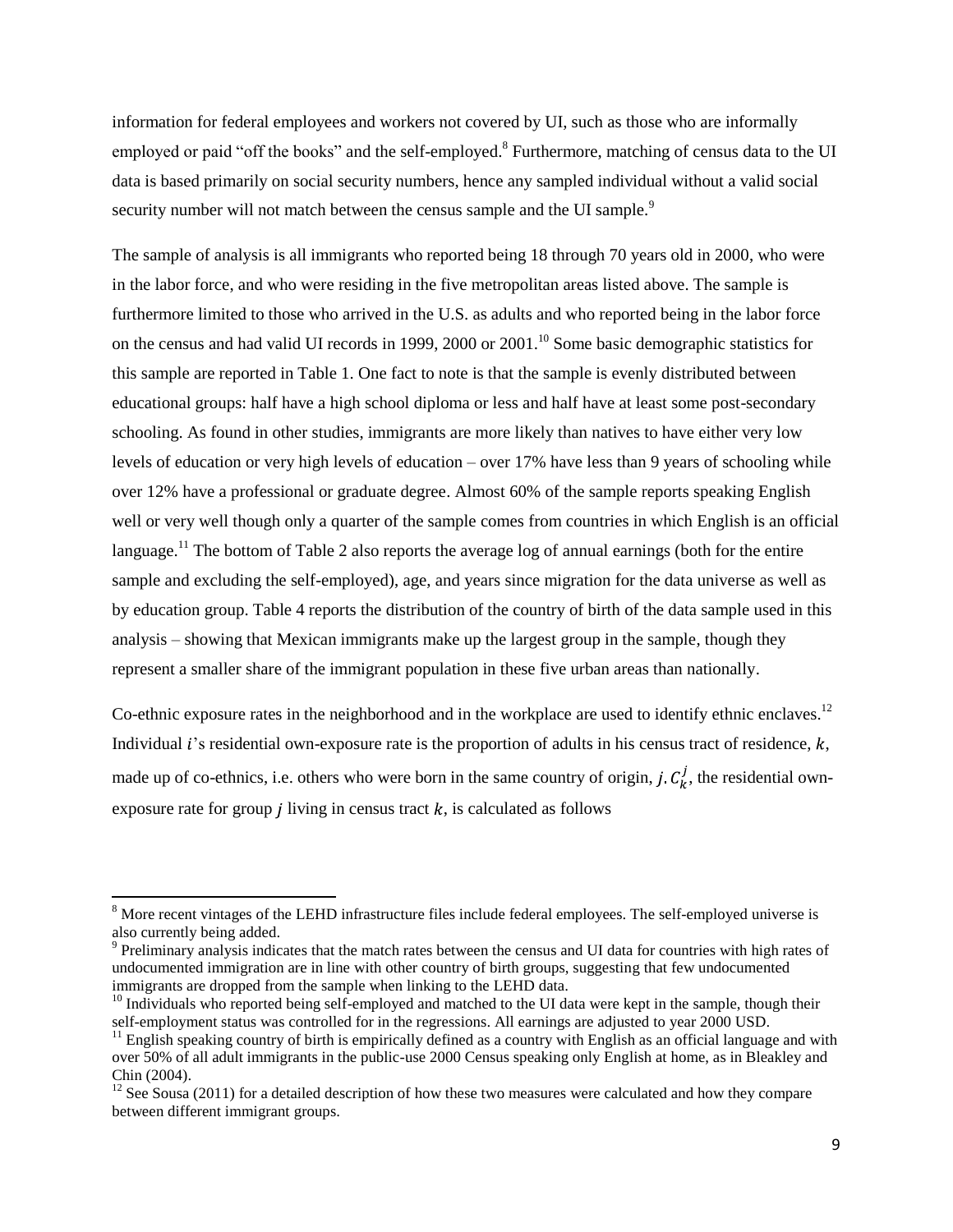$$
C_k^j = \frac{n_{jk} - 1}{N_k - 1}
$$

where  $n_{ik}$  is the total number of adults in k who were born in j, and  $N_k$  is the total population in k.<sup>13</sup>

Similarly,  $C_w^j$  is the workplace own-exposure rate, calculated as above where w is the individual's workplace.<sup>14</sup> Workplace is defined differently for three groups: 1) it is the dominant employer in the year 2000 if the establishment had at least 6 employees, 2) it is the pseudo-firm made up of all workplaces in the same census block for individuals who had fewer than 5 coworkers, and 3) for self-employed individuals, workplace own-exposure is calculated over all other self-employed individuals in the same PMSA and the same collapsed industry group. Andersson *et al* (2010) show that the mechanics of calculating coworker shares at the firm-level leads to lower variance in coworker shares for very small firms. Because of this, I measure the ethnic composition in pseudo-firms instead, a strategy employed successfully by Bayer, Ross and Topa (2008). The self-employed are included in this analysis for two reasons: selection and outside earnings. Selection into self-employment can vary dramatically by country of birth groups, hence their exclusion from analyses of labor outcome among immigrants can result in serious distortions. Also, a large fraction of the self-employed report significant proportions of their income earned through employment rather than their own business, suggesting a strong attachment to the formal labor market even for those who report being self-employed. All regressions are run with and without the self-employed. The results are very similar across both samples for all specifications.

Table 1 reports the distribution of these three workplace types: 86.1% of the sample works in establishments with 6 or more employees, 7.1% are self-employed, and 6.8% of the sample works in establishments with 5 or less employees. Table 3 reports the average workplace co-ethnic exposure rate by type of workplace for the data universe as well as for each educational group. Workers in establishments with more than 5 employees have a higher average level of co-ethnic exposure at the workplace than the other two employer types. This is, at least in part, due to the methodology used to calculate these exposure rates. To control for these methodological differences, control variables for workplace type are included in all regressions.

The first two rows of Table 2 report the average residential co-ethnic exposure rate,  $C_k^j$ , and the average workplace co-ethnic exposure rate,  $C_w^j$ , for the full sample and for high and low education groups.

 $\overline{\phantom{a}}$ 

<sup>13</sup> This exposure rate was also used by Bayer, McMillan and Rueben (2004) and Andersson *et al* (2010).

<sup>&</sup>lt;sup>14</sup> Individuals who worked in multi-unit firms were assigned an establishment using the Unit-to-Worker Impute (Abowd et al 2006). Regressions were run using both firm-level and establishment-level concentration rates. The results were very similar. All reported results are from the establishment-level measure.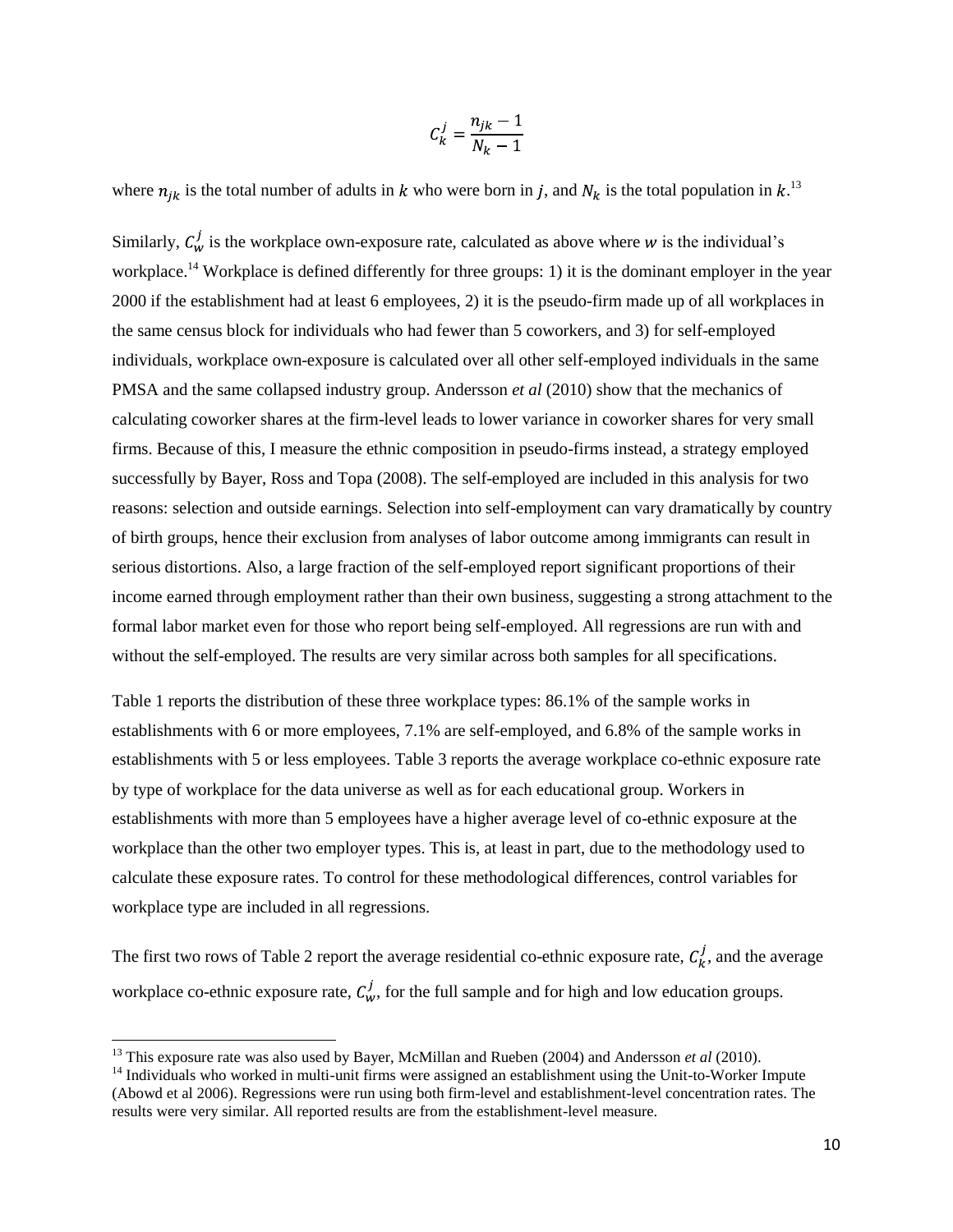Workplace co-ethnic exposure rates are slightly higher than residential co-ethnic exposure rates for each of the three samples. On average, immigrants without post-secondary education both live and work with double the proportion of co-ethnics (16.0% and 16.7% respectively) as immigrants with more than a high school diploma (7.5% and 8.7% respectively). Overall, the average immigrant in this sample of five large cities with significant immigrant populations lived in neighborhoods with about 11.8% co-ethnics and worked in workplaces with about 12.7% co-ethnics. Additionally, Table 2 reports the co-ethnic exposure rates at the PMSA level in the years 1990 and 2000. These are calculated as the proportion of the PMSA in-sample population (including the native-born) that belongs to each individual's ethnic group. As expected, these values are significantly lower than the neighborhood and workplace co-ethnic exposure rates, with an average of 3.5% in 1990 and 4.2% in 2000. Immigrants without post-secondary education have PMSA-level co-ethnic exposure rates about twice the size of immigrants with post-secondary education. That is, immigrants with lower educational attainment belong to larger immigrant groups and/or seek out cities with higher co-ethnic concentration.

## *3. Earnings Growth Analysis*

 $\overline{a}$ 

This descriptive analysis examines earnings trends for native-born workers and immigrants by ownexposure rates using longitudinal UI earnings from 1995 through 2008.<sup>15</sup> Figure 1 shows a consistent earnings gap of about \$10,000 between the earnings of the U.S.-born and immigrants for the 13 years plotted. Figure 2 shows that this earnings gap is caused primarily by the lack of earnings' growth in immigrant earnings between the ages of 30 and 60. This lack of earnings growth during prime earning years is partially due to compositional factors: as immigrants arrive in the U.S. at older ages and enter the labor market with less U.S.-specific human capital, they decrease the average earnings for immigrants at that age group. Additionally, different waves of immigrants possess different skill compositions. These cohort effects are well-established in the literature on immigrant earnings (Borjas 1985). Figure 3 illustrates this effect by plotting earnings by age separately for six different arrival cohorts: 1) 1968 and earlier, 2) between 1969 and 1975, 3) between 1976 and 1982, 4) between 1983 and 1987, 5) between 1987 and 1994, 6) 1995 and later. These cohorts are designed to correspond to two important immigration policy changes in the U.S.: 1) the immigration act of 1965 (which went into effect in 1968) eased restrictions on the legal immigration of non-European immigrants, and 2) the Immigration Reform and

<sup>&</sup>lt;sup>15</sup> Earnings are the total earnings reported by all employers to state UI programs. To calculate the means in the following figures, annual earnings of less than \$1,000 or more than \$1 million, and those for individuals who were less than 18 years old were excluded. These restrictions trim annual observations by less than 8%. Less than 0.01% of the remaining observations were dropped due to potential quality concerns regarding the social security numbers used for the linking between the two primary data sources.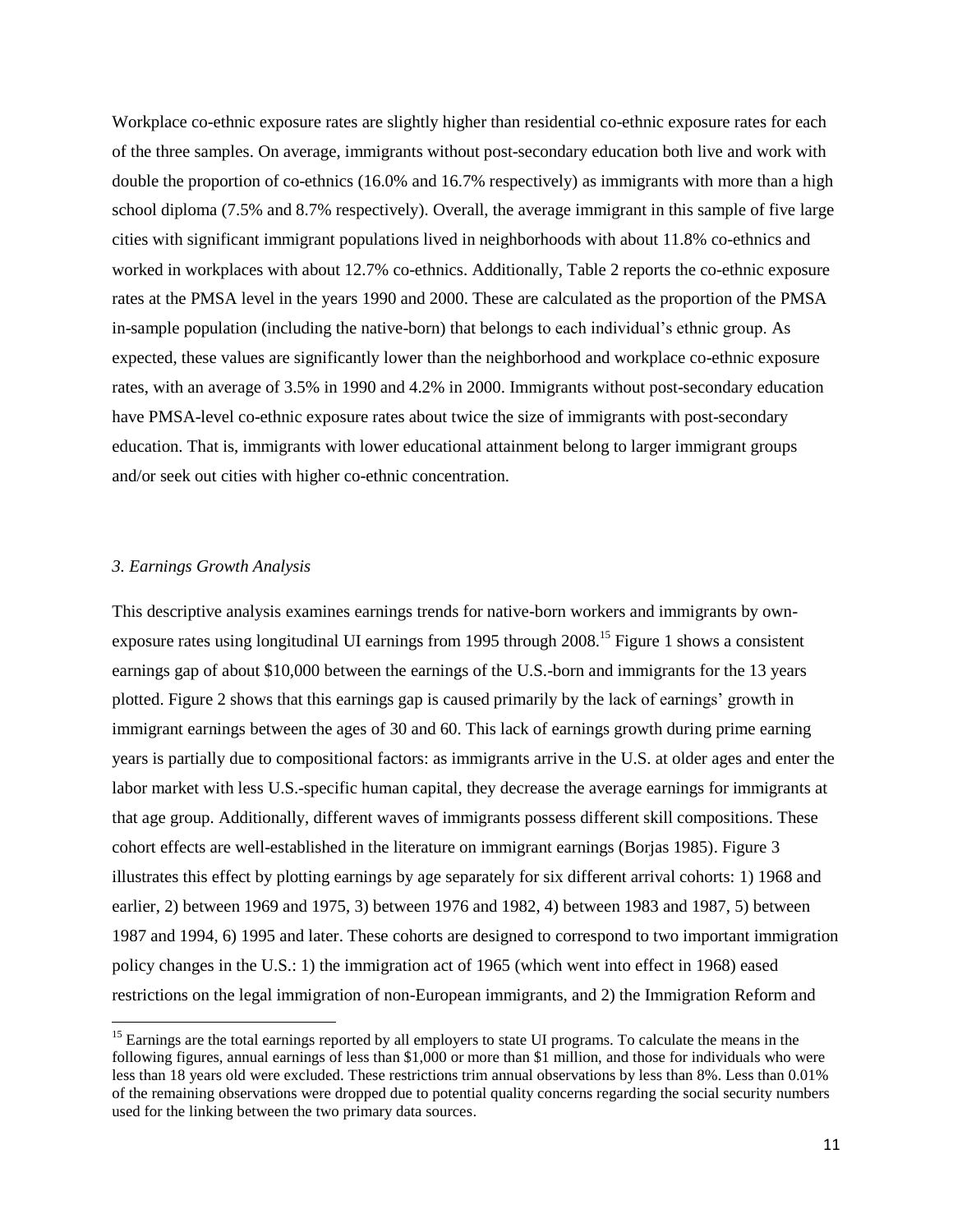Control Act of 1986 (IRCA), which granted amnesty for undocumented immigrants who had arrived prior to 1992 while instituting penalties on employers who hire undocumented labor. As a result of these policy changes, the country of origin groups in these cohorts vary substantially: the first is made up primarily of Western European immigrants while the most recent cohorts are composed of large majorities from Latin America. However, even for cohorts that had been in the U.S. for over 20 years as of 1995, earnings are still notably lower than for the native population.

The native-immigrant wage gap can be attributed to various factors – but the one that is explored in this study is the role of enclaving, residentially and at the workplace. In order to illustrate earnings growth by co-ethnic exposure rates, both residential and workplace own-exposures are collapsed into quartiles and average annual earnings for each group are plotted in Figure 4.<sup>16</sup> Immigrants living in the least co-ethnic neighborhoods, the lowest quartile of residential own-exposure,<sup>17</sup> report the highest earnings  $-$  by 2008 their average earnings were over \$54,000, slightly higher than average earnings for the overall U.S.-born population shown in Figure 1. On the other hand, the quartile belonging to those who live in neighborhoods with the largest shares of co-ethnics had exceptionally low earnings, just barely surpassing \$28,000 in 2007. Also notable is the lower earnings *growth* of immigrants living in high residential ownexposure communities. Whereas average earnings grew by 39% over the 13 years of analysis for the three quartiles with lower levels of residential own-exposure, average earnings only grew by 34% for the highest quartile. Note that all four quartiles of residential own-exposure report higher earnings growth than the 31% seen among the U.S.-born sample, evidence of gradual economic assimilation.

This relationship between residential own-exposure quartile and earnings survives the inclusion of demographic factors related to earnings. Table 5 shows that even with the inclusion of controls for employer and personal characteristics, including place of birth and PMSA of residence, immigrants in the first quartile of residential own-exposure earn significantly more than immigrants in any other quartile. Since the dependent variable is log of earnings, the OLS coefficients indicate that immigrants in quartiles 3 and 4 earn between 10 and 13% less than similar immigrants in the first quartile. Immigrants in quartile 2 are more similar to those in quartile 1, suffering a relative earnings decrease of only  $3.5\%$ .<sup>18</sup>

Though the relationship between earnings and quartile of residence is consistently negative – individuals in higher quartiles of own-exposure have lower earnings – the relationship between earnings and

l

<sup>&</sup>lt;sup>16</sup> Quartiles are calculated based on 2000 residence and workplace so the data plotted for each year is composed of the same individuals (excluding annual observations with no reported income or that occurred before the individual turned 18). Standard errors range from a high of 400 for the first quartile to a low of 113 for the fourth quartile. Note that these trends are robust to the exclusion of the self-employed.

<sup>&</sup>lt;sup>17</sup> Quartile cut off values are not reported since they have not been released by the U.S. Census Bureau.

 $18$  Similar regressions including the self-employed yield smaller coefficients, but the same patterns.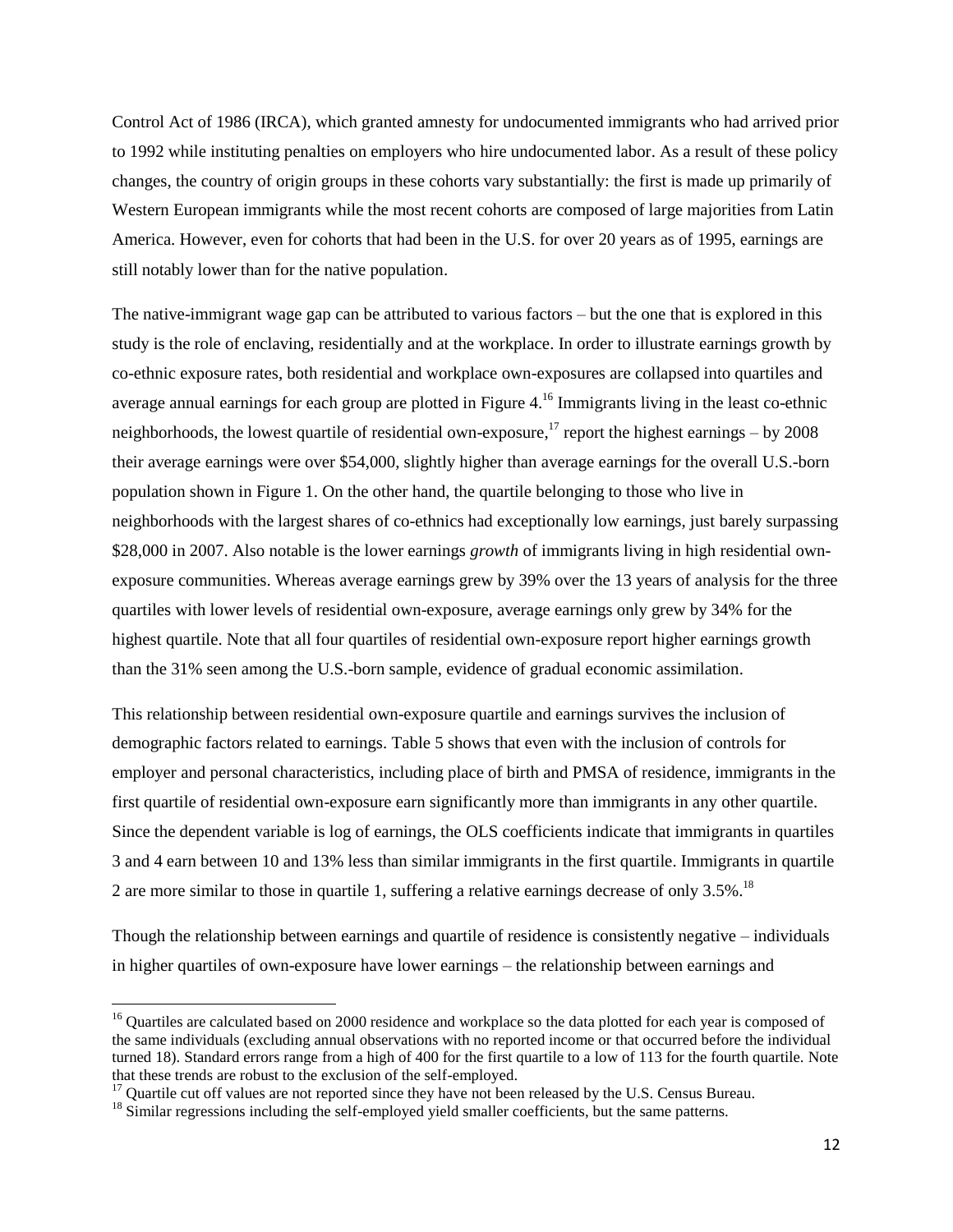workplace own-exposure is not as consistent. The first two quartiles of workplace own-exposure result in overlapping earnings trends. The other two quartiles, however, mirror the high quartiles of residential own-exposure by exhibiting lower earnings. Three of the workplace quartiles have earnings growth rates of 37-38%; the second quartile, however, shows a higher earnings growth rate of 45% over the 13 years plotted. Table 5 shows that immigrants in the second quartile of workplace own-exposure earn 5.8% more than immigrants in the first quartile when the regression controls are added. Immigrants in the third quartile earn 3.8% more than those in the first quartile while immigrants in the fourth quartile might earn less (though this coefficient is not statistically significant). These results are very similar when the selfemployed are included.

As suggested by the earnings trends in Figure 4, ethnic segregation operates differently in the neighborhood and in the workplace. While higher concentrations of co-ethnic neighbors implies lower earnings, selecting into firms with some co-ethnic workers may result in higher earnings than either working with almost no co-ethnics or with mostly co-ethnics. To further explore the role of ethnic ownexposure in the labor market and residential areas, I interact the two own-exposure rates to create a twodimensional measure of enclave proclivity. Table 6 details the distribution of the interaction of these two measures. The two largest groups are the groups at the extremes: immigrants who do not live or work with large proportions of co-ethnics, and immigrants who both live and work in high co-ethnic areas.<sup>19</sup> Figure 5 focuses on the first and fourth quartiles of residential own-exposure and dissects each by the quartile of workplace own-exposure. It shows a considerable earnings gap between immigrants who neither live nor work with high proportions of co-ethnics and immigrants who both live and work in high co-ethnic areas and workplaces. Regressing log of earnings on the interacted own-exposure quartiles confirms that immigrants in the quartile of lowest residential own-exposure who are in the middle quartiles of workplace own-exposure earn more than similar immigrants who work with a smaller concentration of co-ethnics. Another interesting finding on Table 7 is that this pattern holds for all residential own-exposure quartiles: within each quartile, immigrants who were in either the first or last workplace own-concentration quartiles earned less than immigrants in the middle quartiles. Working in workplaces with moderate proportions of co-ethnics is associated with higher earnings, controlling for quartile of neighborhood co-ethnic exposure. The results are qualitatively similar when the self-employed are included, though the coefficients tend to be smaller.

This first pass at the data confirms that earnings are lower among immigrants who live or work in high co-ethnic areas or firms. However, it also indicates that the relationship between workplace co-ethnic

 $\overline{\phantom{a}}$ 

 $19$  For a more detailed analysis of the interaction between residential and workplace own-exposure rates among this sample, see Sousa (2011).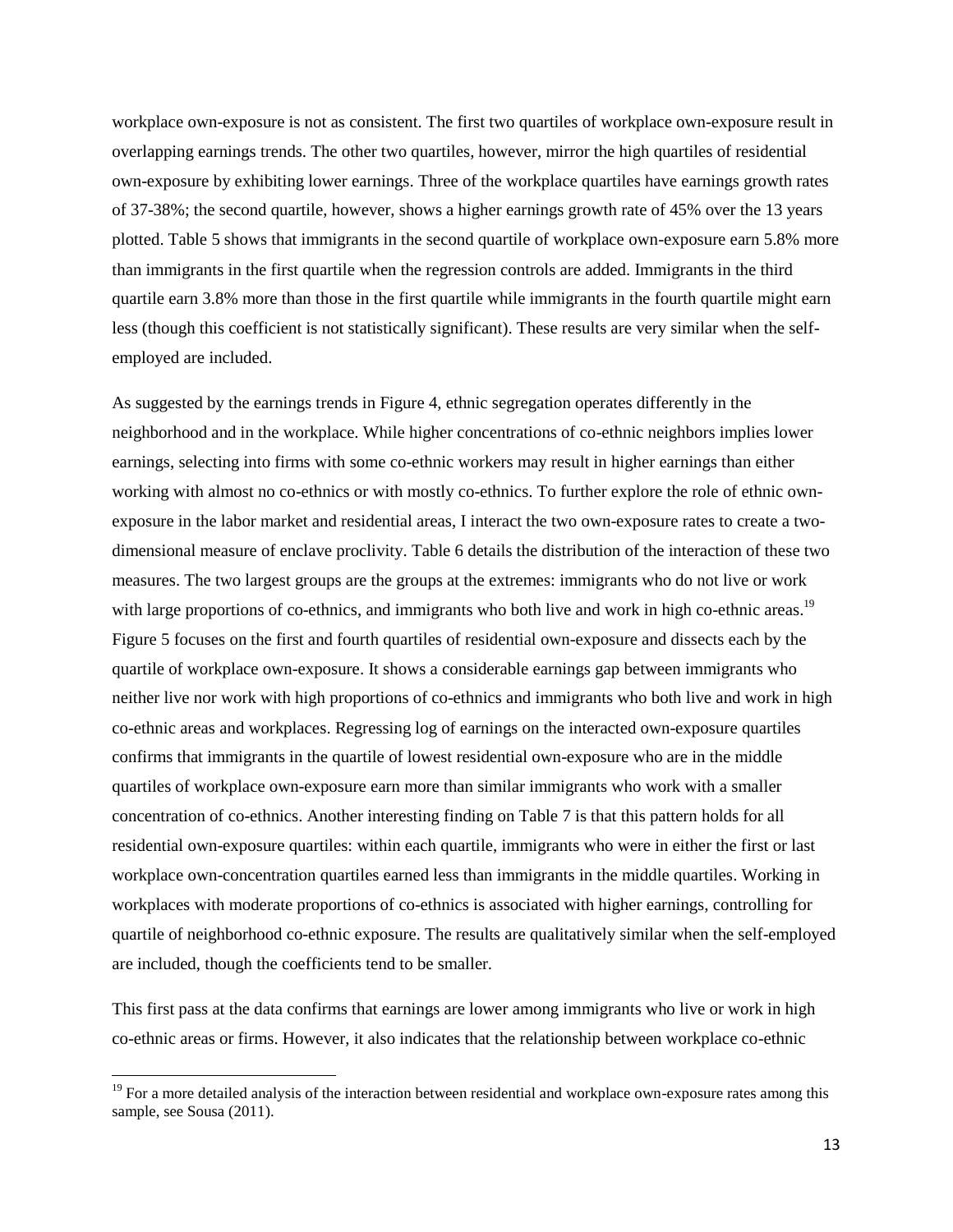exposure and earnings is not monotonic – instead, it appears that working in firms with moderate levels of co-ethnic exposure may lead to higher earnings than working in firms with exceptionally low levels of coethnics or those with exceptionally high levels of co-ethnics.

#### *4. Regression Models and Analysis*

The figures and regressions based on quartile of own-exposure reported above, in addition to the annual earnings figures, show that workplace and residential networks do not have the same relationship with earnings. Instead, some degree of co-ethnic workplace exposure is correlated with higher earnings – implying that residential and workplace ethnic networks are different and operate differently with respect to labor market outcomes. I investigate these mechanisms below by running regressions on earnings using own-exposure rates instead of quartiles as the primary explanatory variables.

#### *4.1 Estimating Human Capital Accumulation*

Economic research on immigrants relies heavily on cohort analysis (Borjas 1985) and/or the inclusion of a measure of years since migration to estimate the effects of country-specific human capital accumulation on earnings. Since data limitations prevent this project from utilizing cohort analysis, I cannot directly estimate rates of human capital accumulation such as education or English skills acquired after immigration. Ideal data would include time variant measures of education and English-skills to capture human capital accumulation but data on education and English-skills are limited to one point in time: the 2000 Census. Some identification from these data is still possible: for example, we know who did not learn English and we know who emigrated from a country where English is not spoken but now reports speaking English. As a result, I control for years since migration and two basic estimates of U.S.-specific human capital accumulation: minimum education completed in the U.S. and whether English is an official language in the country of birth.

The decision to learn English is motivated by a desire to increase the number of potential trade partners. Lazear (1999) argues that "those who learn English after coming to the United States perform the same calculation, but do so at a later stage" as those who learned English prior to immigration. In order to capture this choice to learn, the analyses below include both the self-reported language skills of the immigrant in the year 2000 and an indicator variable equal to 1 if English is an official language in the country of birth (as determined in Bleakley and Chin 2004).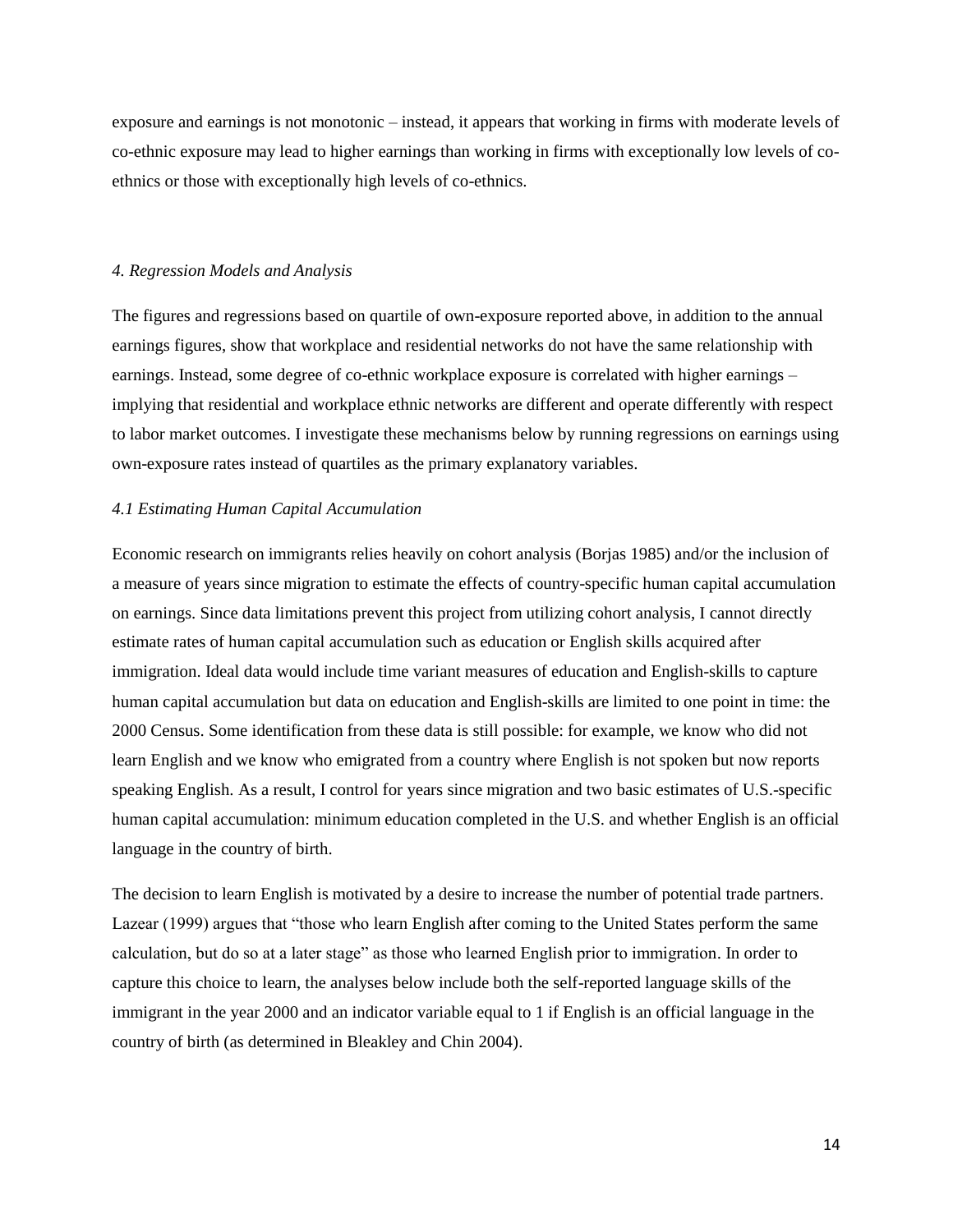Including immigrants who arrive as children in models of human capital accumulation complicates the interpretation of the value of education (since this education is primarily received in the U.S.) and the value of years since migration (since the effect of time in the U.S. may be different during childhood). Some previous research has relied on samples limited to immigrants who arrived after age 25 since most individuals have completed their education by this age. However, limiting the sample to those who immigrate after their education has been completed can result in biased samples if the process by which individuals select into immigration and into higher education vary by country and by age. Indeed, in countries with low educational attainment and low costs of immigration, such as Mexico, Guatemala, and El Salvador, individuals who elect to emigrate in early adulthood may have different employment expectations than those who choose to immigrate after the age of 25. Table 8 shows that 34-38% of immigrants from these three countries immigrated between the ages of 18 and 25, far higher than the average of about 27% for other country of birth groups. If those who immigrate after age 25 differ from those who emigrate earlier in unobservable characteristics, then limiting the sample in this manner will yield biased and unrepresentative results, with this bias being more significant for groups with high rates of emigration in early adulthood. Instead, in this paper, I limit the universe to immigrants who first arrive in the U.S. at the age of 18 or later, regardless of when they enter the U.S. labor market.

With the inclusion of younger immigrants, I also address where education was completed. Since many individuals do not complete their formal education until their mid-20s, I create a new variable measuring estimated education in the U.S. using a similar approach as language above. Specifically, given the age at arrival in the U.S. and the total education completed, a measure of maximum source country education can be developed. For example, an individual who emigrates at age 18 but reports having a college education is assumed to have a maximum source country education limited to high school and a U.S. college education. By construction, education levels of high school diploma or less are assumed to have been completed prior to immigration since the sample is limited to those who immigrated at age 18 or later. For immigrants with more than a high school diploma, age at arrival directly determines the value of maximum education completed in the U.S. – this approach fails to identify individuals who continue their education as non-traditional students later in life. Any resulting bias in the estimate of U.S. human capital accumulation will be negative since this measure is purposely conservative in estimating education in the U.S.

## *4.2 OLS Regression Analysis*

Earnings are a function of standard human capital and demographic characteristics (age, gender, race, ethnicity, marital status, city of residence, and education), plus immigrant-specific traits (English ability,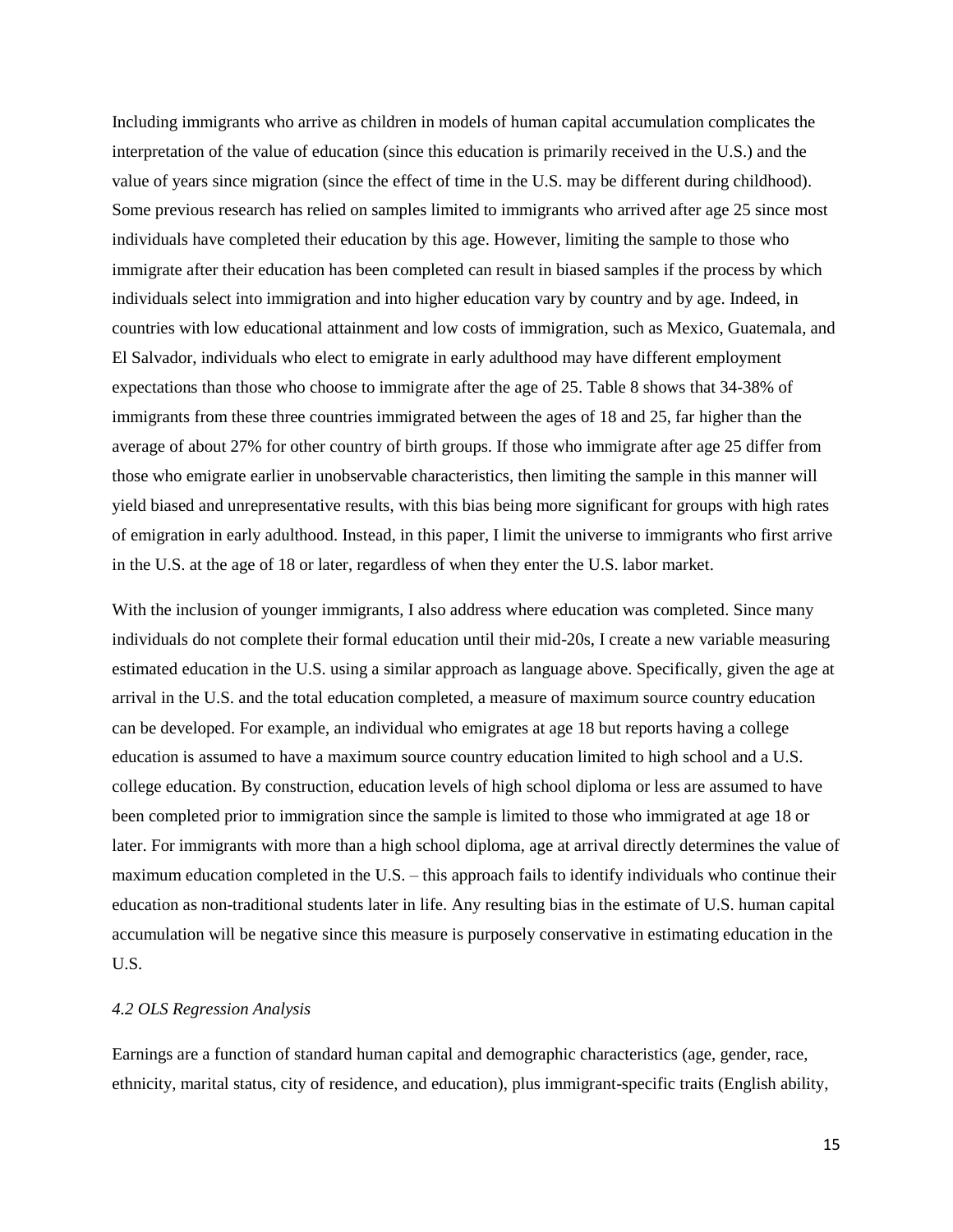years since migration, and country of birth). A full set of country or region of birth and area of residence indicators are included to address some of the systematic differences between country of birth groups (including the differing selection processes by which immigrants select *into* immigration) and to control for differences in earnings and employment opportunities in the five urban areas included in this study. Additionally, the log of the firm size and indicators for whether the person reported being self-employed in 2000 or worked in an establishment with less than 6 people  $(ET_i)$  are included.  $C_i^j$  is the share of coethnics either in the neighborhood (when  $t = k$ ) or in the workplace (when  $t = w$ ). Hence, the effect of co-ethnic concentration on the log of earnings is  $\beta_7$ .

$$
\ln(y_i) = X_i \beta_1 + \beta_2 y s m_i + \beta_3 e d_i + \beta_5 e n g_i + \beta_6 \ POBeng_i + \beta_7 C_t^j + POB_j + CMS A_k + e_i \quad (I)
$$
\nwhere  $X_i = [age_i, age_i^2, male_i, race_i, Hisp_i, married_i, size, ET_i]$ 

\n $t \in \{k, w\}$ 

These regressions yield consistently negative and significant coefficients for the residential and workplace own-exposures as reported in Table 9. This is the case even after controlling for education and other individual human capital measures and taking certain precautions against selection by including a vector of country of birth dummy variables and a vector of CMSA of residence dummy variables. The four columns on the right report the results by education group (more than a high school diploma and high school diploma or less). For each specification, the standard human capital results emerge:  $age^{20}$  and years since migration (YSM) are both concave and speaking English and having more formal schooling are both associated with higher earnings.

Speaking English well or very well is associated with a 15% increase in reported earnings for immigrants born in countries where English is not an official language. This premium is slightly higher for immigrants with more than a high school education (17% versus 13%). The earnings premium associated with emigrating from a country where English is one of the official languages is about 20%; that is, all else equal, an immigrant who does not speak English but is from an English-speaking country (such as a French Canadian) will earn 20% more than a similar immigrant from a country where English is not an official language (such as France). This suggests the presence of other benefits of being born in an English-speaking country in transitioning into the American labor market – perhaps similarity in social or labor force institutions.

 $\overline{\phantom{a}}$ 

 $20$  Age and its square are not included in this table of results. These coefficients can be obtained from the author upon request.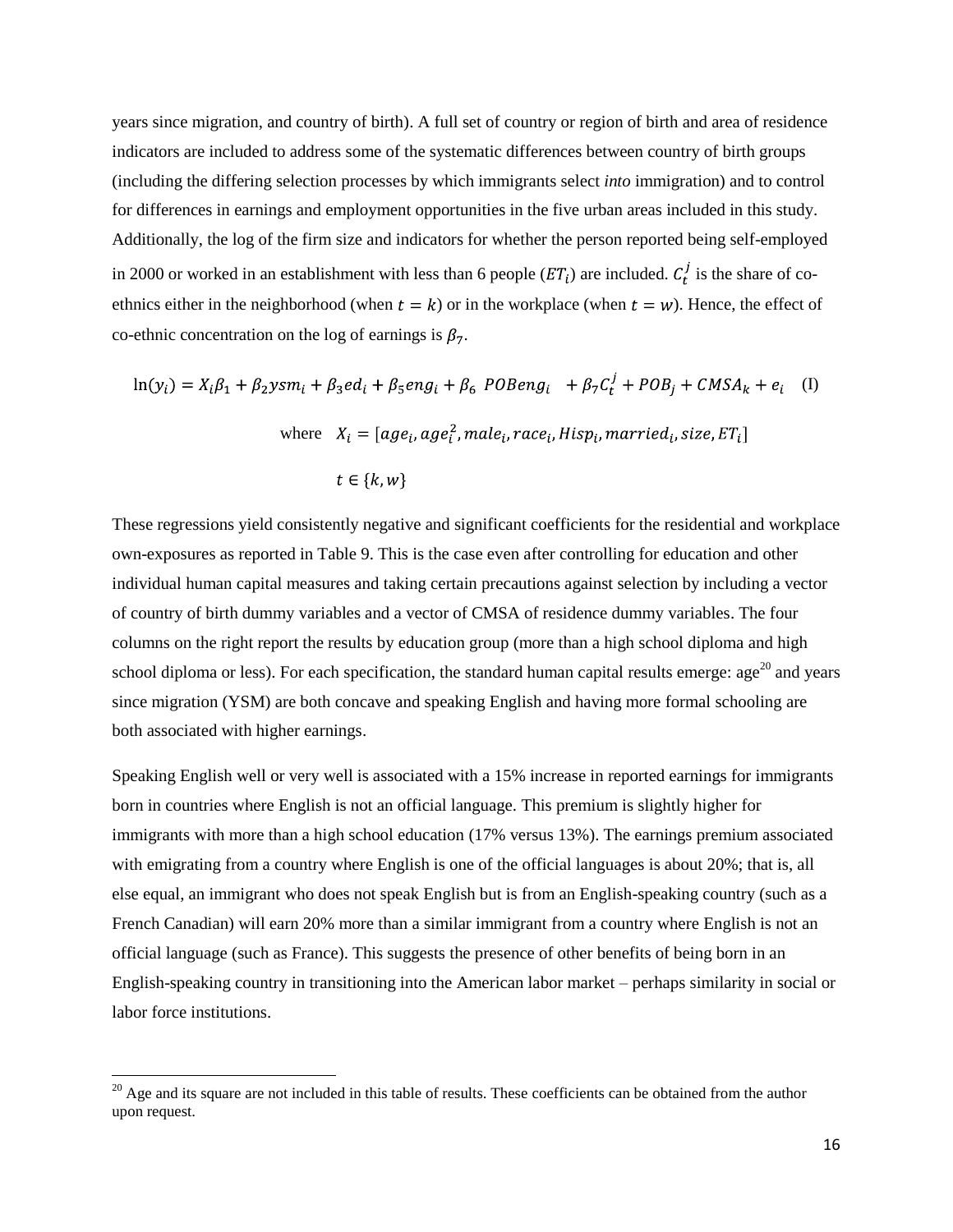The returns to formal schooling are consistent with previous research – the returns increase exponentially as schooling increases. The increase from an  $8<sup>th</sup>$  grade education to a  $10<sup>th</sup>$  grade education implies an increase of only 5% in earnings, whereas an increase from an  $8<sup>th</sup>$  grade education to a high school diploma is a 10% increase, to a college degree is a 58% increase, and to a graduate degree is an 83% increase in earnings. Attending college or graduate school in the U.S. yields an earnings premium of about 6% compared to arriving with a degree from abroad. As discussed above, because this measure of U.S. education is purposely conservative, it underestimates the impact on earnings of receiving a U.S. college or graduate degree.

The final two coefficients listed in Table 9 are control variables for whether the individual works in an establishment with 5 or fewer coworkers and the log of firm size (measured as the number of employees that the firm reported in that year across all of its establishments). The inclusion of the small workplace indicator is to control for the differences in methodology in calculating workplace own-exposure. Immigrants working in these small workplaces report earnings roughly 33% lower than those who work in larger establishments. In combination with the log of firm size, this suggests a very high earnings penalty for working in small firms.

All six regressions reported in Table 9 find that increased rates of own-exposure (both in the neighborhood and at the workplace) have a negative impact on earnings. The coefficients on workplace exposure rate report a nearly identical effect on earnings for both educational attainment groups: moving from a firm with 0% co-ethnics to one with 100% co-ethnics implies earnings that are between 17 and 18% lower.<sup>21</sup> As shown in Table 2, immigrants with more than a high school degree work in firms with lower co-ethnic exposure rates. At the mean workplace co-ethnic exposure rates for each group, an immigrant with some post-secondary education earns about 1.5% less than he would in a workplace with no co-ethnics while an immigrant with a high school education or less earns 3% less than if he worked with no co-ethnics. On the other hand, the effects for residential co-ethnic exposure differ dramatically between educational groups. While the average effect of going from a neighborhood with no co-ethnics to one composed entirely of co-ethnics is a 25% decrease in reported earnings, it is a 46% decrease for those with more than a high school education and only a 14% decrease for those with less education. Again, using the average residential co-ethnic exposure rates reported in Table 2, this implies an average decrease in earnings of about 3% for high education immigrants and 2% for those with less education. These results support the hypothesis that highly educated immigrants face significantly larger opportunity

 $\overline{\phantom{a}}$ 

 $21$  Relative to previous versions of this paper, the inclusion of the log of firm size greatly reduced the estimated effects of working with more co-ethics while having minimal impact on the effects of residential concentration.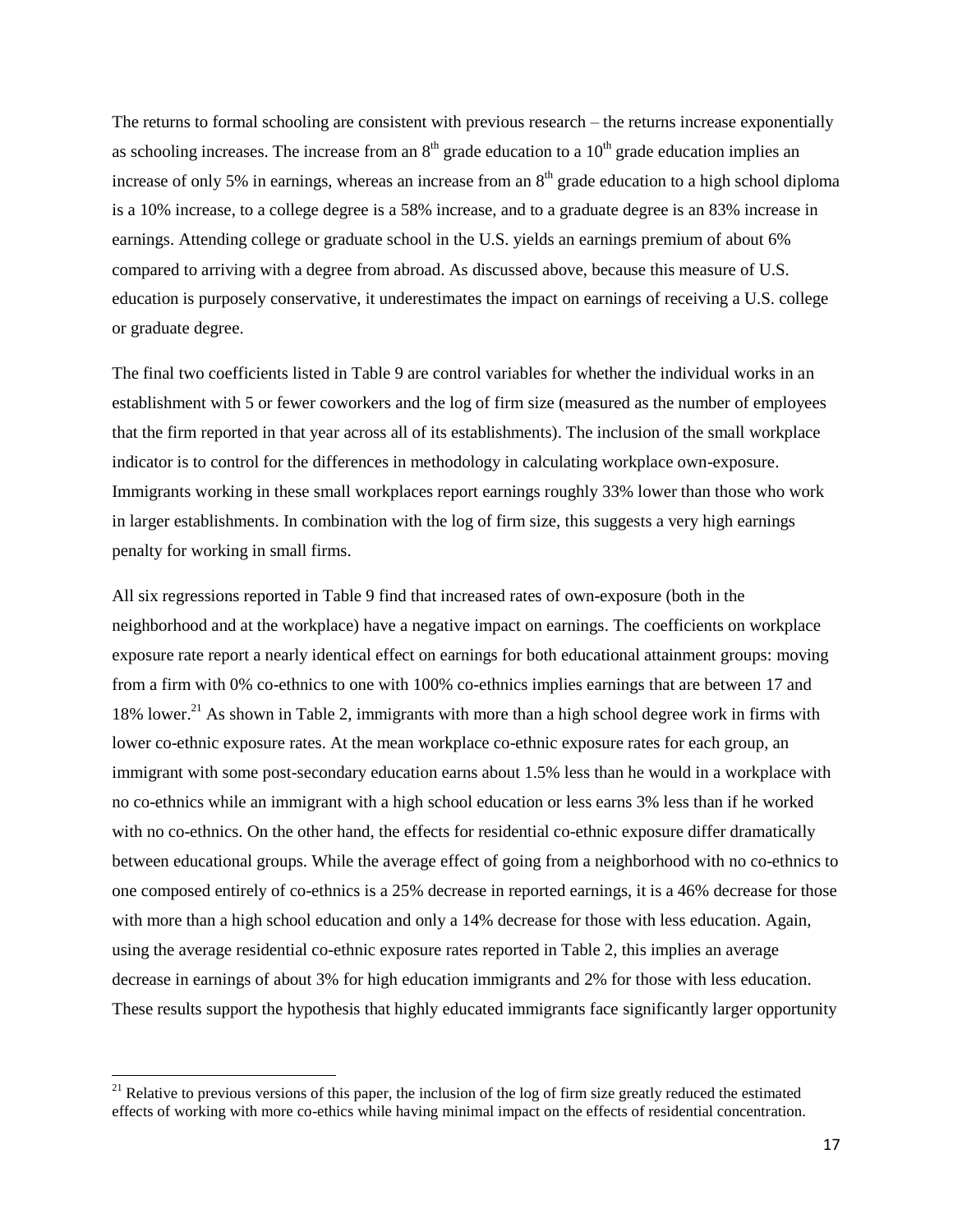costs to living in an ethnic enclave, but fail to support a similar hypothesis for workplace segregation. Table 10 shows that the inclusion of the self-employed does not greatly affect the coefficients of interest.

### *4.3 Instrumental Variable Analysis*

Previous research has struggled with the self-selection problems inherent in looking at residential choice patterns. Immigrants do not sort randomly into ethnic enclaves; rather, observed and unobserved traits influence an individual's residential choice. Sousa (2011) shows that observables explain half of the individual variation in residential own-exposure and a quarter of workplace own-exposure. Not speaking English and the individual's country of birth are two of the most important factors. Problems of selection arise if an unobserved trait, such as ability or proclivity to assimilate, influences both residential choice and earnings outcomes. Specifically, let  $A_i$  denote an unobserved personal characteristic that decreases the willingness or ability to assimilate and, independently, decreases earnings. That is

$$
\frac{\partial [C_{i,t}^j(A_i)]}{\partial A_i} > 0
$$

$$
\frac{\partial [y_i(A_i)]}{\partial A_i} < 0
$$

As is readily apparent, if  $A_i$  exists, regression specification (I) yields a biased estimate of  $\beta_7$ . To address this endogeneity, this study combines the instrumental variable strategies employed by Altonji and Card (1991) and Bertrand, Luttmer and Mullainathan (2000). Specifically, the omitted instrument for  $C_{i,t}^{j}$  is the 1990 PMSA-level of residential ethnic concentration.

It is a necessary condition for successful instrumentation that the omitted variable only affect the outcome of interest (wages) through the variable being instrumented (co-ethnic concentration). The proportion of the PMSA population that is co-ethnic is an important predictor of both residential and workplace ownexposure rates since belonging to a larger group increases the risk of having more co-ethnic coworkers or neighbors even through random sorting. It is possible that the size of the ethnic community in an urban area would influence the wages received by co-ethnics. As shown in Blanchard and Katz (1992), local labor markets adjust to labor supply shocks within a decade. Using the 1990 co-ethnic share rather than the 2000 co-ethnic share allows enough time for the local labor market to adjust to specific immigrant inflows and outflows.

Another quality necessary in a good instrument is that it not be endogeneously affected by  $A_i$ . As early as Bartel (1989), research has shown that the settlement patterns of earlier co-ethnics play a significant role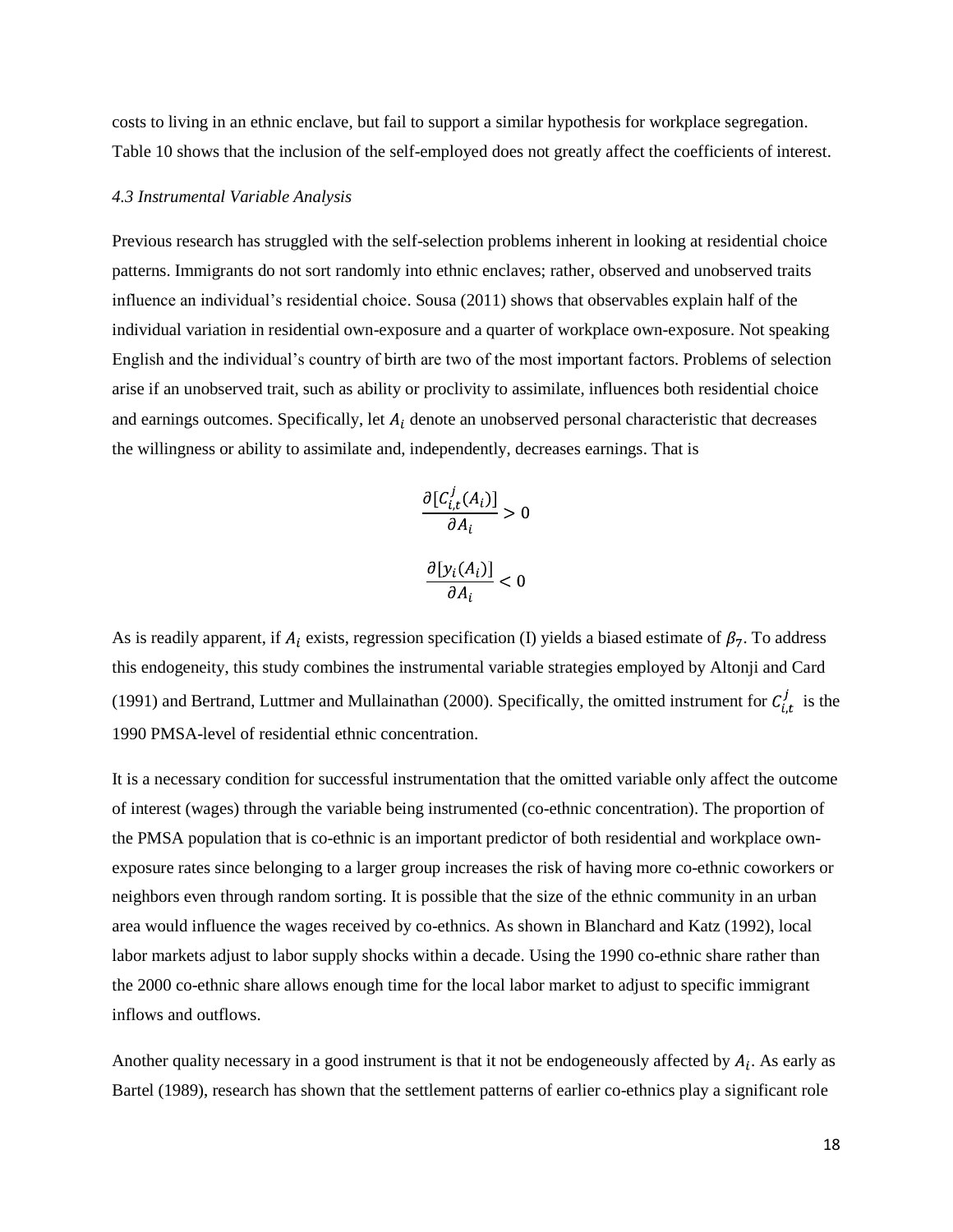in determining where individuals choose to settle. We might still suspect that immigrants less likely to assimilate will be more predisposed to following the migration decisions of previous co-ethnics. Because of this, the sample itself is limited to the five urban areas in the U.S. with the highest immigrant population. That is, the sample has already been limited to individuals who are drawn to areas of high coethnic population. Furthermore, the ten-year lag is an imperfect predictor of where current enclaving is occurring. For example, many immigrant groups have gradually moved from the inner cities to the suburbs, resulting in a change in PMSA-level ethnic concentrations.

#### *4.4 Instrumental Variable Regression Results*

Table 11 reports results for the six regressions reported in Table 9: one for each co-ethnic exposure rate in the neighborhood and at work using the entire sample, and then by educational attainment. Two concerns arise in the use of an instrumental variable approach: instrument relevance and instrument exogeneity. While exogeneity cannot be empirically verified, instrument relevance is easily established by looking at the results from the first stage regression. The high F-statistics associated with each of the first stage regressions reported in Table 11 show that, for all specifications, the instruments in these models are highly predictive of the endogenous variable being instrumented (Stock, Wright and Yogo 2002). The regression table also reports the *t*-statistic of the excluded variable, showing that it is a consistently important predictor of the endogenous variable being instrumented.

The results using the instrumented residential and workplace exposure rates support the conclusion that self-selection plays a significant role in explaining the negative impact on earnings that was found using the OLS regressions, especially for immigrants with low educational attainment. For the full sample, controlling for self-selection decreases the negative impact of residential clustering by over a third while the estimated effect associated with higher workplace co-ethnic exposure increases by about the same magnitude. Once the sample is stratified by educational attainment, however, the results highlight differences in sorting for low and high education immigrants.

For immigrants with a high school education or less, instrumenting for co-ethnic exposure rates yield smaller own-exposure effects than the OLS specification. Neither of the coefficients on either type of coethnic exposure rates is statistically different from 0, allowing for the possibility that negative selfselection fully explains the negative effects of ethnic clustering for immigrants with less education. The expected loss in earnings of going from a workplace with no co-ethnics to one with just co-ethnics drops from 14% in the OLS specification to 3% in the IV specification for immigrants with a high school education or less. At the same time, the decrease in predicted earnings from moving from a neighborhood with no co-ethnics to one fully composed of co-ethnics drops from 18% to 5%.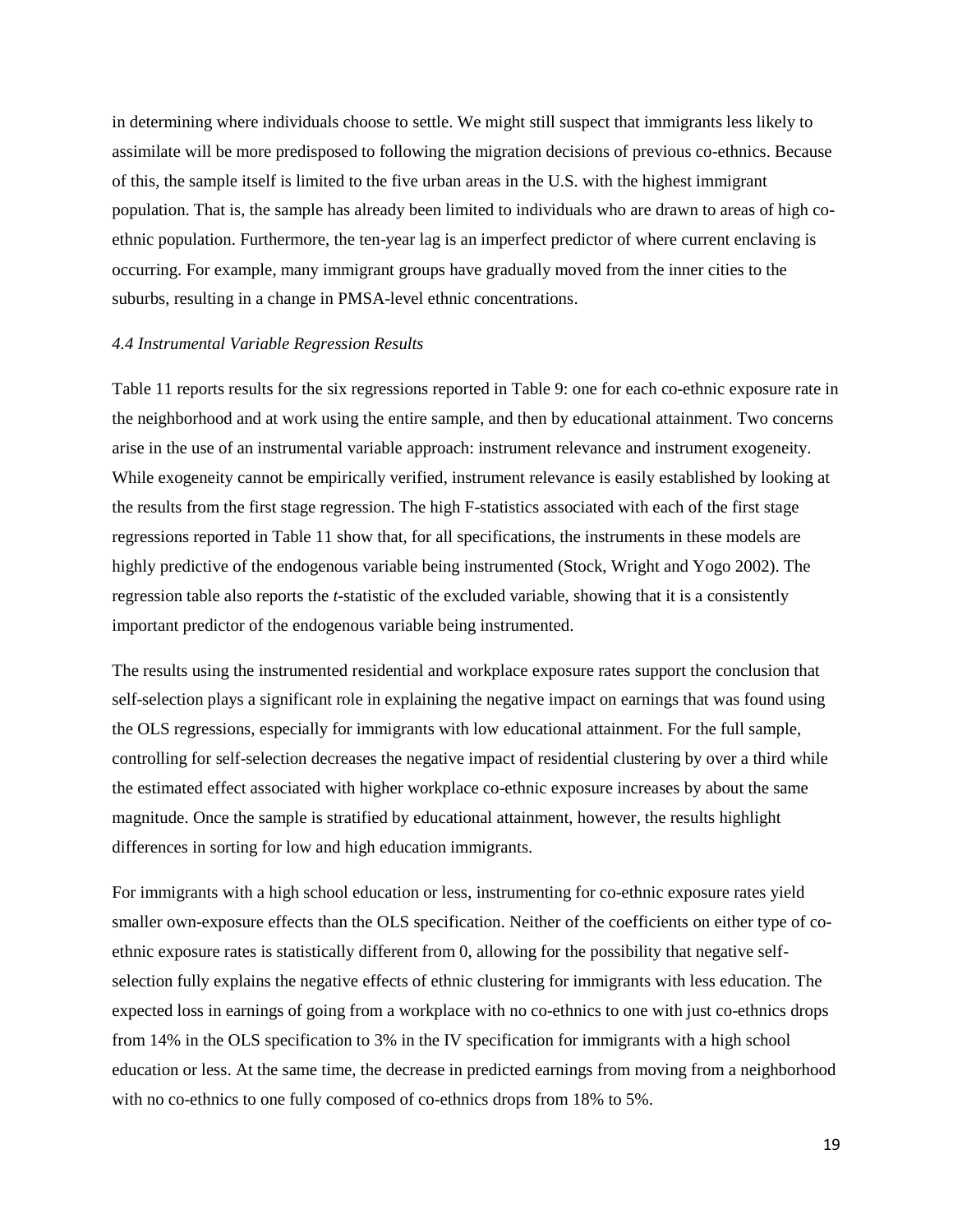However, for those with more than a high school education, the 1990 instrument results in statistically significant negative effects for both living and working with more co-ethnics. While correcting for sorting mitigates the average earnings penalty of residential co-ethnic exposure from 3.5% to 2.7%, it more than triples the average earnings penalty associated with working in firms with higher concentrations of coethnic employees to 5.2% from  $1.5\%$ .<sup>22</sup> This suggests that both living and working with more co-ethnics, all else equal, leads to significantly lower earnings for immigrants with more than a high school education.

Comparing the coefficients reported in Table 12 to those in Table 9, we see that correcting for sorting on unobservables decreased the measured effect of enclaving in five out of the six regressions. The interpretation for these drops in the coefficients is that negative self-selection explains at least some of the negative earnings associated with enclaving. However, in the regression that looks at workplace enclaving for immigrants with more than a high school degree, the IV regression yields a larger negative effect of enclaving. That is, there is a stronger negative effect of enclaving *after* addressing sorting. One possible interpretation is that there is some positive self-selection into high co-ethnic workplaces. These workplaces pay less, all else equal, but the workers selecting into them are more productive. Another interpretation is that the individuals who select into enclave employment are more productive in these workplaces than they would be outside of enclaved workplaces. In this way, enclave employment is a second best option: the highest income is from working with few co-ethnics but, given an individual's unobservable characteristics, he increases his income by working in a high co-ethnic workplace.

These results suggest different employment and human capital accumulation mechanisms within the neighborhood and within the workplace for immigrants with more than a high school education. Residing in areas of relatively high co-ethnic exposure may decrease earnings by limiting social interactions with individuals who are not co-ethnics, thus decreasing the accumulation of country-specific human capital. In general, immigrant clustering in the workplace decreases the earnings of immigrants with more than a high school education. However, immigrants with unobservable traits that are less valuable in the nonethnic labor market, perhaps an inability to assimilate leading to lower productivity levels in integrated firms, are selecting into firms with higher co-ethnic concentrations where they are more productive.

 $\overline{\phantom{a}}$ 

 $22$  The estimated wage penalties reported here are measured at the average residential co-ethnic exposure for immigrants with more than a college diploma, as reported in Table 2. Similarly, the average workplace co-ethnic exposure rate for immigrants with more than a high school education is used to estimate the wage penalties in the workplace.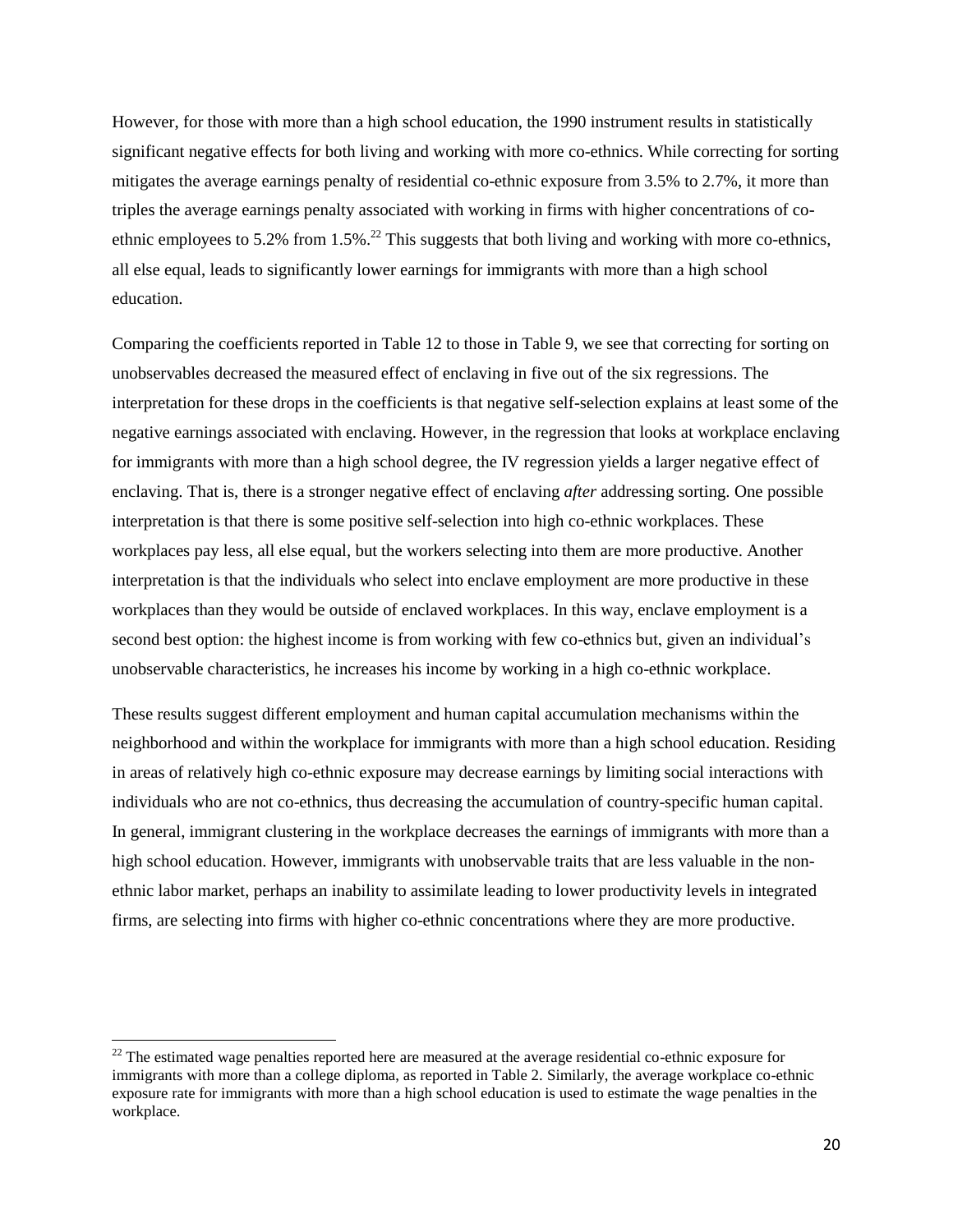### *4.5 Occupational Clustering*

Occupational choice was excluded from the above regressions due to the likelihood that it is endogenous: individuals who choose to enclave are more likely to choose occupations facilitated by the enclave – or, alternatively, choose the enclave based on their chosen occupation. However, due to the role of occupational choice in determining earnings, regressions were run controlling for seven occupational categories. Table 12 details the five largest of these and what proportion of workers in each workplace quartile group fall into each.<sup>23</sup> Immigrants in the lowest workplace quartiles tend to be in professional and office occupations, while immigrants in the highest workplace quartiles are in services and production occupations.

Table 13 reports the coefficients from both the OLS and IV regressions after controls for occupational choice are included. Though the story that emerges is the same, some of the coefficients vary substantially. This is particularly the case for the OLS coefficients for immigrants with more than a high school education. Comparing these coefficients to those in Table 9 reveals a significant drop in the coefficient on the residential own-exposure rate. This suggests that a significant portion of the earnings penalty for highly educated immigrants attributable to residential clustering is explained by the occupational choices of these individuals. Comparing the IV results to those in Table 11 shows that occupational choice decreases the earnings penalties of highly educated immigrants after controlling for self-selection. In spite of these changes, the self-selection story remains unchanged, supporting the hypothesis that, even controlling for occupational choice, immigrants with post-secondary schooling who self-select into high co-ethnic neighborhoods or workplaces face an earnings penalty.

#### *4.6 Neighborhood Labor Networks*

 $\overline{\phantom{a}}$ 

Previous research has found neighborhood-level labor networks independent of ethnicity (Bayer, Ross and Topa 2008; Andersson et al 2010). If immigrants are more likely to cluster in neighborhoods with more co-ethnics, neighborhood-level labor networks would yield more co-ethnic coworkers even absent a preference for co-ethnic coworkers. It would mean, then, that the workplace own-exposure rates are largely determined by residential own-exposure rates, implying that the effects of workplace ownexposure rates are in fact being driven by residential choice.

To address this concern, I calculate the following measure of neighborhood labor market network

$$
C_{fk} = \frac{W_{fk} - 1}{W_f - 1}
$$

 $23$  Two occupational groups are excluded from this table due to small cell size. They are included in the regressions.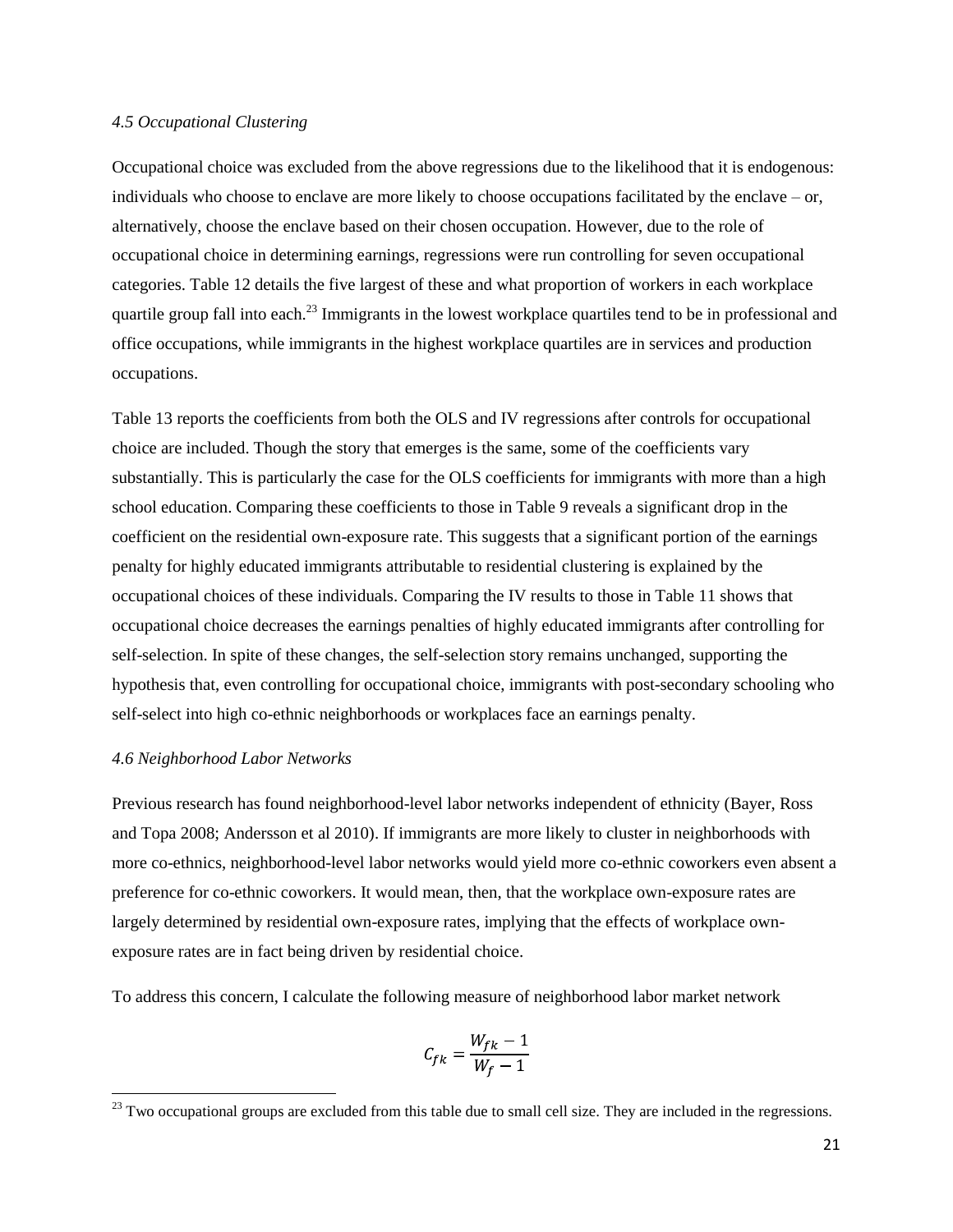where  $W_f$  is the set of all individuals who work at the same establishment (or block of employment for smaller employers), and  $W_{fk}$  is the set of all coworkers who also reside in the same neighborhood as the individual. Hence,  $C_{fk}$  is the share of coworkers who are also neighbors, independent of country of birth. This variable is then included in the OLS and IV regressions to control for the neighborhood labor market network.

Table 14 reports the coefficients on residential and workplace own-exposure for the OLS and IV regressions for the full sample, and for the sample stratified by education. Comparing these results to those on Tables 9 and 11 supports previous research showing important neighborhood-level labor networks. For each sample, the inclusion of the ratio of coworkers who are also neighbors slightly increases the magnitude of the OLS coefficient on residential own-exposure while slightly decreasing the coefficient on workplace own-exposure. However, the IV results offer more evidence of negative selfselection and human capital traps for immigrants with a postsecondary education who choose to enclave. As before, addressing self-selection resulted in a smaller earnings penalty associated with residential ownexposure but a much larger earnings penalty associated with workplace segregation. The earnings penalties associated with higher co-ethnic own-exposure rates for immigrants with more than a high school education grew by 4-6 percentage points after controlling for the proportion of coworkers that are also neighbors. This further supports the hypothesis of a negative enclave effect for immigrants with some post-secondary education.

### *5. Conclusion*

Immigrants who live and work in high co-ethnic areas and firms earn less. But, would these immigrants earn more if they did not enclave? The counterfactual, of course, is not observed. However, the instrumental variable estimates addressing self-selection into high co-ethnic neighborhoods and high coethnic employers suggest that the findings of negative enclave effects are partially due to negative selection. Specifically, negative selection into co-ethnic neighborhoods and workplaces explains almost the entirety of the earnings penalties associated with enclaving for immigrants with a high school education or less. On the other hand, even after addressing sorting on unobservables, earnings penalties associated with both types of enclaving remain large and significant for immigrants with more than a high school education. For these immigrants, lower earnings attributed to residential ethnic exposure are only partially explained by self-selection – the remainder may well be due to limited referral networks and human capital traps. For the average immigrant with more than a high school education in the sample of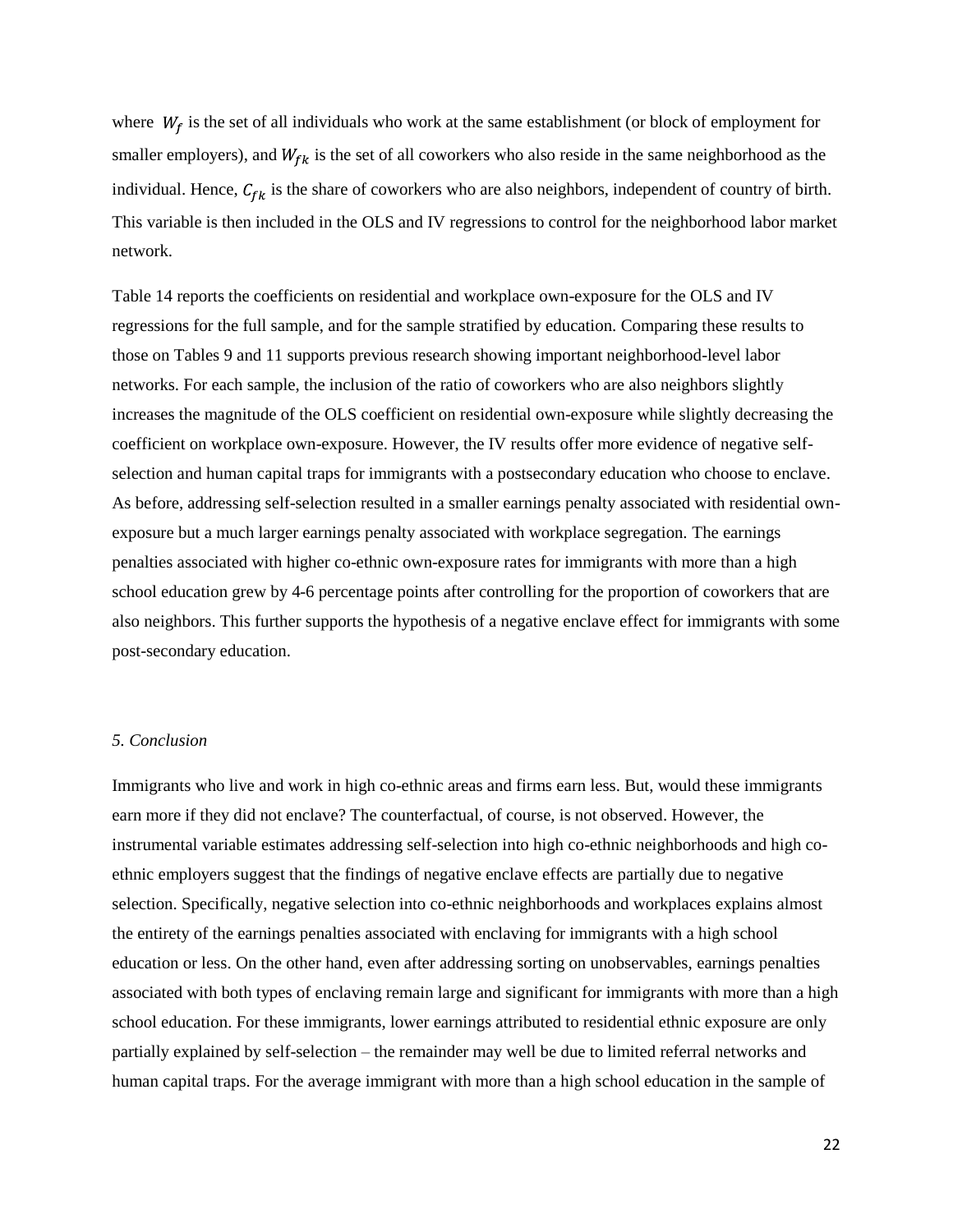analysis, residential and workplace enclaving are responsible for earnings penalties of 2.7% and 5.2%, respectively. At the same time, I find evidence that the negative self-selection into high co-ethnic employers may be a second best strategy; these workers are choosing firms where they are more productive, or more highly valued, perhaps due to lower transaction costs as argued in Lazear (1999). These results are robust to the inclusion of variables controlling for occupational choice and neighborhood-level labor market networks.

There is no question that negative self-selection is leading to higher co-ethnic concentrations in ethnic neighborhoods and workplaces. Relying on earlier work on social networks, this negative selection can lead to lower earnings and less employment opportunities since the quality of the network will lead to externalities for its members (Calvó-Armengol and Jackson 2004). However, given the limited employment opportunities for immigrants with low educational attainment or limited English skills, this negative self-selection does not seem to yield lower earnings than would otherwise be expected. For immigrants with some postsecondary education, however, I find evidence of human capital traps. For these immigrants, working or living with more co-ethnics results in lower earnings. The evidence suggests that enclaves are not creating a "warm embrace" for immigrants with low levels of education, though they are not necessarily hurting these immigrants either. On the other hand, immigrants with more than a high school education face earnings penalties due to both types of ethnic clustering, supporting the existence of human capital traps.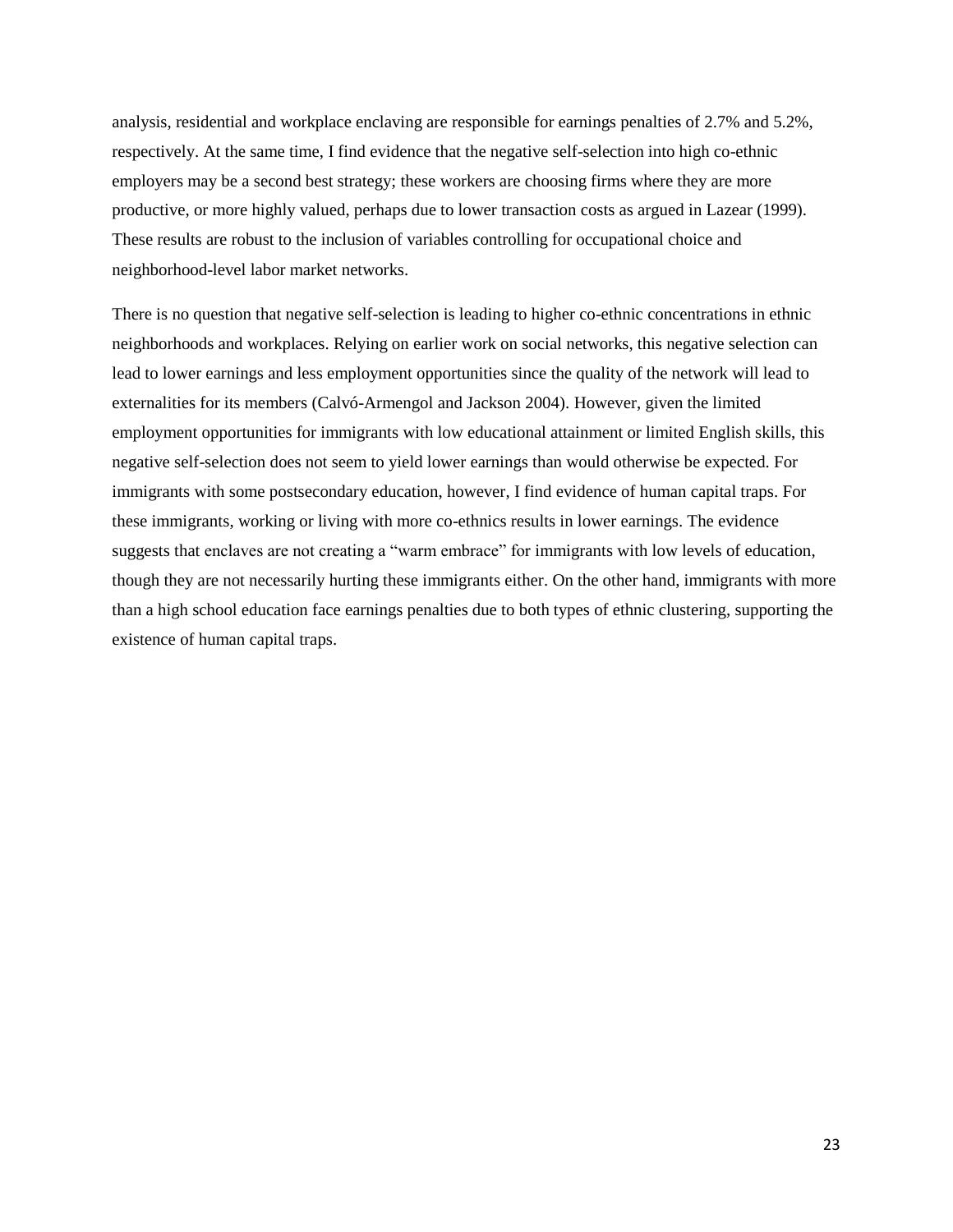- Abowd, John M., Francis Kramarz and David Margolis. 1999. High Wage Workers and High Wage Firms. *Econometrica* 67:2.
- Abowd, John M., Bryce E. Stephens, Lars Vilhuber, Fredrik Andersson, Kevin L. McKinney, Marc Roemer, and Simon Woodcock. 2006. The LEHD Infrastructure Files and the Creation of the Quarterly Workforce Indicators. U.S. Census Bureau, Center for Economic Studies Technical Paper Series, TP 2006-01.
- Alba, Richard D., John R. Logan, Brian J. Stults, Gilbert Marzan, and Wenquan Zhang. 1999. Immigrant Groups in the Suburbs: A Reexamination of Suburbanization and Spatial Assimilation. *American Sociological Review* 64:3.
- Altonji, Joseph G. and David Card. 1991. The Effects of Immigration on the Labor Market Outcomes of Less-Skilled Natives. *Immigration, Trade and Labor*, ed John M. Abowd and Richard B. Freedman. Chicago, University of Chicago Press.
- Andersson, Fredrik, Monica Garcia-Perez, John Haltiwanger, Kristin McCue, and Seth Sanders. 2010. Workplace Concentration of Immigrants. U.S. Census Bureau, Center for Economic Studies Working Papers CES 10-39.
- Bayer, Patrick, Robert McMillan, and Kim S. Rueben. 2004. What Drives Racial Segregation? New Evidence Using Census Microdata. *Journal of Urban Economics* 56.
- Bayer, Patrick, Stephen Ross, and Giorgio Topa. 2008. Place of Work and Place of Residence: Informal Hiring Networks and Labor Market Outcomes. *Journal of Political Economy* 116:6.
- Bertrand, Marianne, Erzo Luttmer, and Sendhil Mullainathan. 2000. Network Effects and Welfare Cultures. *The Quarterly Journal of Economics* 115:3.
- Blanchard, Olivier Jean and Lawrence F. Katz. Regional Evolutions. *Brookings Papers on Economic Activity* 1992:1.
- Bleakley, Hoyt and Aimee Chin. 2004. Language Skills and Earnings: Evidence from Childhood Immigrants. *The Review of Economics and Statistics* 86:2.
- Borjas, George J., 1985. Assimilation, Changes in Cohort Quality, and the Earnings of Immigrants. *Journal of Labor Economics* 3:4.
	- 1987. Self-Selection and the Earnings of Immigrants. *The American Economic Review* 77:4.
	- 1992. Ethnic Capital and Intergenerational Mobility. *The Quarterly Journal of Economics* 107:1.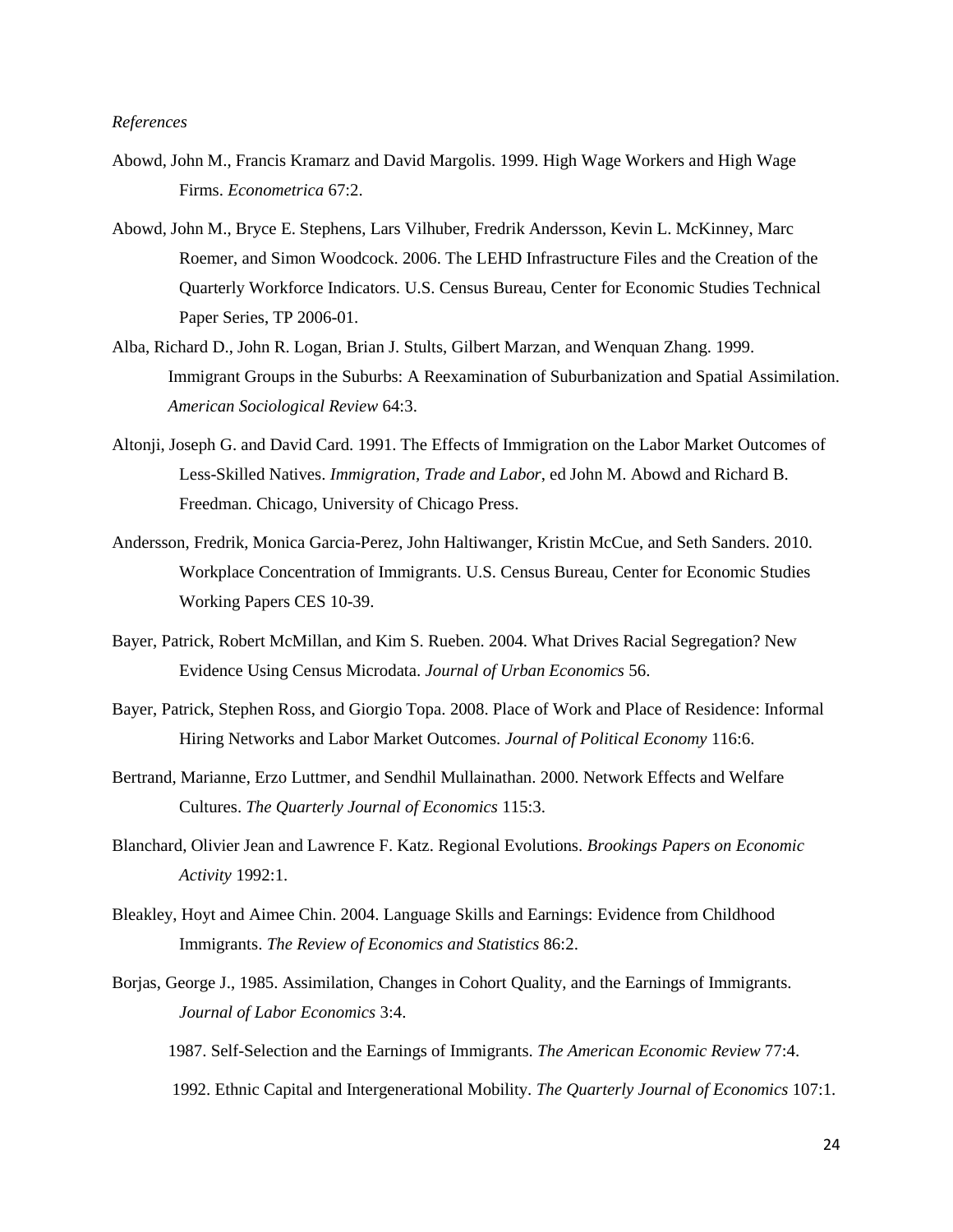1995. Ethnicity, Neighborhoods, and Human-Capital Externalities. *The American Economic Review* 85:3.

2000. Ethnic Enclaves and Assimilation. *Swedish Economic Policy Review* 7.

2002. Homeownership in the Immigrant Population. *Journal of Urban Economics* 52:3.

- Calvó-Armengol, Antoni and Matthew O. Jackson. 2004. The Effects of Social Networks on Employment and Inequality. *The American Economic Review* 94:3.
- Cutler, David, Edward Glaeser and Jacob Vigdor. 2008. When are Ghettos Bad? Lessons from Immigrant Segregation in the United States. *Journal of Urban Economics* 63.
- Edin, Per-Anders, Peter Fredriksson, and Olof Aslund. 2003. Ethnic Enclaves and the Economic Success of Immigrants – Evidence From a Natural Experiment. *The Quarterly Journal of Economics* 118:1.
- Lazear, Edward P. 1999. Culture and Language. *The Journal of Political Economy* 107:6, part II.
- Oreopoulos, Philip. 2011. Why Do Skilled Immigrants Struggle in the Labor Market? A Field Experiment with Thirteen Thousand Resumes. *American Economic Journal: Economic Policy 3*.
- Pedace, Roberto and Stephanie Rohn. 2008. A Warm Embrace or a Cold Shoulder: Wage and Employment Outcomes in Ethnic Enclaves. U.S. Census Bureau, Center for Economic Studies Working Papers, CES 08-09.

Rosenzweig, Mark. 1995. Why are there Returns to Schooling? *The American Economic Review* 85:2.

- Sousa, Liliana. 2011. Identifying Ethnic Enclaves Using Linked Employer-Household Data. http://paa2012.princeton.edu/papers/122369
- Stock, James H., Jonathan H. Wright and Motohiro Yogo. 2002. A Survey of Weak Instruments and Weak Identification in Generalized Method of Moments. *Journal of Business and Economic Statistics* 20:4.
- Wilson, Kenneth L. and Alejandro Portes. 1980. Immigrant Enclaves: An Analysis of the Labor Market Experience of Cubans in Miami. *The American Journal of Sociology* 86:2.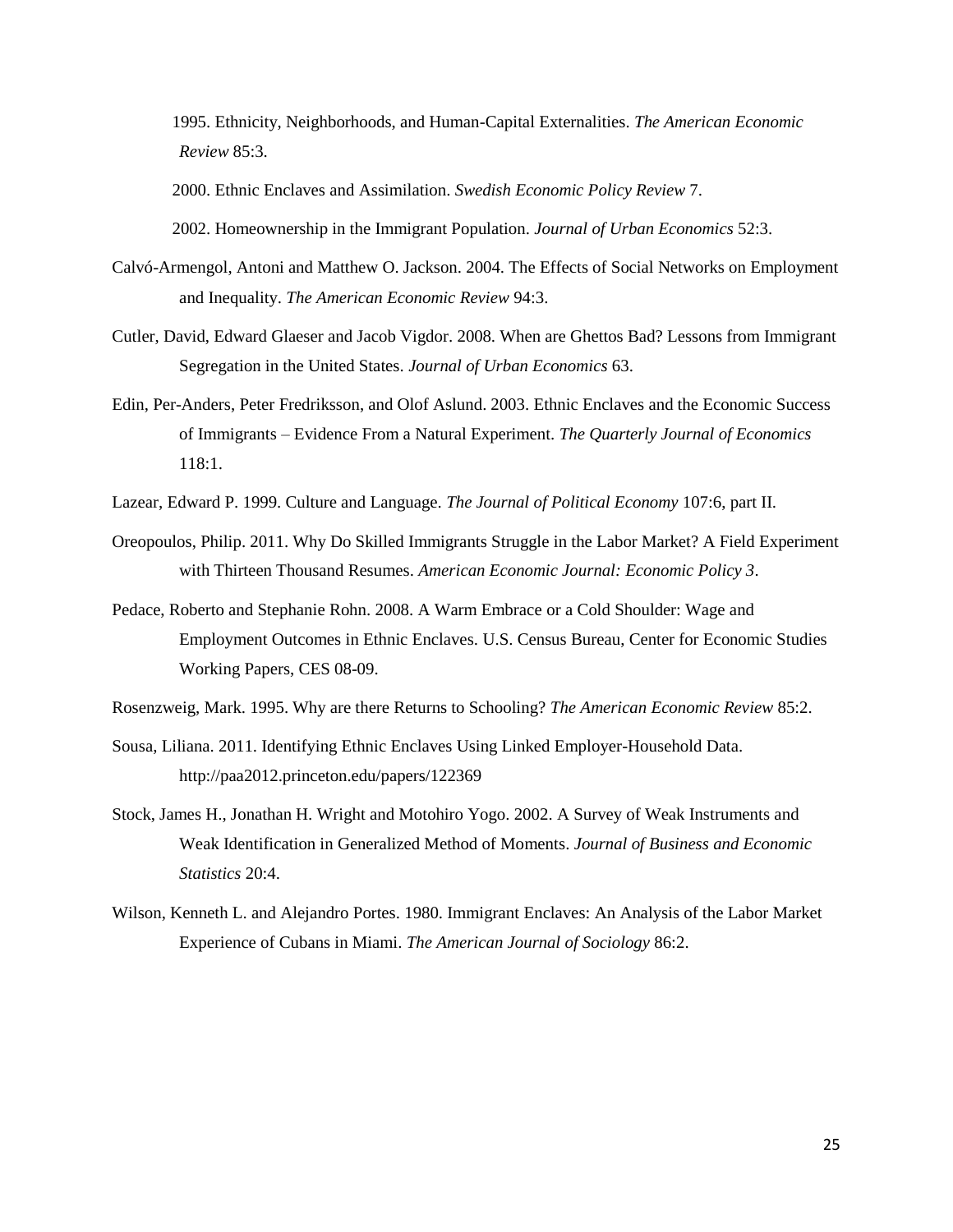# *Figures and Tables*

 $\equiv$ 

| 1110 Med opontan's neas                                     |       |
|-------------------------------------------------------------|-------|
|                                                             | $\%$  |
| Male                                                        | 54.49 |
| Education                                                   |       |
| 8 years or less                                             | 17.48 |
| Some High School                                            | 14.21 |
| High School Diploma                                         | 18.64 |
| Some College                                                | 19.91 |
| College                                                     | 17.24 |
| Graduate/Professional Degree                                | 12.51 |
| Speaks English                                              | 58.08 |
| English-speaking POB                                        | 27.45 |
| Hispanic                                                    | 42.57 |
| Citizen                                                     | 47.27 |
| Workplace type                                              |       |
| Firm, more than 5 workers                                   | 86.09 |
| Firm, 5 or fewer workers                                    | 6.79  |
| Self-employed                                               | 7.12  |
| Source: Author's calculations using the 2000 U.S. Census of |       |

Table 1. All Immigrants with LEHD Earnings Records in 2000 Who Immigrated as Adults and Reside in the Five Metropolitan Areas

Source: Author's calculations using the 2000 U.S. Census of Population and Housing 1-in-6 sample and the LEHD Employer Characteristics File and Employment History File. Speaks English is a binary variable indicating whether the individual reports speaking English well or very well. English-speaking POB identifies country of origin where English is an official language and widely used among immigrants.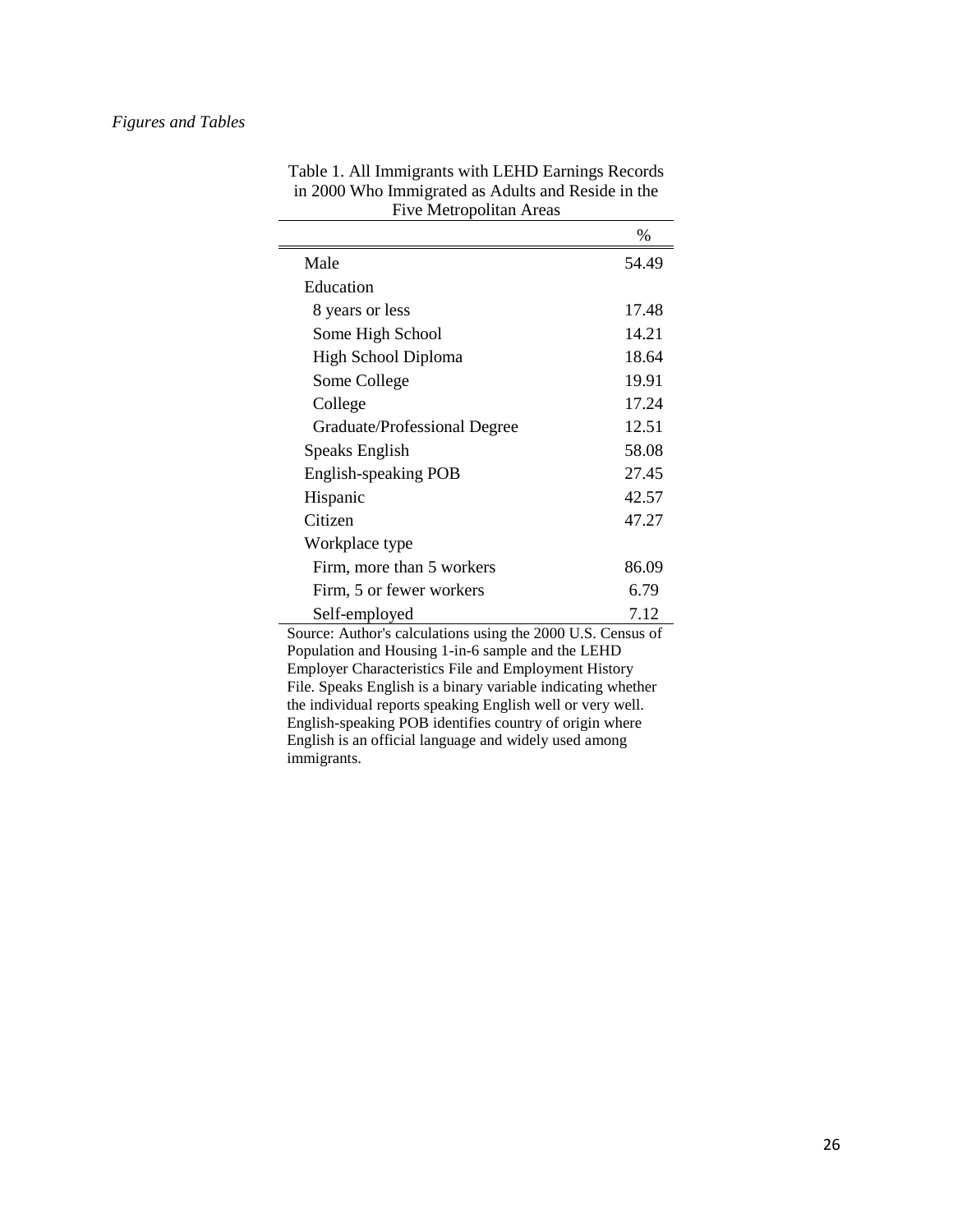|                                                           | <b>Full Sample</b> |        | More than High<br>School Diploma |        | <b>High School</b><br>Diploma or Less |        |
|-----------------------------------------------------------|--------------------|--------|----------------------------------|--------|---------------------------------------|--------|
|                                                           | Mean               | S.E.   | Mean                             | S.E.   | Mean                                  | S.E.   |
| <b>Residential Exposure Rate</b>                          | 0.12               | 0.0002 | 0.08                             | 0.0003 | 0.16                                  | 0.0004 |
| <b>Workplace Exposure Rate</b>                            | 0.13               | 0.0003 | 0.09                             | 0.0004 | 0.17                                  | 0.0004 |
| <b>Residential Exposure Rate</b><br>$(1990)$ , PMSA-level | 0.04               | 0.0001 | 0.02                             | 0.0001 | 0.05                                  | 0.0002 |
| <b>Residential Exposure Rate</b><br>$(2000)$ , PMSA-level | 0.04               | 0.0001 | 0.03                             | 0.0001 | 0.06                                  | 0.0002 |
| Log Earnings (2000)                                       | 9.91               | 0.0016 | 10.20                            | 0.0023 | 9.61                                  | 0.0019 |
| without self-employed                                     | 9.93               | 0.0016 | 10.24                            | 0.0023 | 9.64                                  | 0.0019 |
| Age                                                       | 43.42              | 0.0165 | 42.75                            | 0.0231 | 44.08                                 | 0.0235 |
| Years since migration                                     | 15.34              | 0.0147 | 14.54                            | 0.021  | 16.14                                 | 0.0205 |

| Table 2. Mean Co-ethnic Exposure Rates and Earnings for Immigrants in the Workforce and |  |
|-----------------------------------------------------------------------------------------|--|
| who Reside in the Five Metropolitan Areas, Full Sample and by Education                 |  |

Source: With the exception of the residential exposure rate in 1990, all values are the result of the author's calculations using the 2000 U.S. Census of Population and Housing 1-in-6 sample and the LEHD Employer Characteristics File and Employment History File. Residential exposure rate is calculated at the census tract level. Workplace exposure rate is calculated at the establishment level. Residential exposure rate in 1990 is calculated at the Primary Metropolitan Statistical Area, using the 1990 U.S. Census of Population and Housing, 5% Sample.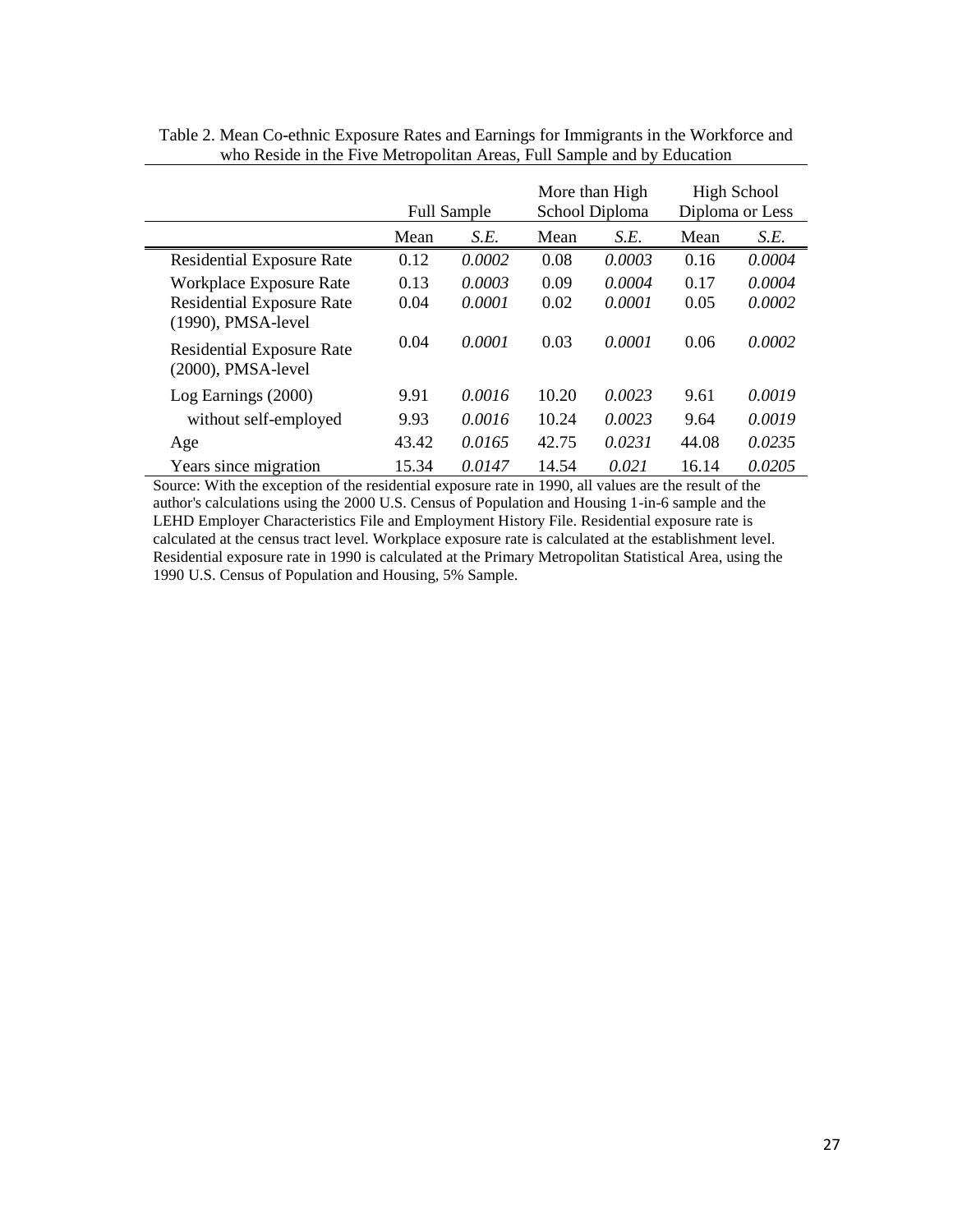|                | <b>Full Sample</b> |        | More than High<br>School Diploma |        | <b>High School</b><br>Diploma or Less |        |
|----------------|--------------------|--------|----------------------------------|--------|---------------------------------------|--------|
|                | Mean               | S.E.   | Mean                             | S.E.   | Mean                                  | S.E.   |
| Firm-level     | 0.1355             | 0.0003 | 0.0911                           | 0.0003 | 0.1783                                | 0.0004 |
| Self-employed  | 0.0549             | 0.0001 | 0.0379                           | 0.0001 | 0.0741                                | 0.0002 |
| Block-level    | 0.0785             | 0.0002 | 0.0669                           | 0.0002 | 0.0889                                | 0.0003 |
| <b>Overall</b> | 0.1270             | 0.0003 | 0.0854                           | 0.0003 | 0.1651                                | 0.0004 |

Table 3. Average Workplace Co-ethnic Exposure Rates, by Type of Workplace and Education

Source: Author's calculations using the 2000 U.S. Census of Population and Housing 1-in-6 sample and the LEHD Employer Characteristics File and Employment History File. Workplace exposure rate is calculated at the census block of workplace for individuals with less than 5 coworkers. Workplace exposure rate is calculated at the establishment level for larger firms, and at the PMSA-industry cell for the self-employed.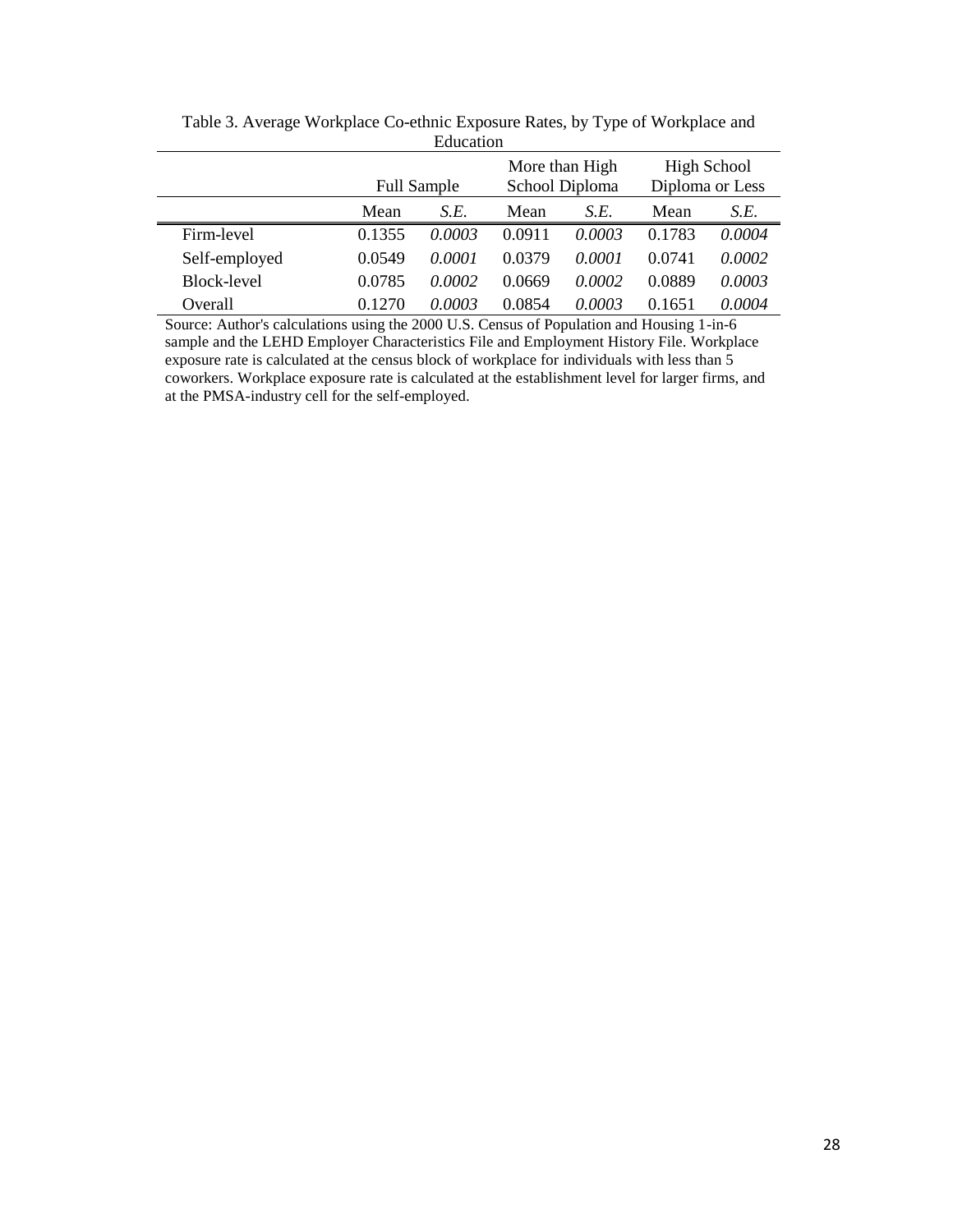|                    |       | as Auuns                 |      |
|--------------------|-------|--------------------------|------|
|                    | $\%$  |                          | $\%$ |
| Canada             | 1.09  | Puerto Rico              | 2.61 |
| China              | 3.32  | South Korea              | 2.08 |
| Colombia           | 2.61  | Taiwan                   | 1.96 |
| Cuba               | 4.59  | <b>United Kingdom</b>    | 1.63 |
| Dominican Republic | 3.91  | <b>USSR Core</b>         | 3.14 |
| El Salvador        | 3.59  | Vietnam                  | 2.49 |
| Germany            | 0.89  | Regions of Birth:        |      |
| Guatemala          | 1.86  | Africa                   | 2.45 |
| Haiti              | 2.54  | Caribbean                | 2.27 |
| India              | 4.63  | Central America          | 3.05 |
| Iran               | 1.15  | Central Asia             | 1.57 |
| Italy              | 1.03  | Middle East/North Africa | 2.21 |
| Jamaica            | 3.20  | Oceania                  | 0.30 |
| Japan              | 1.13  | Socialist Europe         | 2.12 |
| Mexico             | 15.93 | South America            | 6.83 |
| Philippines        | 6.01  | South East Asia          | 2.02 |
| Poland             | 2.25  | Western Europe           | 3.55 |

Table 4. Country or Region of Birth Distribution for All Immigrants Residing in the Five Metropolitan Areas in 2000 who had LEHD Earnings Records in 2000 and who Immigrated as Adults

Source: Author's calculations based on 2000 U.S. Census of Population and Housing. Immigrants from smaller country of origin groups are aggregated to region of births group. These region of birth groups exclude the country of birth groups listed above.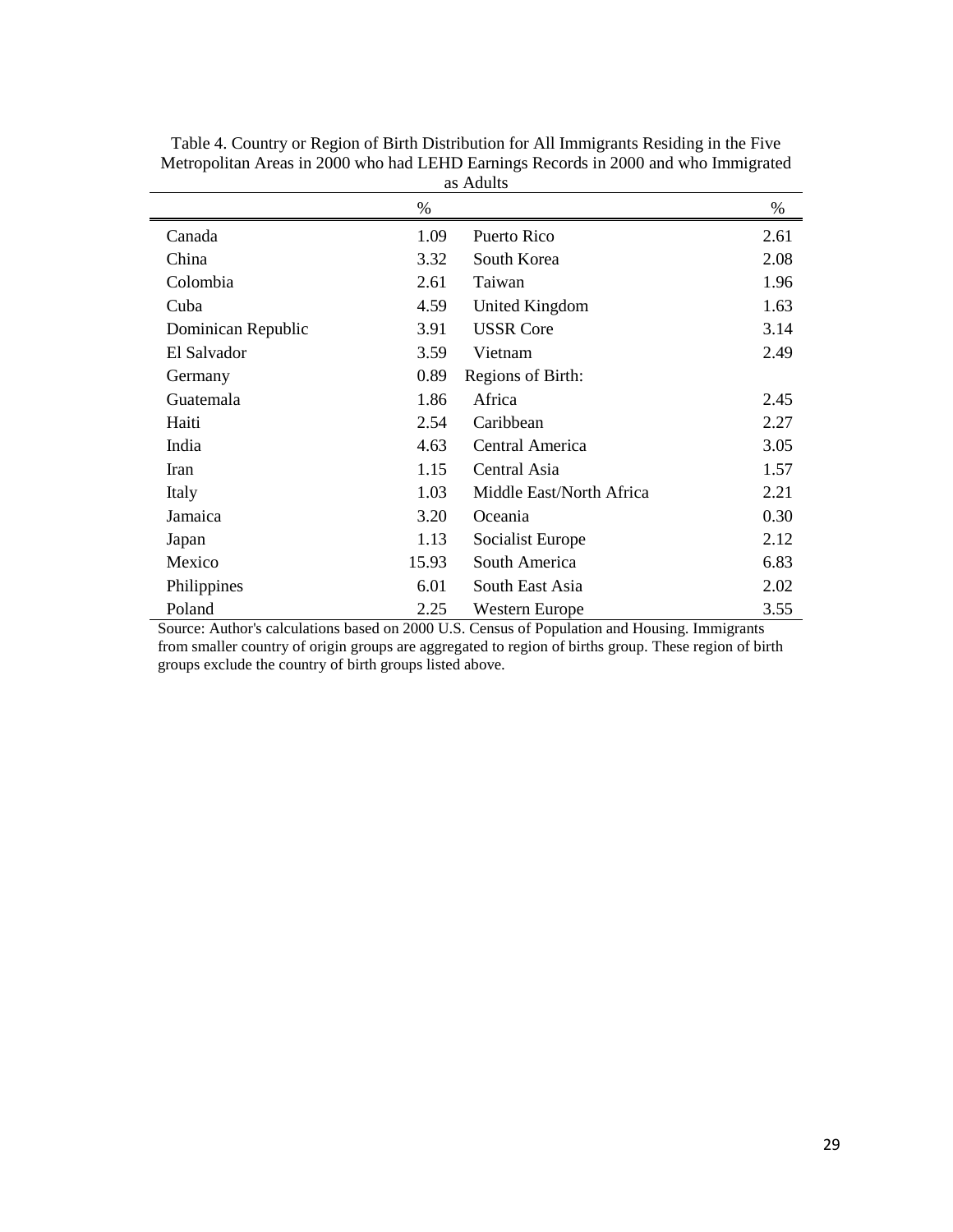|                | <b>Residential Quartiles</b> | <b>Workplace Quartiles</b> |
|----------------|------------------------------|----------------------------|
| Quartile $= 2$ | ***<br>$-0.0351$             | ***<br>0.0581              |
|                | (0.0105)                     | (0.0140)                   |
| Quartile = $3$ | ***<br>$-0.1020$             | $\ast$<br>0.0381           |
|                | (0.0151)                     | (0.0218)                   |
| Quartile = $4$ | ***<br>$-0.1321$             | $-0.0277$                  |
|                | (0.0199)                     | (0.0317)                   |
| R-squared      | 0.2766                       | 0.2757                     |

Table 5. The Relationship Between Immigrant Earnings in 2000 and Co-ethnic Exposure Rates in the Neighborhood and in the Workplace

Source: The values reported in this table are the OLS coefficients on the residential and workplace quartiles from two separate wage regressions on log of wages in 2000. Log wages was regressed separately on residential and workplace quartiles. Controls were included for MSA of residence, place of birth dummy variable, age, age-squared, gender, Hispanic ethnicity, years since migration and its square, citizenship, employer type, firm size, English skills, English is an official language in the country of birth, education, and the estimated minimum education completed in the U.S. These regressions exclude the self-employed. Clustered robust standard errors are reported in parentheses.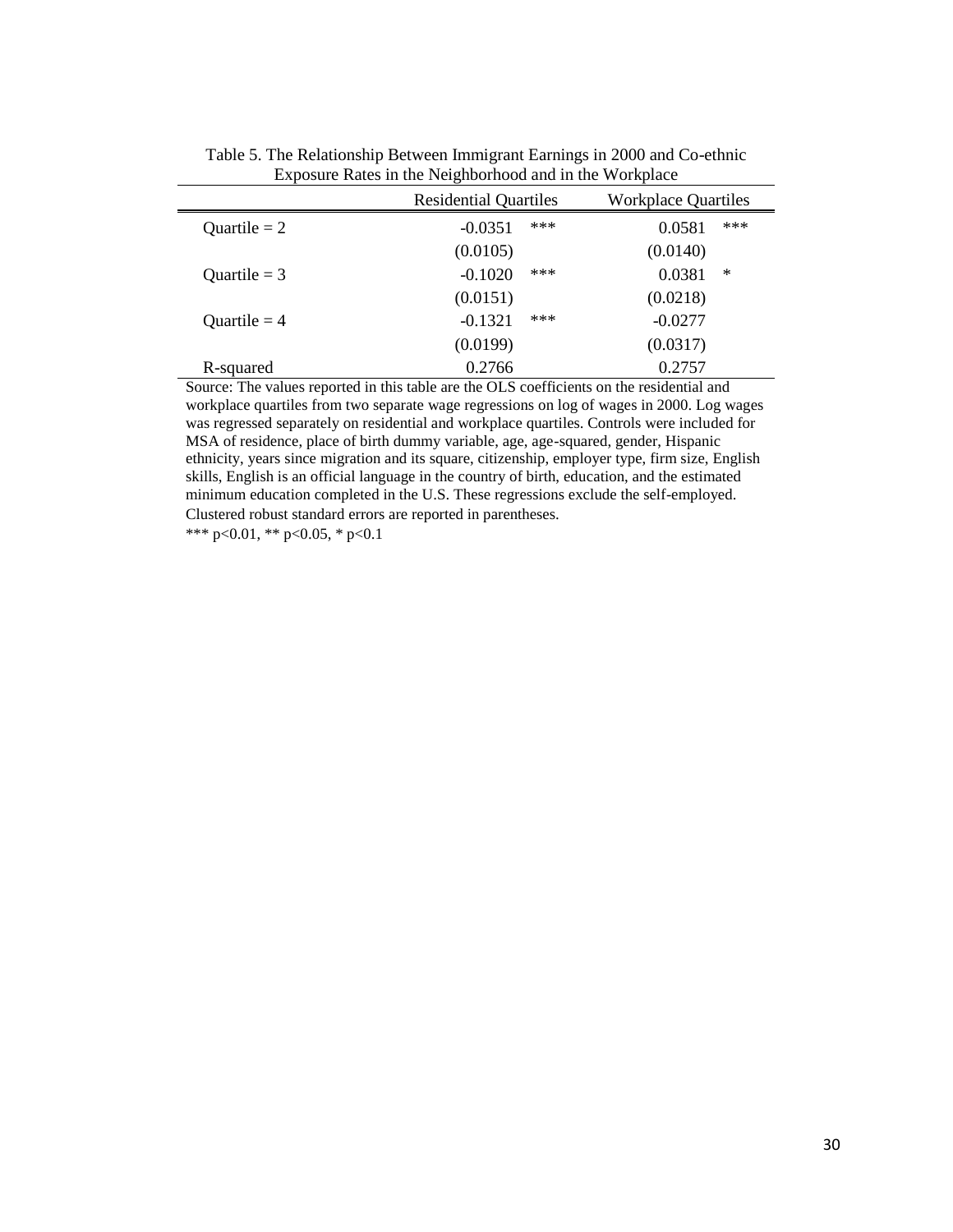| Quartile of Own-exposure |           | All   | Not Self-employed |
|--------------------------|-----------|-------|-------------------|
| Residential              | Workplace | $\%$  | $\%$              |
| 1                        |           | 13.01 | 12.71             |
|                          | 2         | 6.73  | 6.56              |
| 1                        | 3         | 3.45  | 3.47              |
| 1                        | 4         | 1.82  | 1.93              |
| $\overline{2}$           | 1         | 7.08  | 7.1               |
| 2                        | 2         | 8.36  | 7.95              |
| 2                        | 3         | 6.19  | 6.15              |
| 2                        | 4         | 3.38  | 3.57              |
| 3                        | 1         | 3.57  | 3.77              |
| 3                        | 2         | 6.61  | 6.33              |
| 3                        | 3         | 8.38  | 8.25              |
| 3                        | 4         | 6.44  | 6.79              |
| 4                        |           | 1.34  | 1.52              |
| 4                        | 2         | 3.31  | 3.07              |
| 4                        | 3         | 6.99  | 6.87              |
| 4                        | 4         | 13.36 | 13.95             |

Table 6. Distribution of Quartile of Residential Own-exposure Interacted with Quartile of Workplace Own-exposure

Source: Author's calculations based on 2000 U.S. Census of Population and Housing and LEHD Employment History File and Employer Characteristics File. For both the residential and workplace own-exposure rates, each individual is assigned to a quartile where quartile 1 includes the 25% of individuals with the lowest values of co-ethnic exposure rates and each subsequent quartile assigned to individuals with higher values of co-ethnic exposure rates. Quartiles are calculated independently for each of the two samples.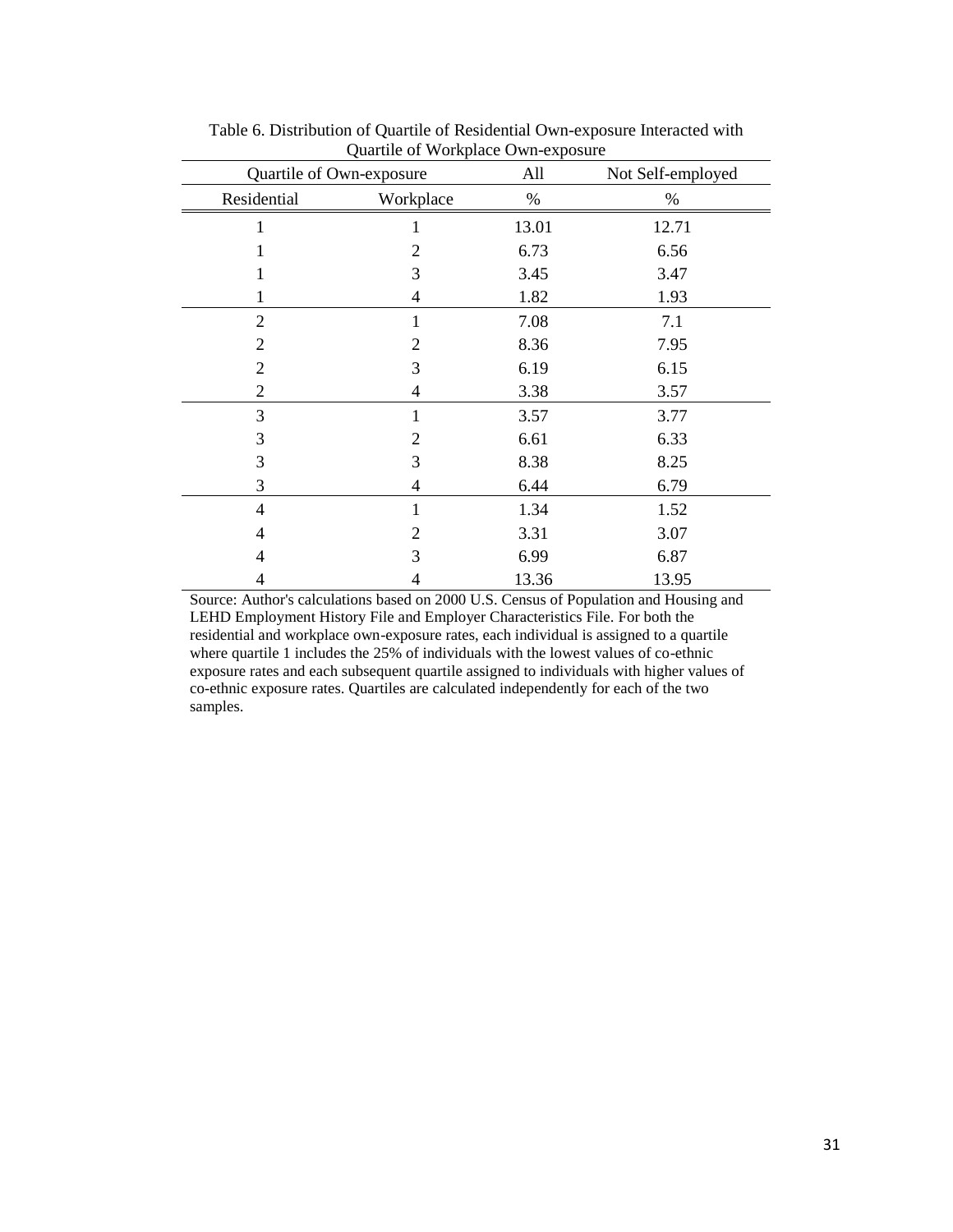| Residential Quartile = $1$ |           |       | Residential Quartile = $3$ |           |     |
|----------------------------|-----------|-------|----------------------------|-----------|-----|
| Work Quartile $= 1$        | omitted   |       | Work Quartile $= 1$        | $-0.1044$ | *** |
|                            |           |       |                            | (0.0187)  |     |
| Work Quartile $= 2$        | 0.0930    | ***   | Work Quartile $= 2$        | $-0.0394$ |     |
|                            | (0.0174)  |       |                            | (0.0195)  |     |
| Work Quartile $=$ 3        | 0.0880    | ***   | Work Quartile $=$ 3        | $-0.0421$ | ∗   |
|                            | (0.0267)  |       |                            | (0.0243)  |     |
| Work Quartile $=$ 4        | $-0.0613$ | $***$ | Work Quartile $=$ 4        | $-0.0998$ | **  |
|                            | (0.0289)  |       |                            | (0.0388)  |     |
| Residential Quartile = $2$ |           |       | Residential Quartile $=$ 4 |           |     |
| Work Quartile $= 1$        | $-0.0441$ | ***   | Work Quartile $= 1$        | $-0.1296$ | *** |
|                            | (0.0143)  |       |                            | (0.0224)  |     |
| Work Ouartile $= 2$        | 0.0227    |       | Work Ouartile $= 2$        | $-0.0726$ | *** |
|                            | (0.0203)  |       |                            | (0.0273)  |     |
| Work Quartile $=$ 3        | 0.0443    | ∗     | Work Quartile $=$ 3        | $-0.0922$ | *** |
|                            | (0.0259)  |       |                            | (0.0299)  |     |
| Work Quartile $=$ 4        | $-0.0380$ |       | Work Quartile $=$ 4        | $-0.1072$ | *** |
|                            | (0.0363)  |       |                            | (0.0374)  |     |

Table 7. The Relationship Between Co-ethnic Exposure Rate Quartiles (in the Neighborhood and the Workplace) on Immigrant Earnings in 2000

Source: The values reported in this table are the OLS coefficients on a categorical variable representing each of the 16 different combinations of residential and workplace quartiles (with R-squared equal to 0.2778). The dependent variable is log of wages in 2000. Controls were included for MSA of residence, place of birth dummy variables, age, age-squared, gender, Hispanic ethnicity, years since migration and its square, citizenship, employer type, firm size, English skills, English is an official language in the country of birth, education, and the estimated minimum education in the U.S. This regression excludes the selfemployed.

Clustered robust standard errors are reported in parentheses.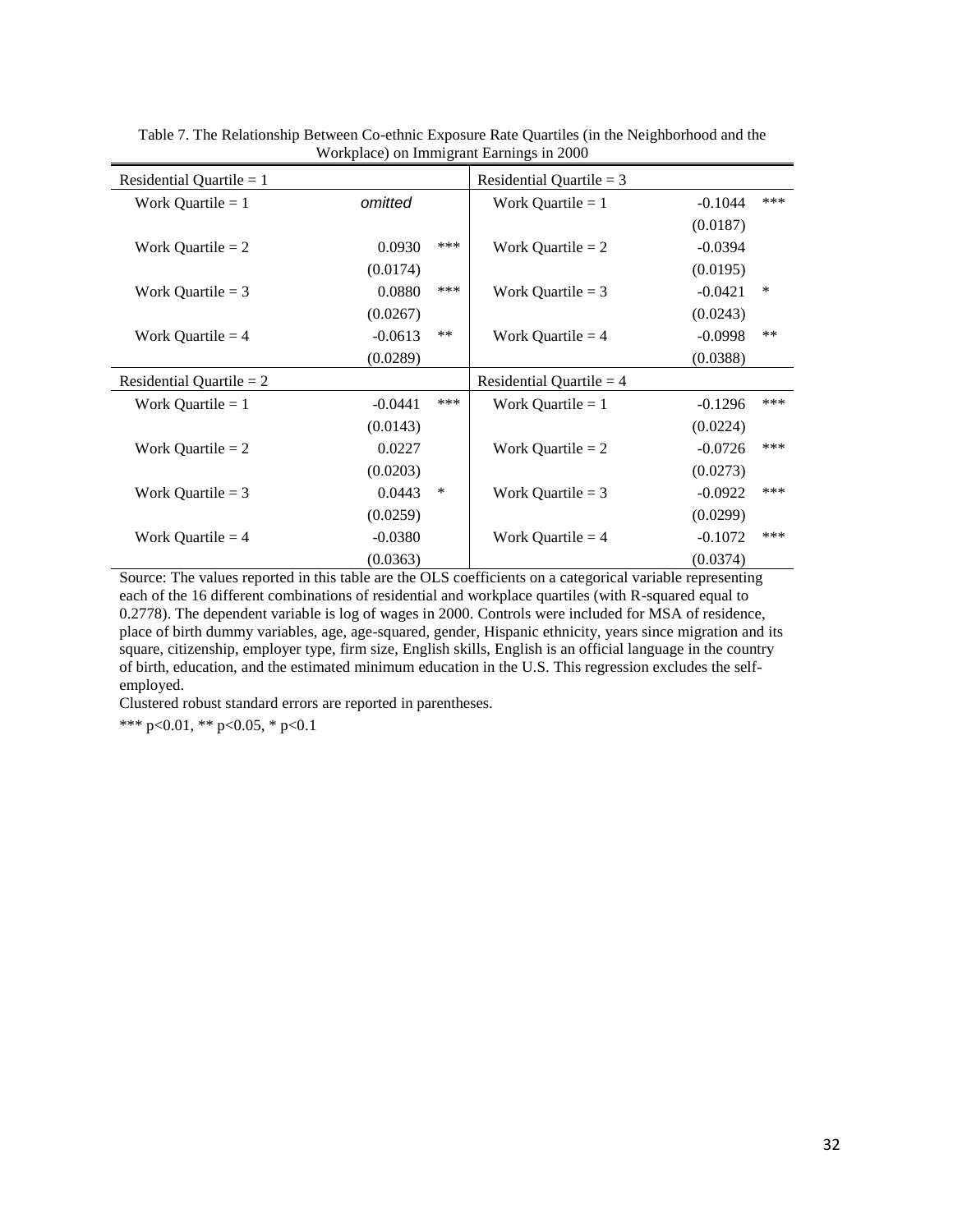|                          | and <i>Kegiun</i> of Difth Groups |           |             |
|--------------------------|-----------------------------------|-----------|-------------|
|                          | Under 18                          | $18 - 24$ | 25 and over |
| Canada                   | 0.4293                            | 0.2024    | 0.3684      |
| China                    | 0.1465                            | 0.2173    | 0.6362      |
| Colombia                 | 0.2673                            | 0.2750    | 0.4577      |
| Cuba                     | 0.3734                            | 0.1472    | 0.4794      |
| Dominican Republic       | 0.3256                            | 0.2679    | 0.4065      |
| El Salvador              | 0.3409                            | 0.3591    | 0.3001      |
| Germany                  | 0.5538                            | 0.2129    | 0.2333      |
| Guatemala                | 0.2953                            | 0.3805    | 0.3242      |
| Haiti                    | 0.2549                            | 0.2701    | 0.4749      |
| India                    | 0.1461                            | 0.3043    | 0.5496      |
| Iran                     | 0.2918                            | 0.2647    | 0.4435      |
| Italy                    | 0.5116                            | 0.2321    | 0.2563      |
| Jamaica                  | 0.3156                            | 0.2157    | 0.4687      |
| Japan                    | 0.2515                            | 0.2410    | 0.5075      |
| Mexico                   | 0.4465                            | 0.3408    | 0.2128      |
| Philippines              | 0.2202                            | 0.2374    | 0.5424      |
| Poland                   | 0.2246                            | 0.2318    | 0.5436      |
| South Korea              | 0.3799                            | 0.1645    | 0.4555      |
| Taiwan                   | 0.2699                            | 0.2347    | 0.4954      |
| <b>United Kingdom</b>    | 0.2653                            | 0.2238    | 0.5110      |
| <b>USSR Core</b>         | 0.1800                            | 0.1558    | 0.6643      |
| Vietnam                  | 0.3446                            | 0.2564    | 0.3990      |
| Africa                   | 0.1551                            | 0.3028    | 0.5421      |
| Caribbean                | 0.3027                            | 0.2629    | 0.4344      |
| Central America          | 0.3369                            | 0.2882    | 0.3749      |
| Central Asia             | 0.2718                            | 0.2615    | 0.4667      |
| Middle East/North Africa | 0.2941                            | 0.2815    | 0.4244      |
| Oceania                  | 0.2794                            | 0.2487    | 0.4719      |
| Socialist Europe         | 0.2642                            | 0.2370    | 0.4988      |
| South America            | 0.2759                            | 0.2672    | 0.4568      |
| South East Asia          | 0.3065                            | 0.2306    | 0.4630      |
| <b>Western Europe</b>    | 0.3407                            | 0.2907    | 0.3685      |
| Total                    | 0.3233                            | 0.2697    | 0.4070      |

Table 8. Proportion of Immigrants by Age at Arrival, for Different Country and Region of Birth Groups

Source: Author's calculations based on 2000 U.S. Census of Population and Housing.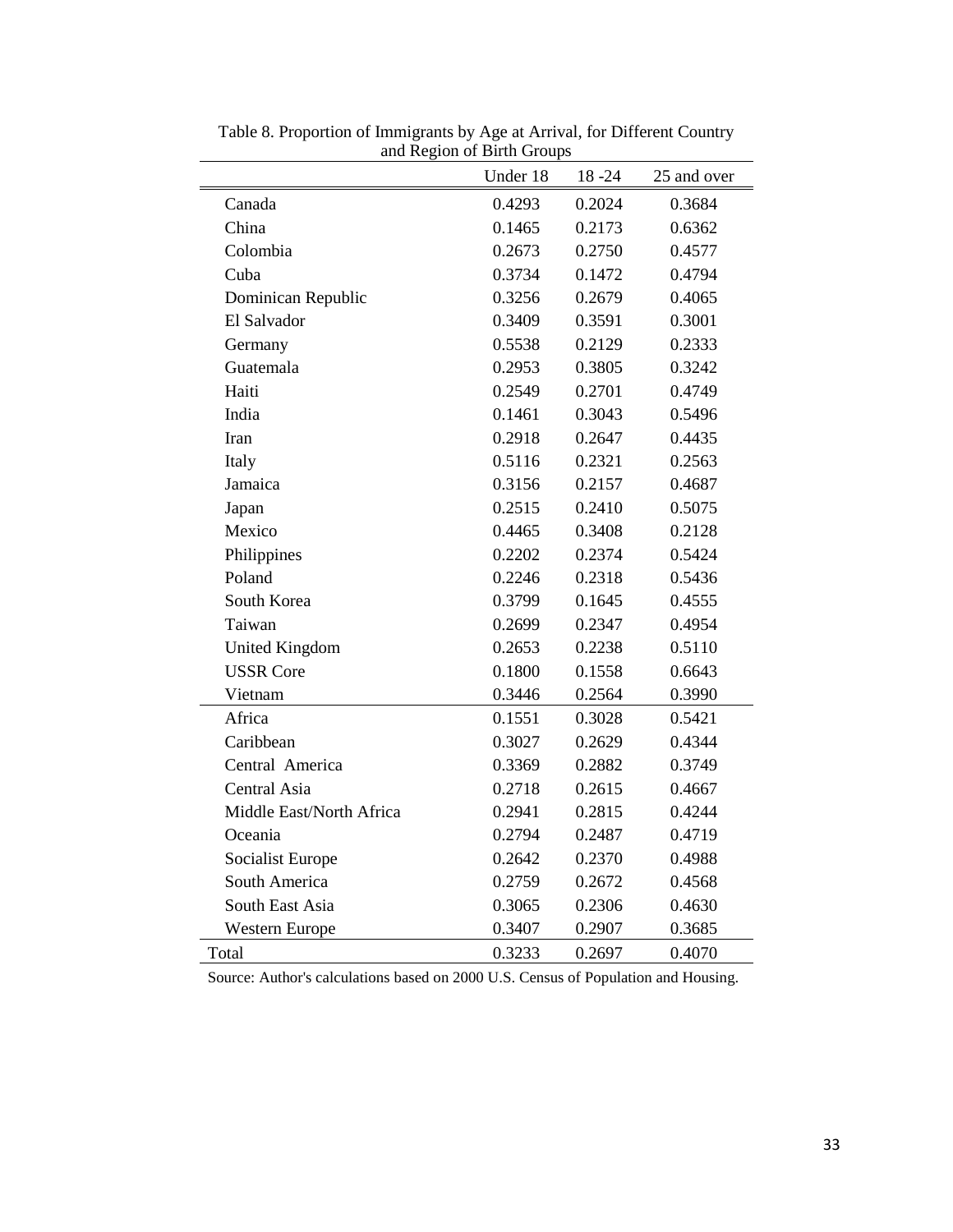|                             |              | Full Sample  |              | More than High School<br>Diploma |              | High School Diploma or<br>Less |
|-----------------------------|--------------|--------------|--------------|----------------------------------|--------------|--------------------------------|
| <b>Residential Exposure</b> | $-0.2481***$ |              | $-0.4597***$ |                                  | $-0.1410***$ |                                |
| Rate                        | (0.051)      |              | (0.070)      |                                  | (0.041)      |                                |
| Workplace Exposure          |              | $-0.2030**$  |              | $-0.1710*$                       |              | $-0.1832**$                    |
| Rate                        |              | (0.096)      |              | (0.097)                          |              | (0.089)                        |
| Years Since Migration       | $0.0240***$  | $0.0235***$  | $0.0236***$  | $0.0232***$                      | $0.0219***$  | $0.0217***$                    |
| (YSM)                       | (0.002)      | (0.002)      | (0.004)      | (0.004)                          | (0.001)      | (0.001)                        |
| YSM - squared               | $-0.0003***$ | $-0.0003***$ | $-0.0002**$  | $-0.0002**$                      | $-0.0003***$ | $-0.0003***$                   |
|                             | (0.000)      | (0.000)      | (0.000)      | (0.000)                          | (0.000)      | (0.000)                        |
| Speaks English              | $0.1530***$  | $0.1510***$  | $0.1672***$  | $0.1700***$                      | $0.1378***$  | $0.1345***$                    |
|                             | (0.015)      | (0.014)      | (0.023)      | (0.023)                          | (0.010)      | (0.011)                        |
| English-speaking POB        | $0.2025***$  | 0.1966***    | 0.1984 ***   | $0.1922***$                      | $0.2160***$  | $0.2112***$                    |
|                             | (0.020)      | (0.019)      | (0.018)      | (0.018)                          | (0.030)      | (0.029)                        |
| Some High School            | $0.0495***$  | $0.0495***$  |              |                                  | $0.0654***$  | $0.0642***$                    |
|                             | (0.009)      | (0.008)      |              |                                  | (0.007)      | (0.006)                        |
| High School Diploma         | $0.1000***$  | $0.1006***$  |              |                                  | $0.1309***$  | $0.1294***$                    |
|                             | (0.015)      | (0.014)      |              |                                  | (0.011)      | (0.029)                        |
| Some College                | $0.2475***$  | $0.2474***$  |              |                                  |              |                                |
|                             | (0.022)      | (0.021)      |              |                                  |              |                                |
| College                     | $0.5789***$  | $0.5797***$  | $0.3013***$  | $0.3050***$                      |              |                                |
|                             | (0.030)      | (0.028)      | (0.018)      | (0.018)                          |              |                                |
| <b>Graduate Degree</b>      | $0.8283***$  | $0.8284***$  | 0.5453***    | $0.5507***$                      |              |                                |
|                             | (0.046)      | (0.043)      | (0.027)      | (0.027)                          |              |                                |
| Some College in U.S.        | $-0.0185$    | $-0.0190$    | $-0.0209$    | $-0.0226$                        |              |                                |
|                             | (0.016)      | (0.016)      | (0.021)      | (0.021)                          |              |                                |
| College in U.S.             | $0.0559**$   | $0.0540**$   | 0.0434       | $0.0441*$                        |              |                                |
|                             | (0.030)      | (0.026)      | (0.025)      | (0.025)                          |              |                                |
| Graduate School in U.S.     | $0.0532**$   | 0.0528       | $-0.0229$    | $-0.0214$                        |              |                                |
|                             | (0.027)      | (0.026)      | (0.024)      | (0.024)                          |              |                                |
| Small firm                  | $-0.3321***$ | $-0.3654***$ | $-0.3385***$ | $-0.3626***$                     | $-0.3299***$ | $-0.3640***$                   |
|                             | (0.017)      | (0.018)      | (0.017)      | (0.020)                          | (0.025)      | (0.021)                        |
| Ln(firmsize)                | $0.0255***$  | $0.0213***$  | $0.0257***$  | $0.0225***$                      | $0.0223***$  | $0.0183***$                    |
|                             | (0.003)      | (0.002)      | (0.002)      | (0.002)                          | (0.004)      | (0.003)                        |
| Observations                | ~1450,000    | ~1450,000    | ~220,000     | ~220,000                         | ~230,000     | ~230,000                       |
| R-squared                   | 0.277        | 0.278        | 0.225        | 0.224                            | 0.195        | 0.196                          |

Table 9. The Effects of Residential and Workplace Co-ethnic Exposure Rates on Log of Earnings in 2000

Source: All regressions also include age, age-squared, sex, Hispanic ethnicity, U.S. citizenship status, country of birth and MSA of residence identifiers. Data are constructed from the 2000 U.S. Census of Population and Housing 1-in-6 sample and the LEHD Employer Characteristics File and Employment History File. Workplace exposure rate is calculated at the establishment level for large workplaces and at the Census block of workplace and industry level for smaller workplaces. The self-employed are excluded from these regressions.

Clustered robust standard errors are reported in parentheses.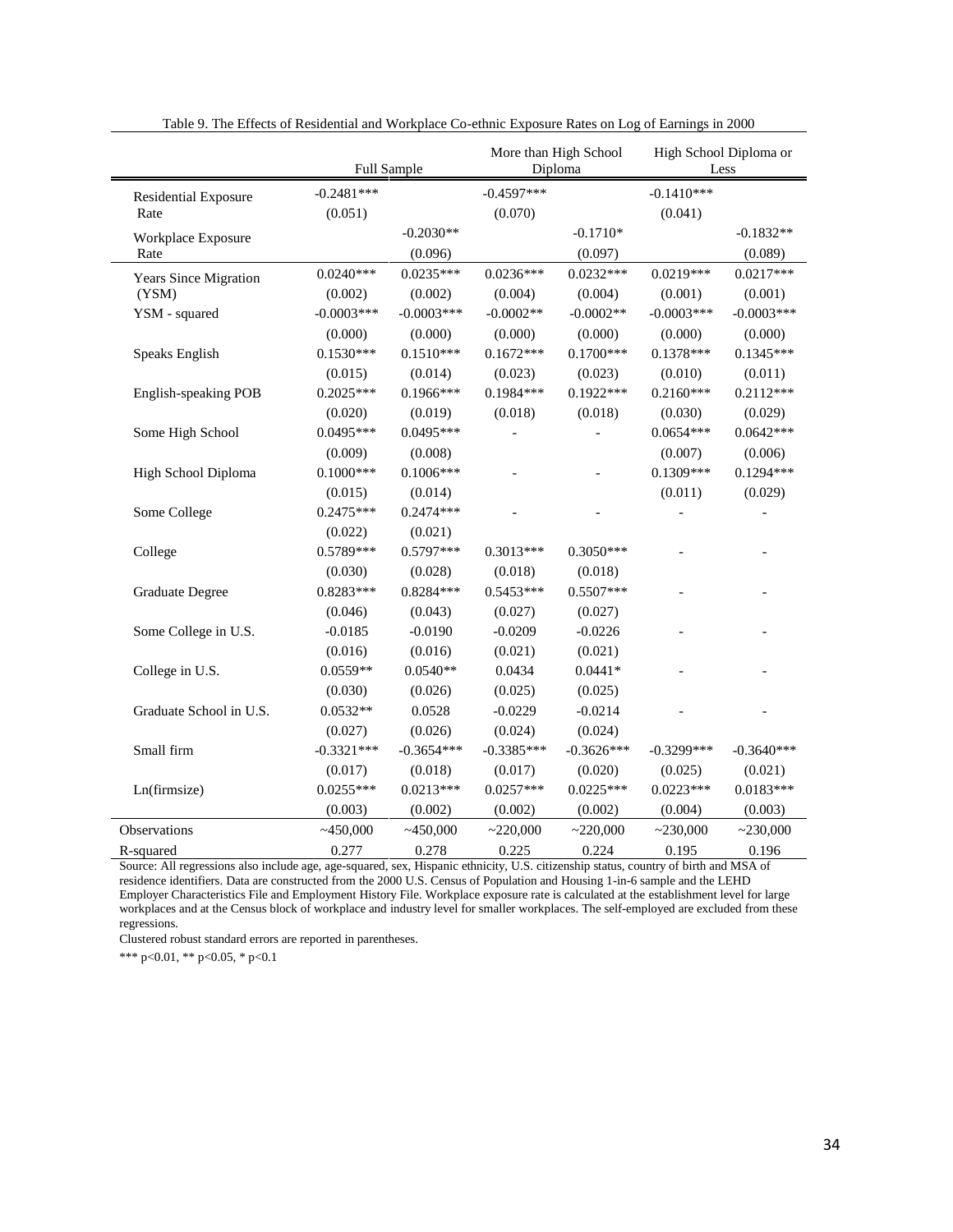| <b>Residential Exposure</b> | $-0.2569***$                  |              |
|-----------------------------|-------------------------------|--------------|
| Rate                        | (0.050)                       |              |
| Workplace Exposure          |                               | $-0.2290***$ |
| Rate                        |                               | (0.097)      |
| <b>Observations</b>         | ~100,000                      | ~100,000     |
| R-squared                   | 0.2696                        | 0.2699       |
|                             | More than High School Diploma |              |
| <b>Residential Exposure</b> | $-0.4685***$                  |              |
| Rate                        | (0.067)                       |              |
| Workplace Exposure          |                               | $-0.2051**$  |
| Rate                        |                               | (0.097)      |
| <b>Observations</b>         | ~250,000                      | ~250,000     |
| R-squared                   | 0.2221                        | 0.2211       |
|                             | High School Diploma or Less   |              |
| <b>Residential Exposure</b> | $-0.1513***$                  |              |
| Rate                        | (0.040)                       |              |
| Workplace Exposure          |                               | $-0.2024**$  |
| Rate                        |                               | (0.091)      |
| <b>Observations</b>         | ~250,000                      | ~250,000     |
| R-squared                   | 0.1925                        | 0.1933       |

Table 10. The Effects of Residential and Workplace Co-ethnic Exposure Rates on Log of Earnings in 2000, Including the Self-Employed

Source: This table reports the results from six separate OLS log earnings regressions. These regressions control for sex, age, age-squared, years since migration and its square, Hispanic ethnicity, citizenship status, educational attainment, estimated U.S. educational attainment, employer type, self-employment indicator, firm size, English-language ability, indicator for English is an official language in country of birth, country of birth, and MSA of residence. Data are constructed from the 2000 U.S. Census of Population and Housing 1-in-6 sample and the LEHD Employer Characteristics File and Employment History File. Workplace exposure rate is calculated at the establishment level for large workplaces, at the Census block of workplace and industry level for smaller workplaces, and at the PMSA-industry cell for the self-employed. Note that only the wages that were not from self-employment are included for the selfemployed.

Clustered robust standard errors are reported in parentheses.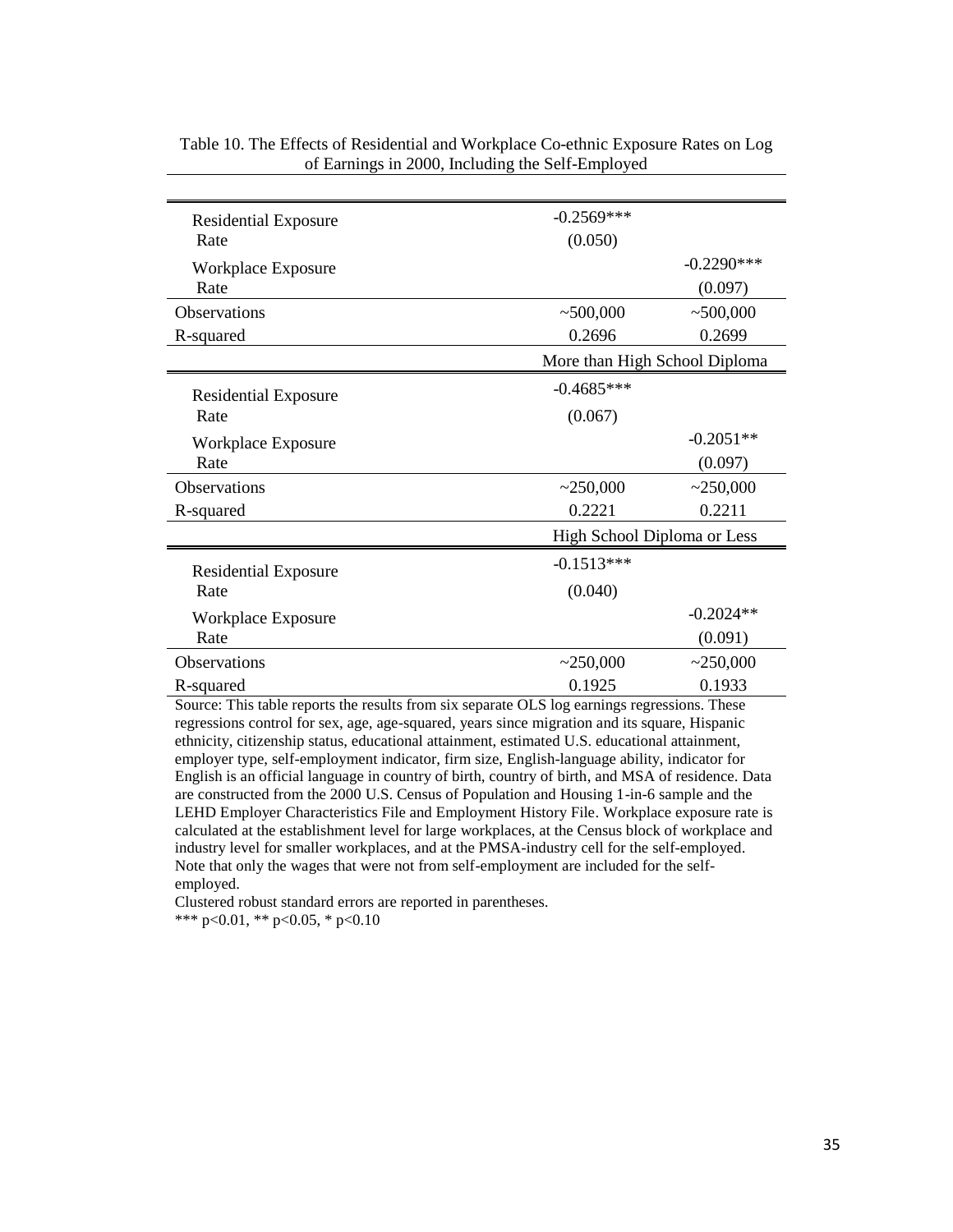| <b>Residential Exposure Rate</b> | $-0.1720*$  |                               |
|----------------------------------|-------------|-------------------------------|
|                                  | (0.099)     |                               |
| Workplace Exposure Rate          |             | $-0.2799*$                    |
|                                  |             | (0.159)                       |
| R-squared                        | 0.2772      | 0.2774                        |
| First-stage F-test               | 5633.10***  | 3083.00***                    |
| First-stage T-test               | 174.05      | 94.78                         |
|                                  |             | More than High School Diploma |
| <b>Residential Exposure Rate</b> | $-0.3641**$ |                               |
|                                  | (0.151)     |                               |
| Workplace Exposure Rate          |             | $-0.5988***$                  |
|                                  |             | (0.2260)                      |
| R-squared                        | 0.2247      | 0.2197                        |
| First-stage F-test               | 1730.07***  | 777.14***                     |
| First-stage T-test               | 111.04      | 60.51                         |
|                                  |             | High School Diploma or Less   |
| <b>Residential Exposure Rate</b> | $-0.0305$   |                               |
|                                  | (0.096)     |                               |
| Workplace Exposure Rate          |             | $-0.0497$                     |
|                                  |             | (0.158)                       |
| R-squared                        | 0.1948      | 0.1952                        |
| First-stage F-test               | 4035.15***  | 2356.76***                    |
| First-stage T-test               | 134.38      | 72.27                         |

Table 11. The Effects of Residential and Workplace Co-ethnic Exposure Rates on Log of Earnings in 2000: Instrumental Variable Analysis Using 1990 PMSA Co-ethnic Exposure Rate

Source: All above coefficients are from two-stage least square regressions where co-ethnic exposure rates are instrumented using the 1990 PMSA-level co-ethnic exposure rate. These regressions control for sex, age, age-squared, years since migration and its square, Hispanic ethnicity, citizenship status, educational attainment, estimated U.S. educational attainment, employer type, self-employment indicator, firm size, English-language ability, indicator for English is an official language in country of birth, country of birth, and MSA of residence. Data are constructed from the 2000 U.S. Census of Population and Housing 1-in-6 sample and the LEHD Employer Characteristics File and Employment History File. Workplace exposure rate is calculated at the establishment level for large workplaces, and at the Census block of workplace and industry level for smaller workplaces. The self-employed are excluded for these regressions.

Clustered robust standard errors are reported in parentheses.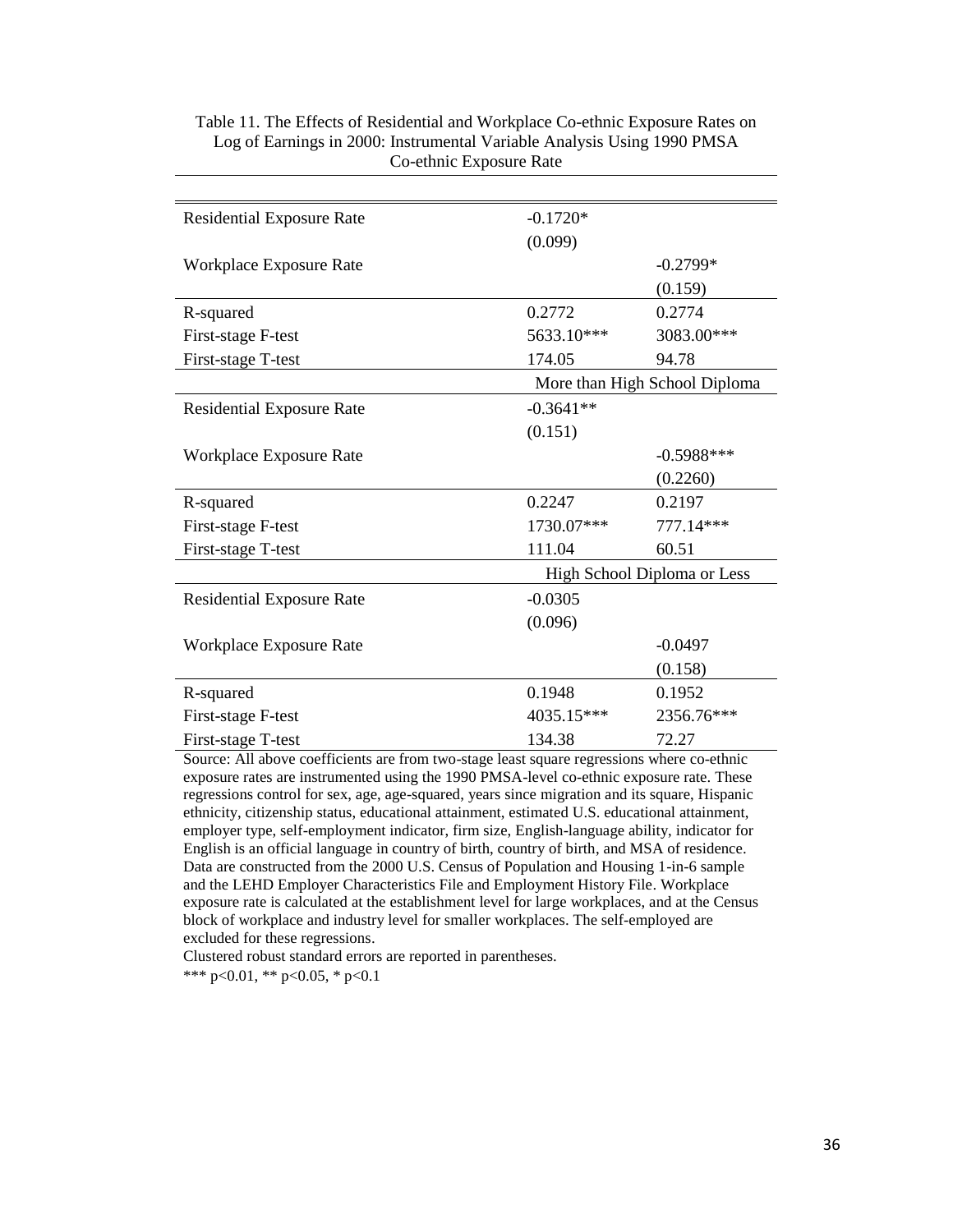| rabic 12. Distribution of Occupational Groups, by Work Quartities |       |                    |         |       |         |  |  |
|-------------------------------------------------------------------|-------|--------------------|---------|-------|---------|--|--|
|                                                                   |       | Workplace Quartile |         |       |         |  |  |
| Occupational Group                                                |       |                    | 3       | 4     | Overall |  |  |
| Management, Professional, and Related                             | 39.7% | 37.0%              | 23.4%   | 15.7% | 28.9%   |  |  |
| <b>Services</b>                                                   | 15.4% | 18.3%              | 24.3%   | 20.7% | 19.7%   |  |  |
| Sales and Office Occupations                                      | 23.5% | 21.4%              | 18.7%   | 15.4% | 19.8%   |  |  |
| Construction, Extraction, and Maintenance                         | 7.3%  | 7.1%               | $9.1\%$ | 10.8% | 8.6%    |  |  |
| Production, Transportation, and Material Moving                   | 14.0% | 16.0%              | 24.2%   | 36.1% | 22.6%   |  |  |

Table 12. Distribution of Occupational Groups, by Work Quartiles

Source: Author's calculations based on 2000 U.S. Census of Population and Housing and LEHD Employment History File and Employer Characteristics File. Each individual is assigned to a workplace quartile where quartile 1 includes the 25% of individuals with the lowest values of workplace exposure rates and each subsequent quartile assigned to individuals with higher values of co-ethnic exposure rates. The self-employed are excluded.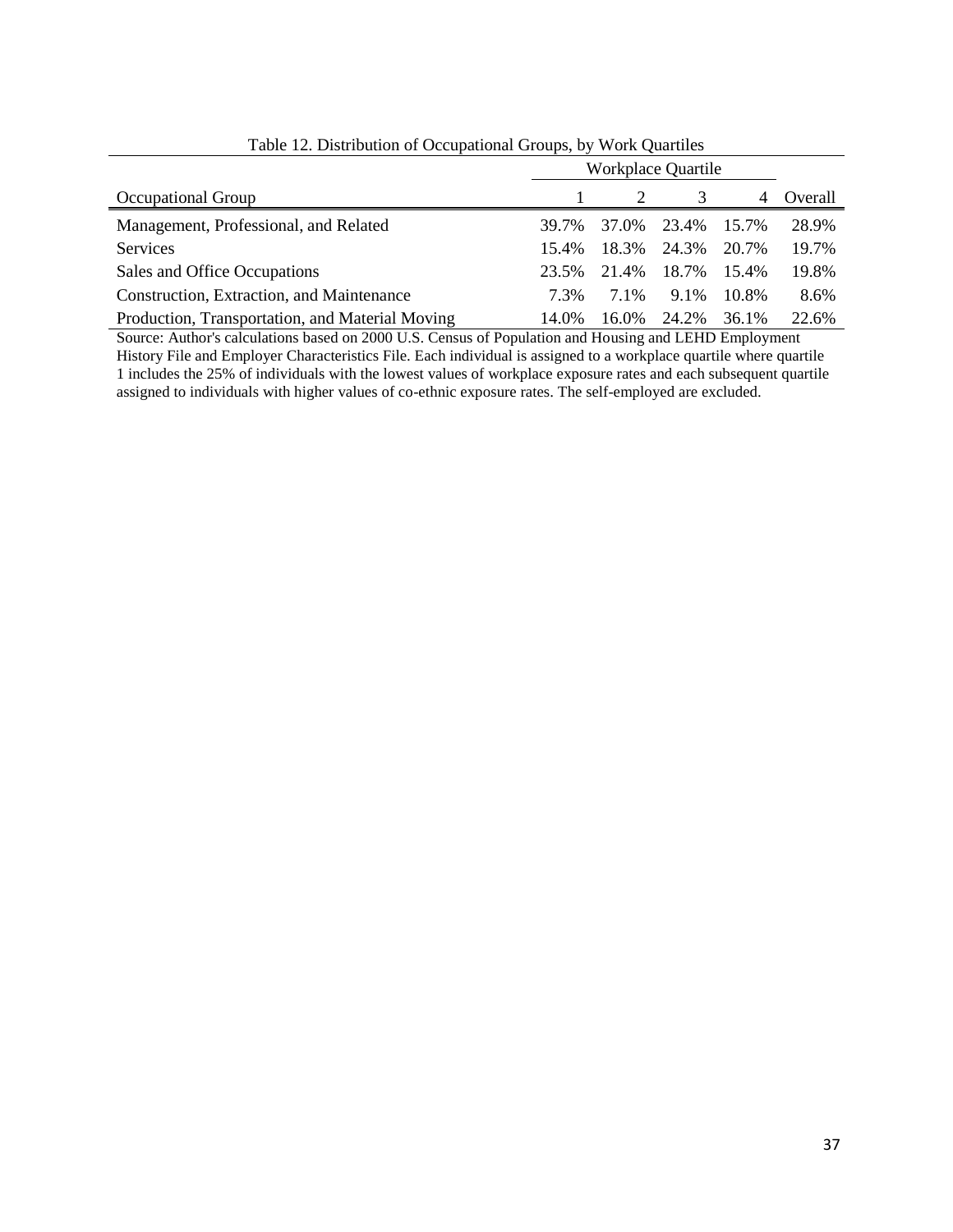|                                  | <b>OLS</b>                    |             | IV          |              |  |
|----------------------------------|-------------------------------|-------------|-------------|--------------|--|
| <b>Residential Exposure Rate</b> | $-0.2245***$                  |             | $-0.1824*$  |              |  |
|                                  | (0.045)                       |             | (0.094)     |              |  |
| Workplace Exposure Rate          |                               | $-1933**$   |             | $-0.2953*$   |  |
|                                  |                               | (0.091)     |             | (0.154)      |  |
| R-squared                        | 0.3022                        | 0.3024      | 0.3022      | 0.3022       |  |
| First-stage F-test               |                               |             | 5138.00***  | 2850.35***   |  |
| First-stage T-test               |                               |             | 174.50      | 95.70        |  |
|                                  | More than High School Diploma |             |             |              |  |
|                                  | <b>OLS</b>                    |             | IV          |              |  |
| <b>Residential Exposure Rate</b> | $-0.3656***$                  |             | $-0.3070**$ |              |  |
|                                  | (0.056)                       |             | (0.125)     |              |  |
| Workplace Exposure Rate          |                               | $-0.1428*$  |             | $-0.5043***$ |  |
|                                  |                               | (0.081)     |             | (0.190)      |  |
| R-squared                        | 0.2677                        | 0.2670      | 0.2677      | 0.264        |  |
| First-stage F-test               |                               |             | 1567.13***  | 706.57***    |  |
| First-stage T-test               |                               |             | 110.86      | 60.51        |  |
|                                  | High School Diploma or Less   |             |             |              |  |
|                                  | <b>OLS</b>                    |             | IV          |              |  |
| <b>Residential Exposure Rate</b> | $-0.1444***$                  |             | $-0.0624$   |              |  |
|                                  | (0.039)                       |             | (0.100)     |              |  |
| Workplace Exposure Rate          |                               | $-0.1858**$ |             | $-0.1005$    |  |
|                                  |                               | (0.090)     |             | (0.167)      |  |
| R-squared                        | 0.2020                        | 0.2027      | 0.2018      | 0.2025       |  |
| First-stage F-test               |                               |             | 3625.29***  | 2155.60***   |  |
| First-stage T-test               |                               |             | 135.38      | 73.64        |  |

## Table 13. The Effects of Residential and Workplace Co-ethnic Exposure Rates on Log of Earnings in 2000 After Controlling for Occupation: Instrumental Variable Analysis Using 1990 PMSA Co-ethnic Exposure Rate

Source: This table reports the coefficients from three OLS regressions on the left column and three two-stage least square regressions where residential or workplace co-ethnic exposure rates are instrumented using the 1990 PMSA-level co-ethnic exposure rate. These regressions control for occupational group, sex, age, agesquared, years since migration and its square, Hispanic ethnicity, citizenship status, educational attainment, estimated U.S. educational attainment, employer type, self-employment indicator, firm size, English-language ability, indicator for English is an official language in country of birth, country of birth, and MSA of residence. Data are constructed from the 2000 U.S. Census of Population and Housing 1-in-6 sample and the LEHD Employer Characteristics File and Employment History File. Workplace exposure rate is calculated at the establishment level for large workplaces, and at the Census block of workplace and industry level for smaller workplaces. The self-employed are excluded.

Clustered robust standard errors are reported in parentheses.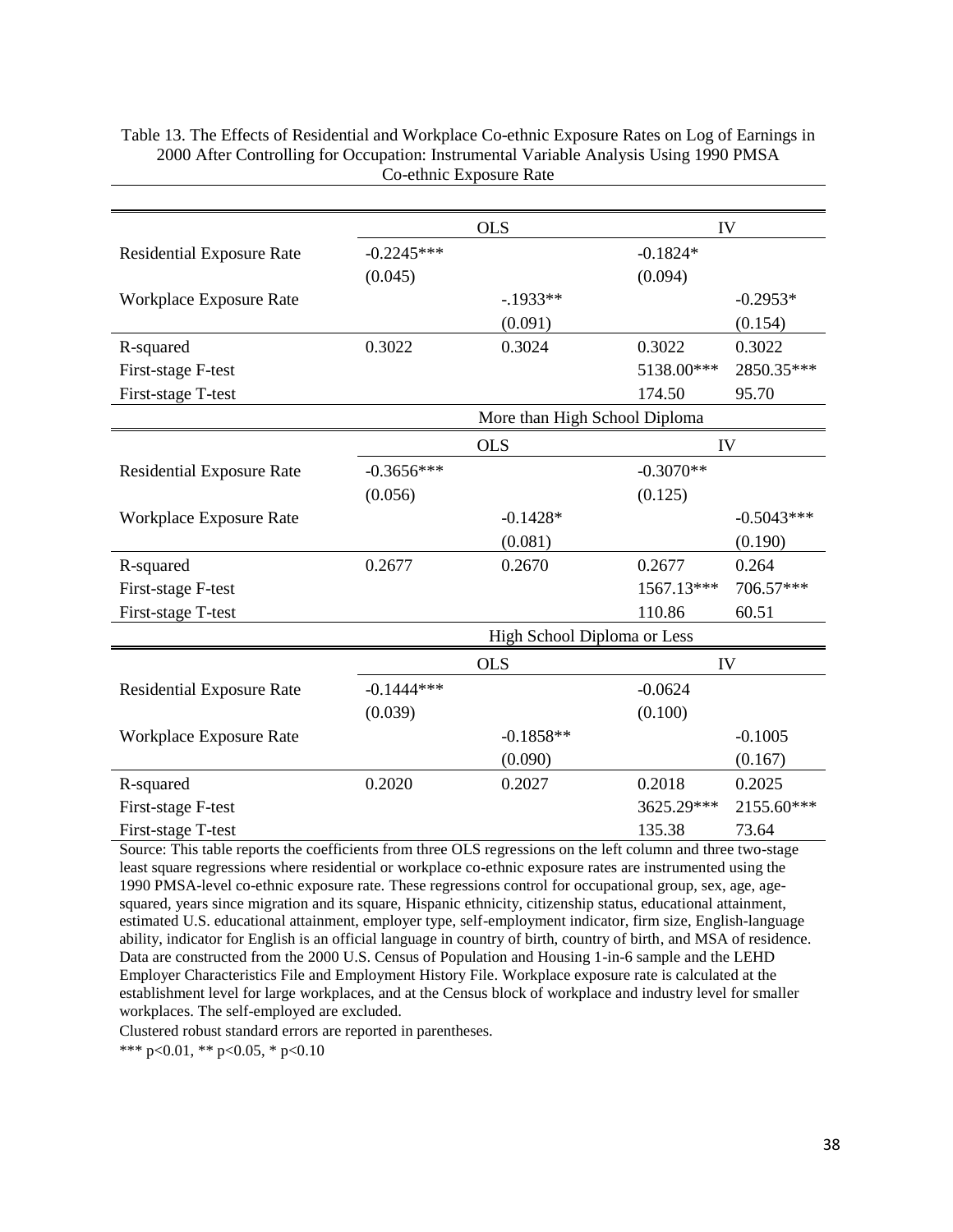|                                  | <b>OLS</b>                    |            | IV          |              |  |
|----------------------------------|-------------------------------|------------|-------------|--------------|--|
| <b>Residential Exposure Rate</b> | $-0.2744***$                  |            | $-0.2095*$  |              |  |
|                                  | (0.048)                       |            | (0.1098)    |              |  |
| <b>Workplace Exposure Rate</b>   |                               | $-0.1927*$ |             | $-0.3273**$  |  |
|                                  |                               | (0.1045)   |             | (0.1668)     |  |
| R-squared                        | 0.2835                        | 0.2834     | 0.2835      | 0.2829       |  |
| <b>Observations</b>              | ~14380,000                    | ~1280,000  | ~1480,000   | ~14380,000   |  |
| First-stage F-test               |                               |            | 4527.13***  | 2510.45***   |  |
| First-stage T-test               |                               |            | 160.92      | 93.67        |  |
|                                  | More than High School Diploma |            |             |              |  |
|                                  | <b>OLS</b>                    |            | IV          |              |  |
| <b>Residential Exposure Rate</b> | $-0.4859***$                  |            | $-0.4033**$ |              |  |
|                                  | (0.0659)                      |            | (0.1672)    |              |  |
| Workplace Exposure Rate          |                               | $-0.1571$  |             | $-0.6648***$ |  |
|                                  |                               | (0.1019)   |             | (0.2521)     |  |
| R-squared                        | 0.2284                        | 0.2268     | 0.2284      | 0.2219       |  |
| Observations                     | ~190,000                      | ~190,000   | ~190,000    | ~190,000     |  |
| First-stage F-test               |                               |            | 1420.49***  | 615.01***    |  |
| First-stage T-test               |                               |            | 100.87      | 58.10        |  |
|                                  | High School Diploma or Less   |            |             |              |  |
|                                  | <b>OLS</b>                    |            | IV          |              |  |
| <b>Residential Exposure Rate</b> | $-0.1603***$                  |            | $-0.0203$   |              |  |
|                                  | (0.0390)                      |            | (0.1014)    |              |  |
| <b>Workplace Exposure Rate</b>   |                               | $-0.1677*$ |             | $-0.0313$    |  |
|                                  |                               | (0.0948)   |             | (0.1568)     |  |
| R-squared                        | 0.2035                        | 0.2039     | 0.2031      | 0.2033       |  |
| <b>Observations</b>              | ~190,000                      | ~190,000   | ~190,000    | ~190,000     |  |
| First-stage F-test               |                               |            | 3186.99***  | 1935.29***   |  |
| First-stage T-test               |                               |            | 125.46      | 72.27        |  |

Table 14. The Effects of Residential and Workplace Co-ethnic Exposure Rates on Log of Earnings in 2000 After Controlling for Proportion of Coworkers who are also Neighbors: Instrumental Variable Analysis Using 1990 PMSA Co-ethnic Exposure Rate

Source: This table reports the coefficients from three OLS regressions on the left column and three twostage least square regressions (where residential or workplace co-ethnic exposure rates are instrumented using the 1990 PMSA-level co-ethnic exposure rate). These regressions control for proportion of coworkers who are neighbors, sex, age, age-squared, years since migration and its square, Hispanic ethnicity, citizenship status, educational attainment, estimated U.S. educational attainment, employer type, self-employment indicator, firm size, English-language ability, indicator for English is an official language in country of birth, country of birth, and MSA of residence. Data are constructed from the 2000 U.S. Census of Population and Housing 1-in-6 sample and the LEHD Employer Characteristics File and Employment History File. Workplace exposure rate is calculated at the establishment level for large workplaces, and at the Census block of workplace and industry level for smaller workplaces. The selfemployed are excluded.

Clustered robust standard errors are reported in parentheses.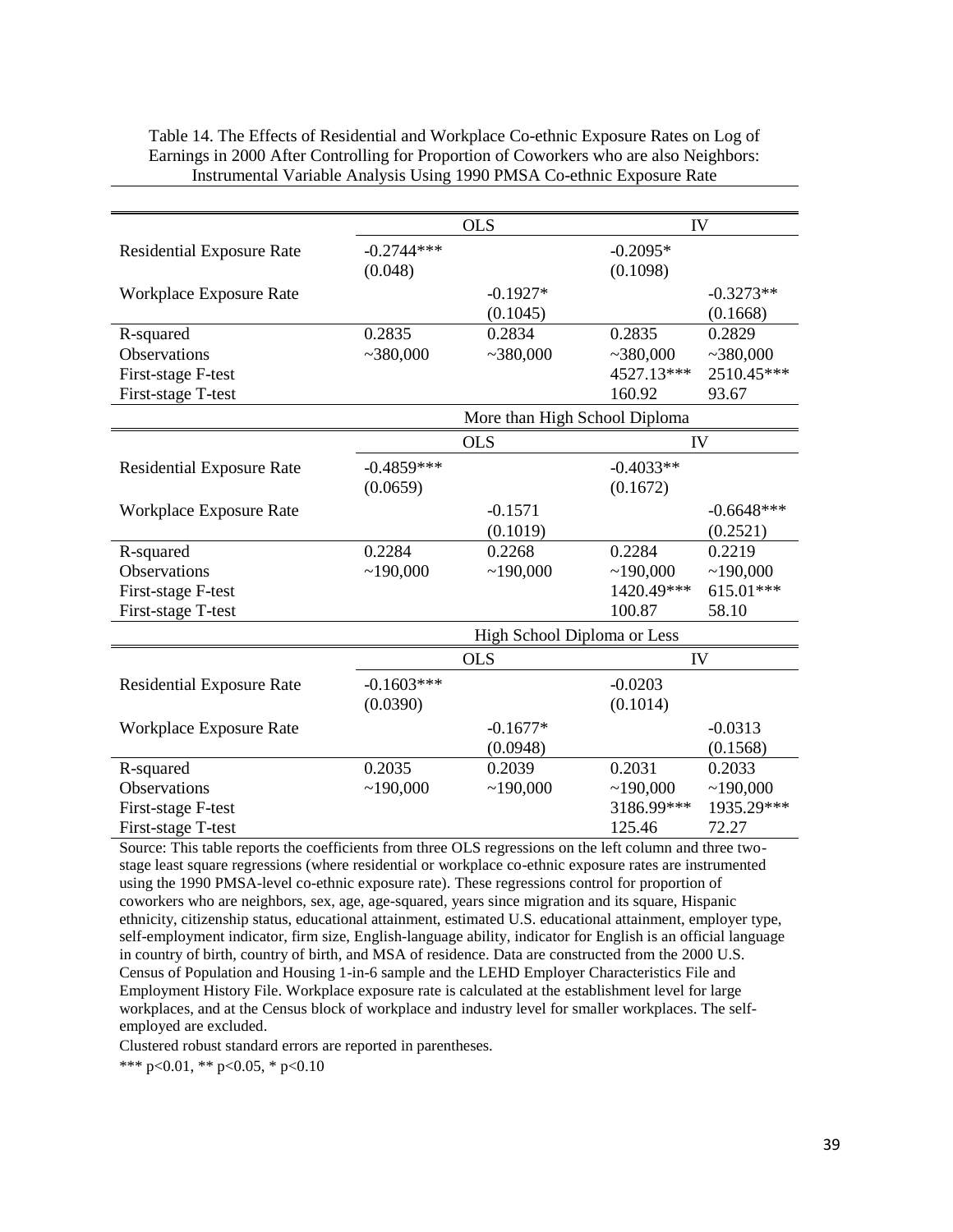

**Figure 1. Earnings for U.S. Natives and Immigrants Ages 18 - 70 Residing in Five U.S. Urban Areas in 2000**

Source: Author's calculations from the LEHD Employment History File. All values have been adjusted for inflation to reflect year 2000 dollars. Only those immigrants who were at least 18 when they first arrived in the U.S. are reported.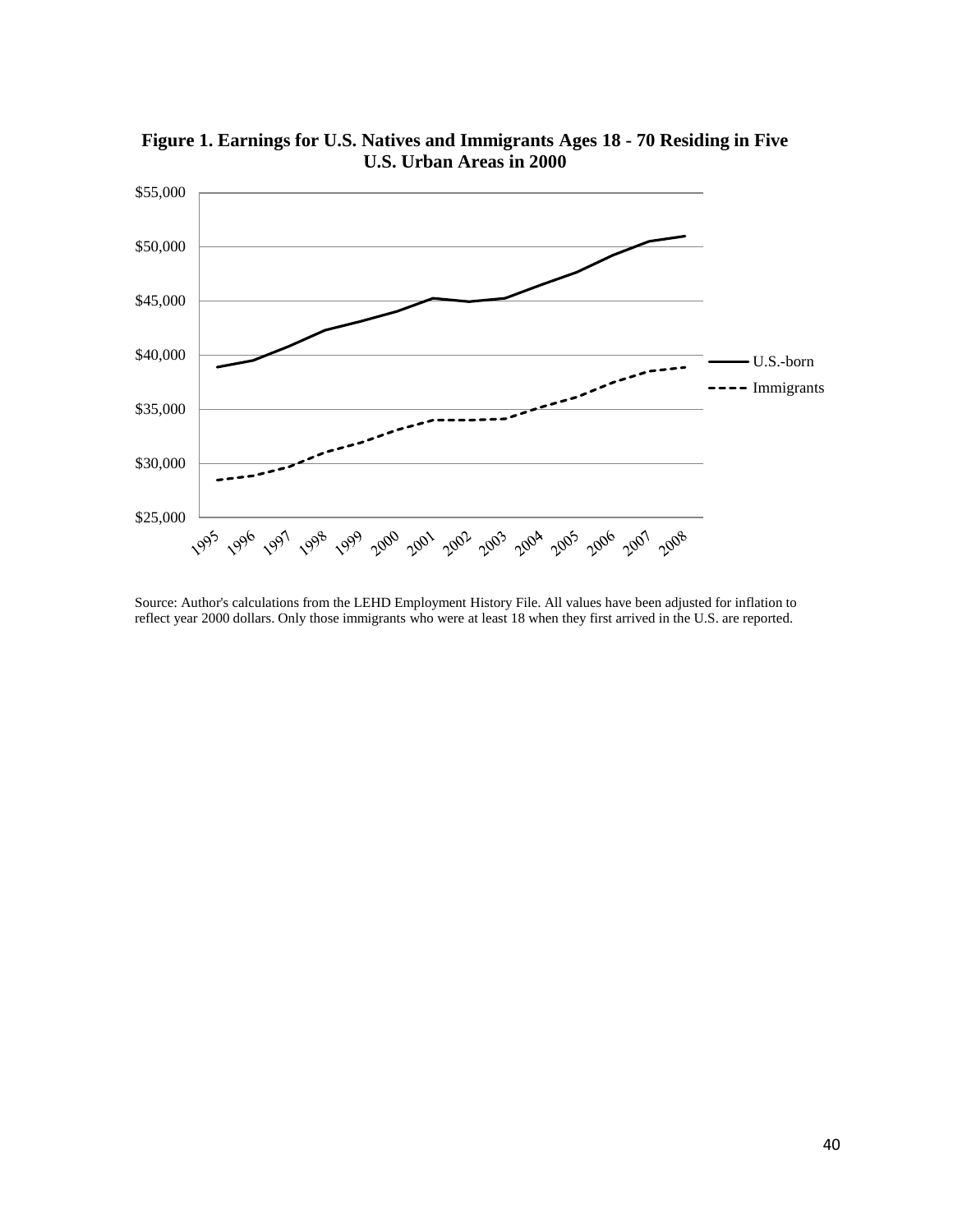

**Figure 2. Earnings Between 1995-2008 for U.S. Natives and Immigrants, by Age**

Source: Author's calculations from the LEHD Employment History File. All values have been adjusted for inflation to reflect year 2000 dollars. Only those immigrants who were at least 18 when they first arrived in the U.S. are reported.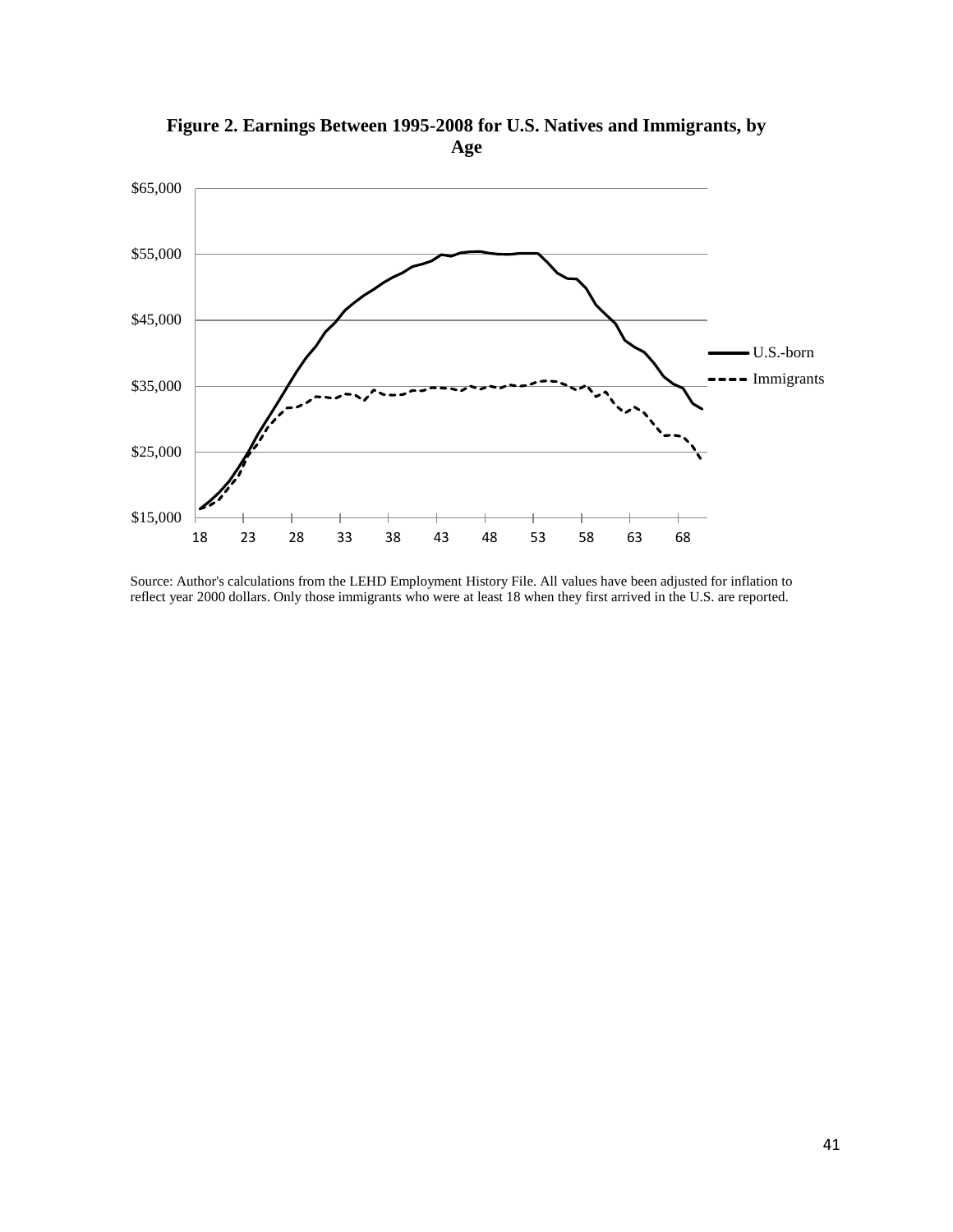

**Figure 3. Earnings Between 1995-2008 for U.S. Natives and Immigrants, by Arrival Cohort and by Age**

Source: Author's calculations from the LEHD Employment History File. All values have been adjusted for inflation to reflect year 2000 dollars. This figure has been smoothed by using rolling 2 year average income. Only those immigrants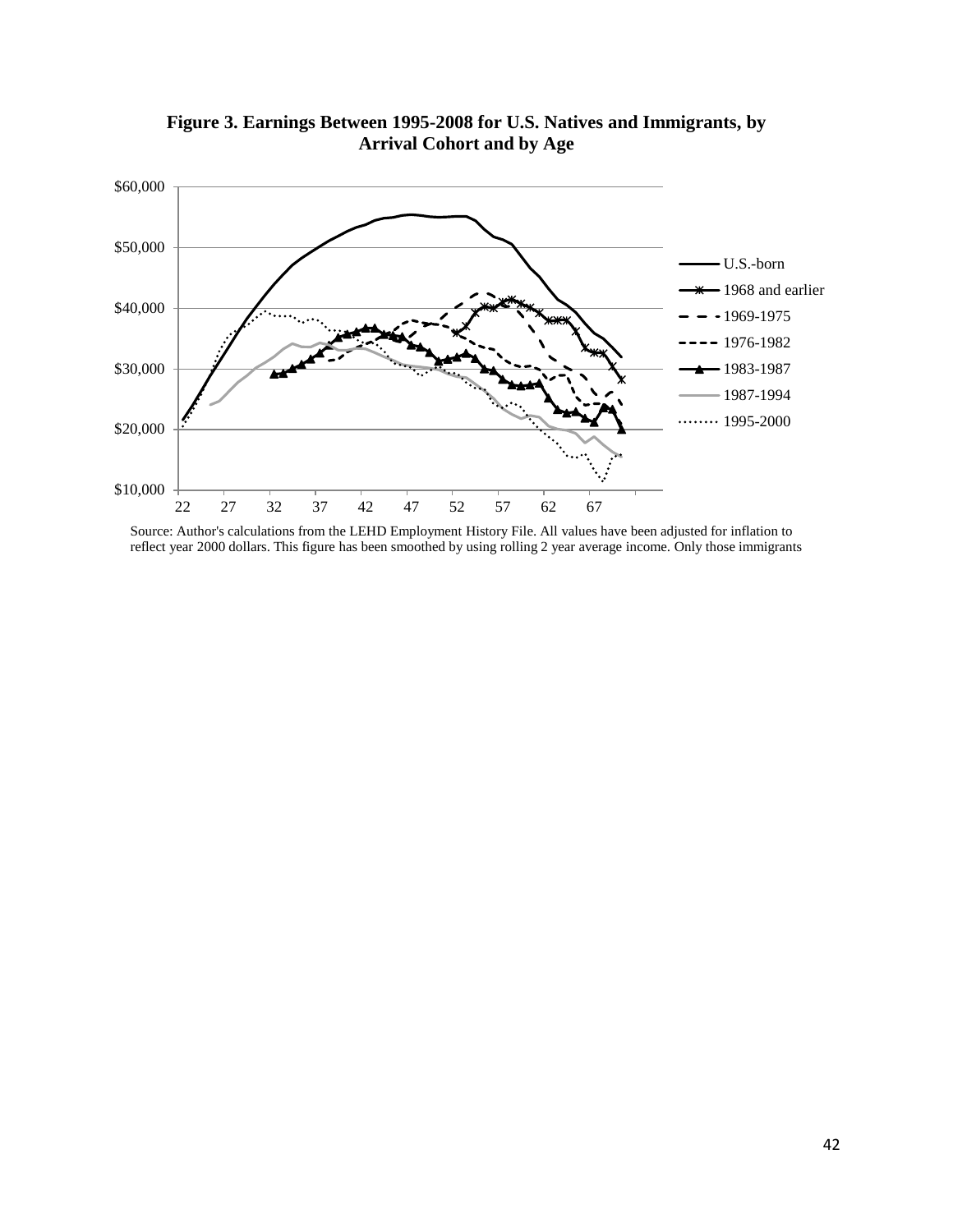

**Figure 4. Mean Annual Earnings by Quartile of Residential and Workplace** 

Source: Author's calculations from the LEHD Employment History File. All values have been adjusted for inflation to reflect year 2000 dollars. Only those immigrants who were at least 18 when they first arrived in the U.S. are reported. This figure was also created for only those immigrants who reported not being self-employed in 2000, but the average earnings do not differ substantially from those reported here.